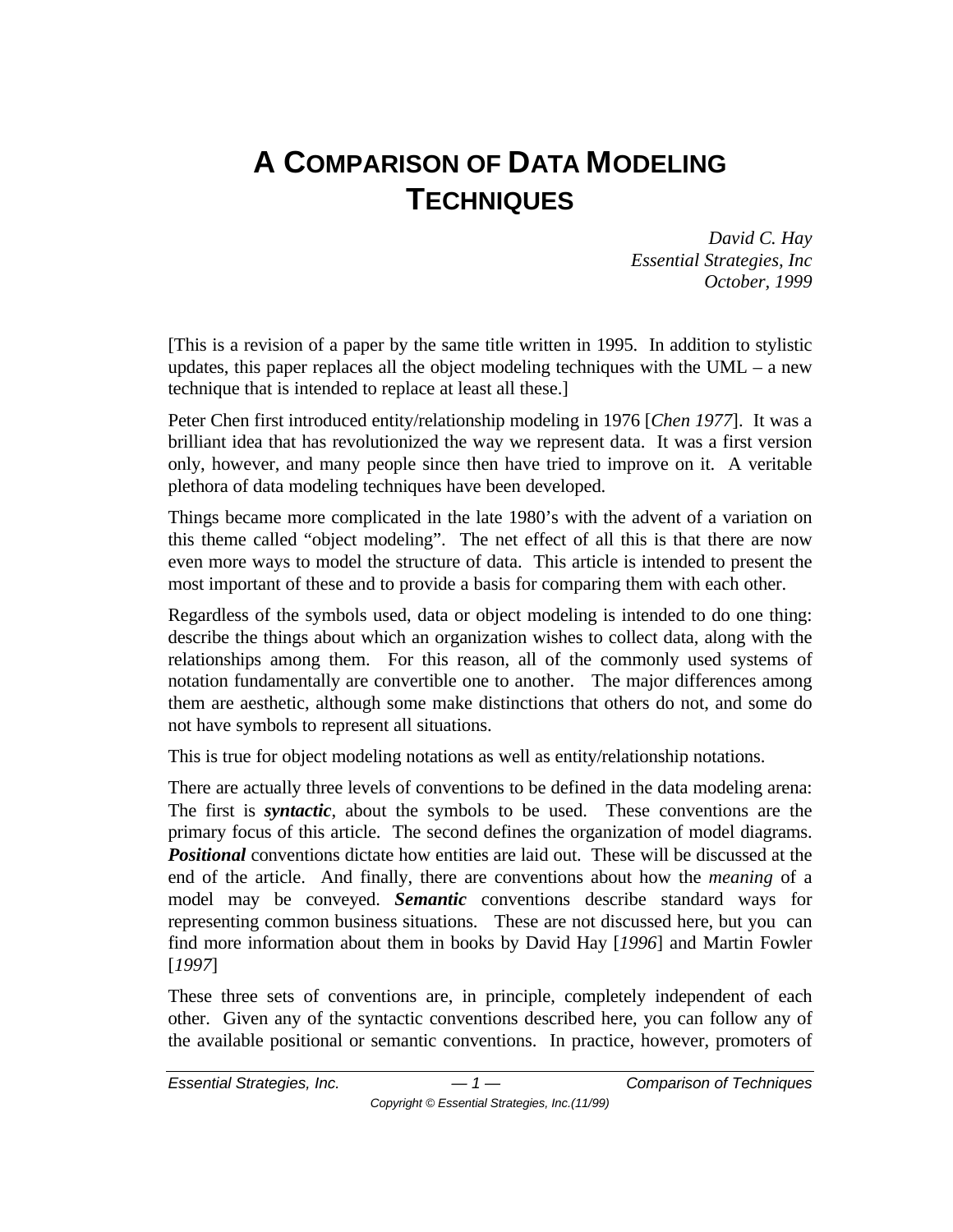each syntactic convention typically also promote at least particular positional conventions.

In evaluating syntactic conventions, it is important to remember that data modeling has two audiences. The first is the user community, that uses the models and their descriptions to verify that the analysts in fact understand their environment and their requirements. The second audience is the set of systems designers, who use the business rules implied by the models as the basis for their design of computer systems.

Different techniques are better for one audience or the other. Models used by analysts must be clear and easy to read. This often means that these models may describe less than the full extent of detail available. First and foremost, they must be accessible by a non-technical viewer. Models for designers, on the other hand must be as complete and rigorous as possible, expressing as much as possible.

The evaluation, then, will be based both on the technical completeness of each technique and on its readability.

Technical completeness is in terms of the representation of:

- Entities and attributes
- Relationships
- Unique identifiers
- Sub-types and super-types
- Constraints between relationships

A technique's *readability* is characterized by its graphic treatment of relationship lines and entity boxes, as well as its adherence to the general principles of good graphic design. Among the most important of the principles of graphic design is that each symbol should have only one meaning, which applies where ever that symbol is used, and that each concept should be represented by only one symbol. Moreover, a diagram should not be cluttered with more symbols than are absolutely necessary, and the graphics in a diagram should be intuitively expressive of the concepts involved.. [See *Hay 98*.]

Each technique has strengths and weakness in the way it addresses each audience. As it happens, most are oriented more toward designers than they are toward the user community. These produce models that are very intricate and focus on making sure that all possible constraints are described. Alas, this is often at the expense of readability.

This document presents seven notation schemes. For comparison purposes, the same example model is presented using each technique. Note that the UML is billed as an "object modeling" technique, rather than as a data (entity/relationship) modeling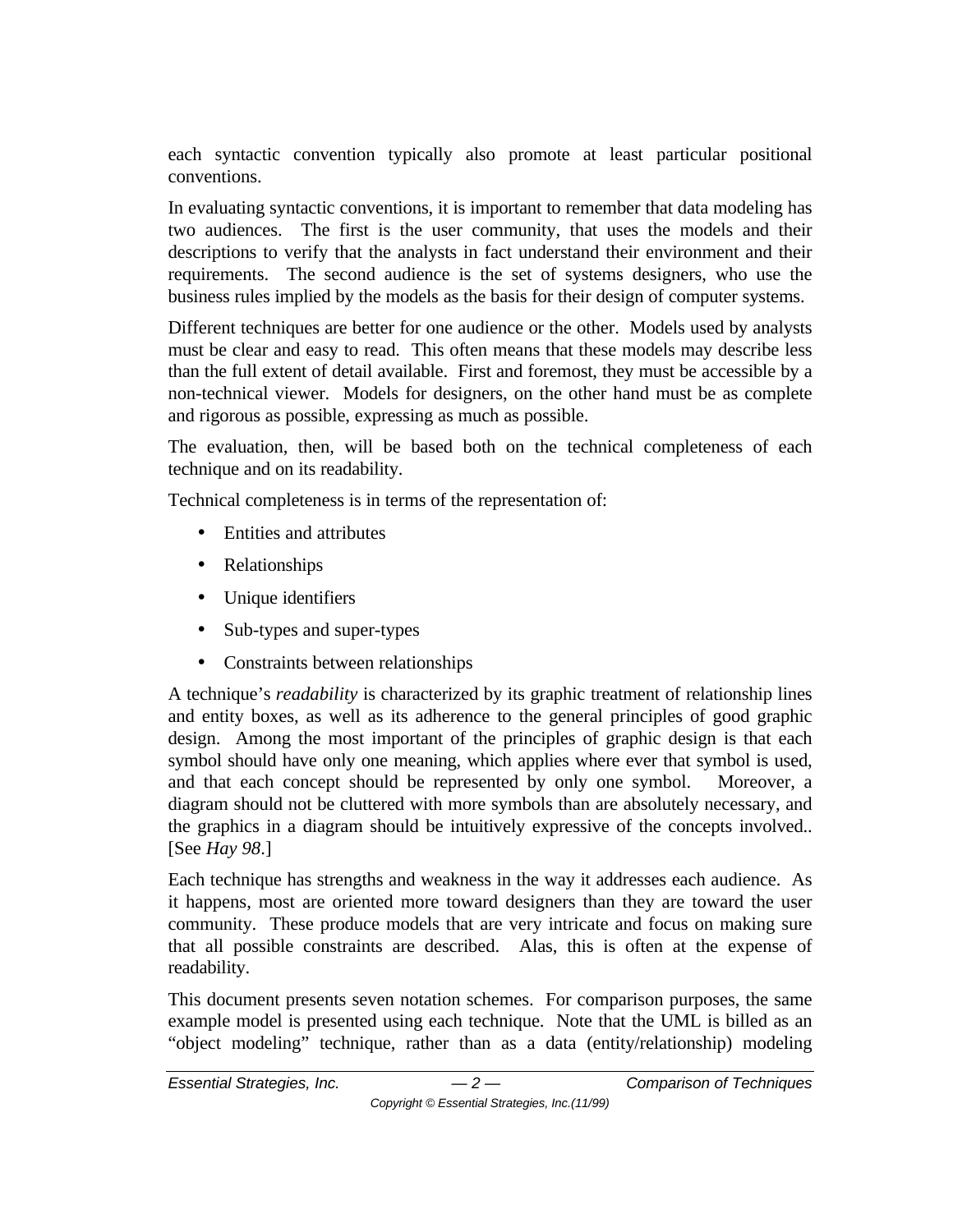technique, but as you will see, its structures is fundamentally the same. This comparison is in terms of each technique's symbols for describing entities (or "object classes", for the UML), attributes, relationships (or object-oriented "associations"), unique identifiers, sub-types and constraints between relationships. The following notations are presented here:

- Peter Chen's original entity/relationship diagrams
- Information Engineering
- Richard Barker's notation, used by the Oracle Corporation
- IDEF1X
- Object Role Modeling
- The Unified Modeling Language (UML)
- The Extensible Markup Language (XML)

At the end of the individual discussions is your author's argument in favor of Mr. Barker's approach for use in requirements analysis, along with his argument in favor of UML to support design.

## **CHEN**

Peter Chen invented entity/relationship modeling in the mid-1970's [*Chen 1977*], and his approach remains widely used today. It is unique in its representation of relationships and attributes. Relationships are shown with a separate diamond-shaped symbol on the relationship line, and attributes are shown in separate circles, instead of annotations on each entity.

A sample model, representing Chen's method, is shown in Figure 1. This same example will be used to demonstrate all the techniques that follow. The model shows entities, attributes, and relationships. It also has examples of both a super-type/subtype combination and a constraints between relationships.

In the diagram, each PURCHASE ORDER is related to a single PARTY, and is related to one or more examples of either one PRODUCT or one SERVICE.

The diagram also includes two entities (EVENT and EVENT CATEGORY) in an unusual relationship. In most "one-to-many" relationships, the "one" side is mandatory ("... must be exactly one"), while the "many" side is optional ("... may be one or more"). In this example, the reverse is true: Each EVENT *may be* in *one and only one* EVENT CATEGORY (zero or one), and each EVENT CATEGORY *must be* a classification for *one or more* EVENTS (one or more). That is, EVENTS may exist without being classified, or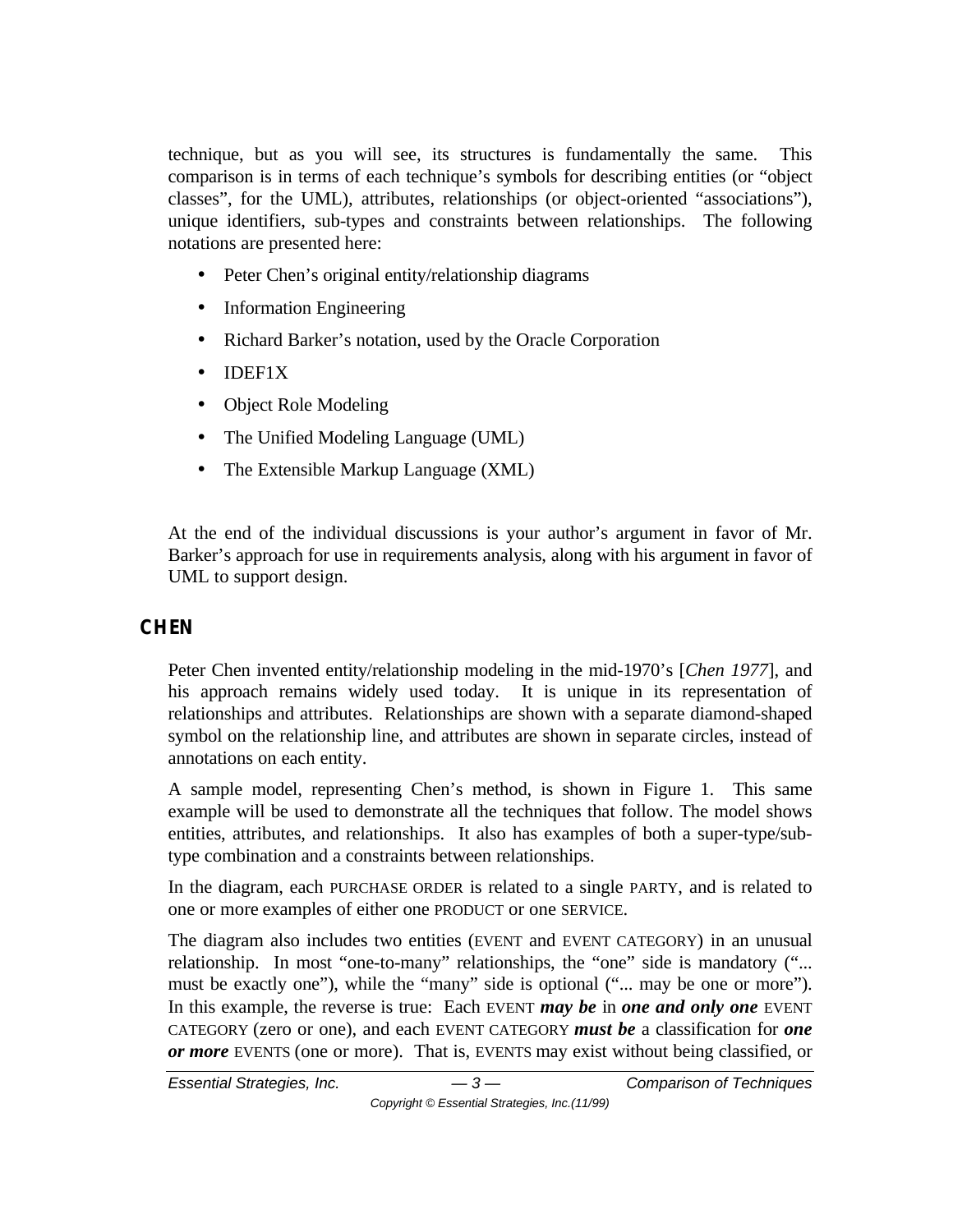they may be in one and only one category. An EVENT CATEGORY can come into existence, however, only if there is at least one event to put into it.



*Figure 1: A Chen Model*

*Essential Strategies, Inc. — 4 — Comparison of Techniques*

*Copyright © Essential Strategies, Inc.(11/99)*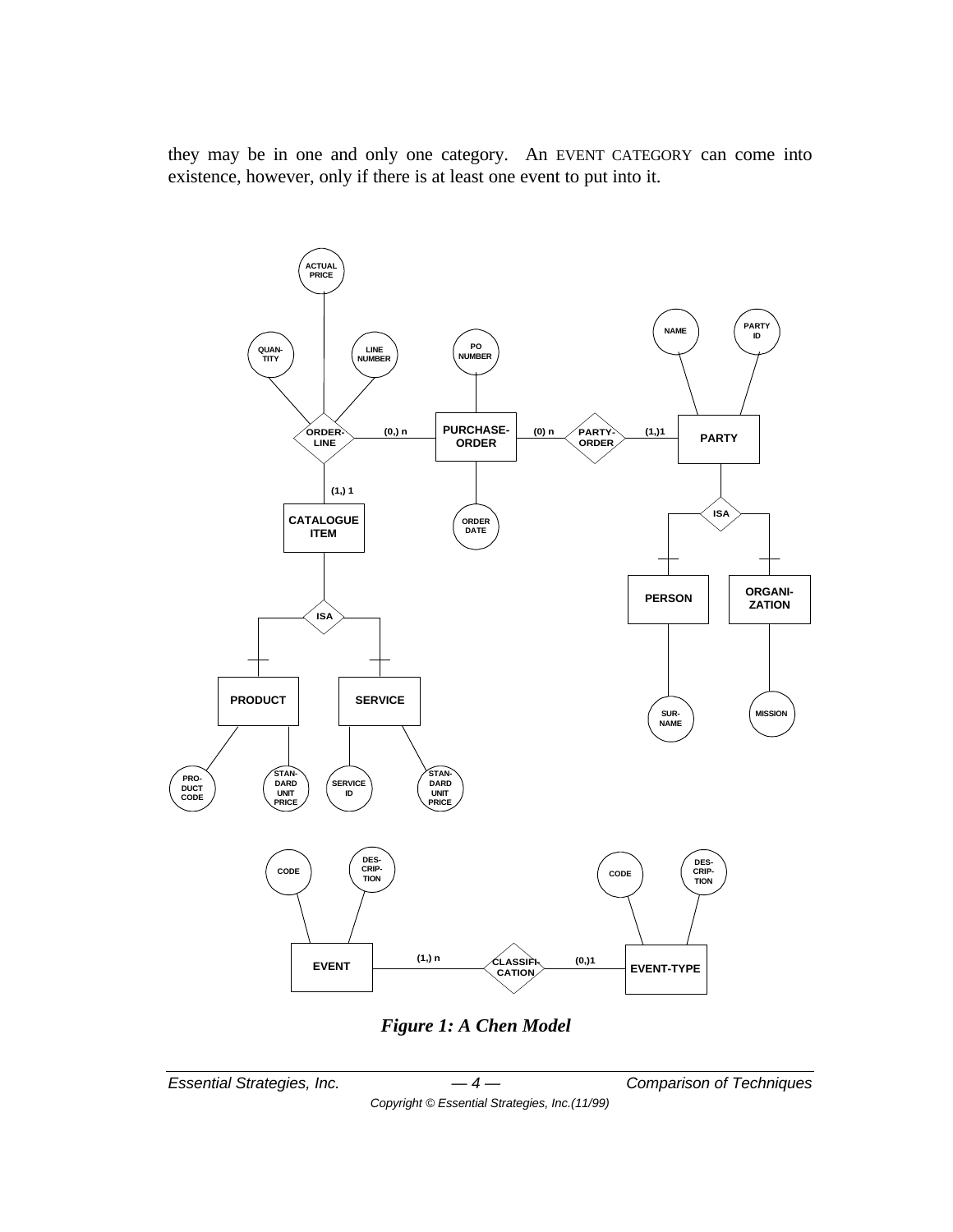## **Entities and attributes**

*Entities* are represented by square-cornered boxes, with their *attributes* hanging off of them in circles. An entity's name appears inside the rectangle, and an attribute's name appears inside the circle. There are no special marks to indicate whether attributes are mandatory or optional, or if they participate in the entity's unique identifier.

Names of entities and attributes are common terms, and in multi-word names, the words are separated by hyphens.

# **Relationships**

Mr. Chen's notation is unique among the techniques shown here in that a relationship is shown as a two-dimensional symbol — a rhombus on the line between two or more entities.

Note that this relationship symbol makes it possible to maintain a "many-to-many" relationship without necessarily converting it into an associative or intersect entity. In effect, the relationship itself is playing the role of an associative entity. The relationship itself is permitted to have attributes. Note how "quantity", "actual price", and "line number" are attributes of the relationship *Order-line* in Figure 1.

Note also that relationships do not have to be binary. As many entities as necessary may be linked to a relationship rhombus.

## *Cardinality/optionality*

In Mr. Chen's original work, only one number appeared at each end, showing the maximum cardinality. That is, a relationship might be "one to many", with a "1" at one end and a "n" at the other. This would not indicate whether or not an occurrence of an entity had to have at least one occurrence of the other entity.

In most cases, an occurrence of an entity that is related to one occurrence of another *must* be related to one, and an occurrence of an entity that is related to more than one *may* be related to none, so most of the time the lower bounds can be assumed. The EVENT/EVENT CATEGORY model, however, is unusual. Having just a "1" next to EVENT showing that an EVENT is related to one EVENT CATEGORY would not show that it might be related to none. The "n" which shows that each EVENT CATEGORY is related to more than one EVENT would not show that it *must be* related to at least one.

For this reason, the technique can be extended to use two numbers at each end to show the minimum and maximum cardinalities. For example, the relationship *party-order* between PURCHASE ORDER and PARTY, shows 1,1 at the PURCHASE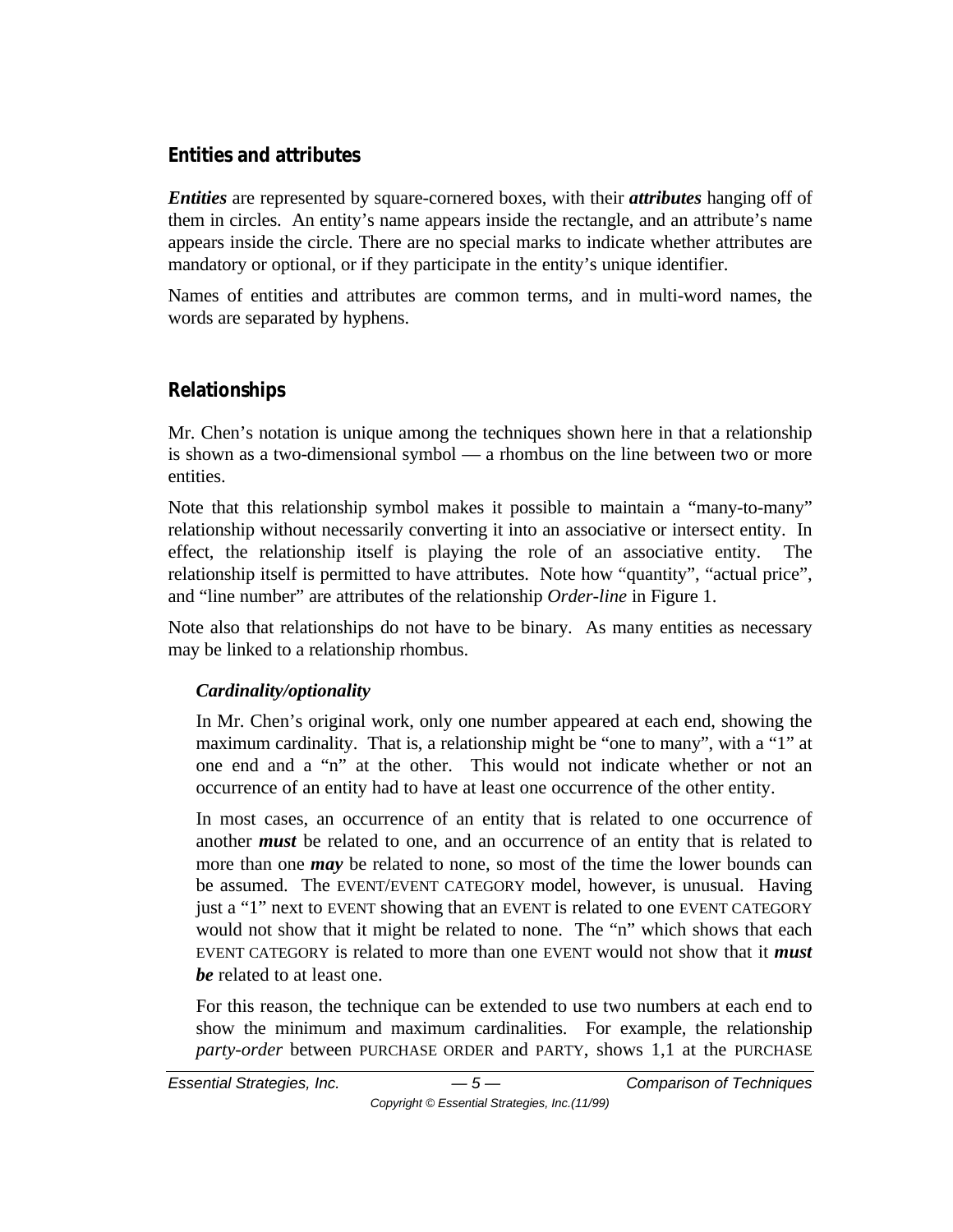ORDER end, showing that each PURCHASE ORDER must be with no less than one PARTY and no more than one PARTY. At the other end, "0,n" shows that a PARTY may or may not be involved with any PURCHASE ORDERS, and could be involved with several. The EVENT/EVENT CATEGORY model would have " $0,1$ " at the EVENT end, and "1,n" at the EVENT CATEGORY end.

In an alternative notation, relationship names may be replaced with "E" if the existence of occurrences of the second entity requires the existence of a related occurrence of the first entity.

#### *Names*

Because *relationships* are clearly considered objects in their own right, their names tend to be nouns.

The relationship between PURCHASE-ORDER and PERSON or ORGANIZATION, for example, is called *order-lin*E. Sometimes a relationship name is simply a concatenation of the two entity names. For example *party-order* relates PARTY and PURCHASE ORDER.

Entity and relationship names may be abbreviated.

## **Unique identifiers**

A *unique identifier* is any combination of attributes and relationships that uniquely identify an occurrence of an entity.

While Mr. Chen recognizes the importance of attributes as entity unique identifiers [*Chen 1977, 23*], his notation makes no provision for showing this. If the unique identifier of an entity includes a relationship to a second entity, he replaces the relationship name with "E", makes the line into the dependent entity an arrow, and draws a second box around this dependent entity. (Figure 2 shows how this would look if the relationship to PARTY were part of the unique identifier of PURCHAS-ORDER). This still does not identify any attributes that are part of the identifier.



*Figure 2: Existence Dependent Relationship*

*Copyright © Essential Strategies, Inc.(11/99)*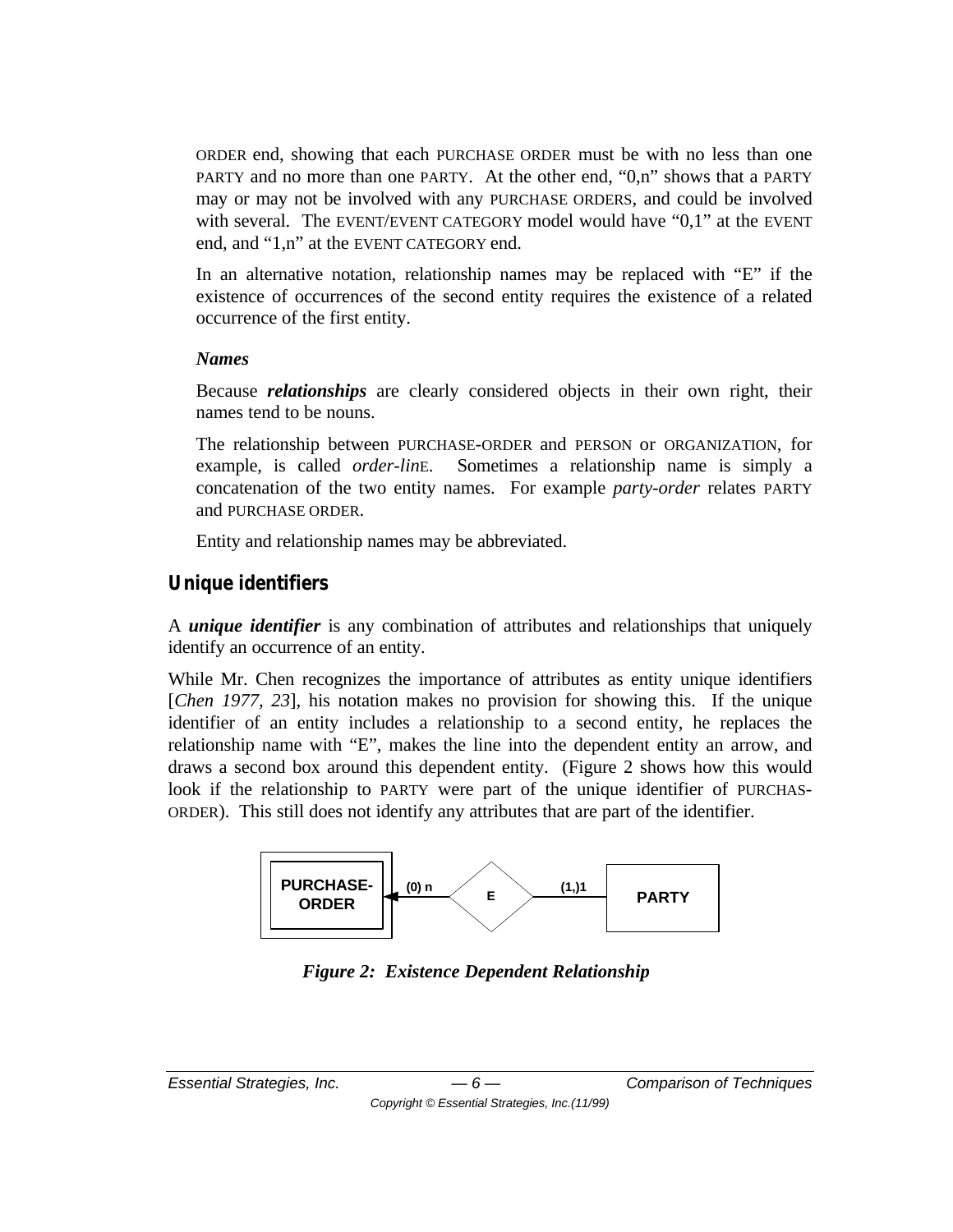### **Sub-types**

A *sub-type* is a subset of the occurrences of another entity, its *super-type*. That is, an occurrence of a sub-type entity is also an occurrence of that entity's super-type. An occurrence of the super-type is also an occurrence of exactly one or another of the sub-types.

Though not in Mr. Chen's original work, this extension is described By Robert Brown [*1993*] and Mat Flavin [*1981*].

In this extension, sub-types are represented by separate entity boxes, each removed from its super-type and connected to it by an "isa" relationship. (Each occurrence of a sub-type "is a[n]" occurrence of the super-type.) The relationship lines are linked by a rhombus and each relationship to a sub-type has a bar drawn across it. In Figure 1, for example, PARTY is a super-type, with PERSON and ORGANIZATION as its sub-types. Thus an *order-line* must be either a PRODUCT or a SERVICE. This isn't strictly correct, since an order line is the fact that a PRODUCT or a SERVICE was ordered on a PURCHASE-ORDER. It is not the same thing as the PRODUCT or SERVICE themselves.

## **Constraints between relationships**

The most common case of constraints between relationships is the "exclusive or", meaning that each occurrence of the base entity must (or may) be related to occurrences of one other entity, but not more than one. These will be seen in most of the techniques which follow below.

Mr. Chen does not deal with constraints directly at all. This must be done by defining an artificial entity and making the constrained entities into sub-types of that entity. This is shown in Figure 1 with the entity CATALOGUE ITEM, with its mutually exclusive sub-types PRODUCT and SERVICE. Each PURCHASE ORDER has an *order-line* relationship with one CATALOGUE ITEM, where each CATALOGUE ITEM must be either a PRODUCT or a SERVICE.

## **Comments**

Mr. Chen was first, so it is not surprising that his technique does not express all the nuances that have been included in subsequent techniques. It does not annotate characteristics of attributes, and it does not show the identification of entities without sacrificing the names of the relationships.

While it does permit showing multiple inheritance and multiple type hierarchies, the multi-box approach to sub-types takes up a lot of room on the drawing, limiting the number of other entities that can be placed on it. It also requires a great deal of space to give a separate symbol to each attribute and each relationship. Moreover, it does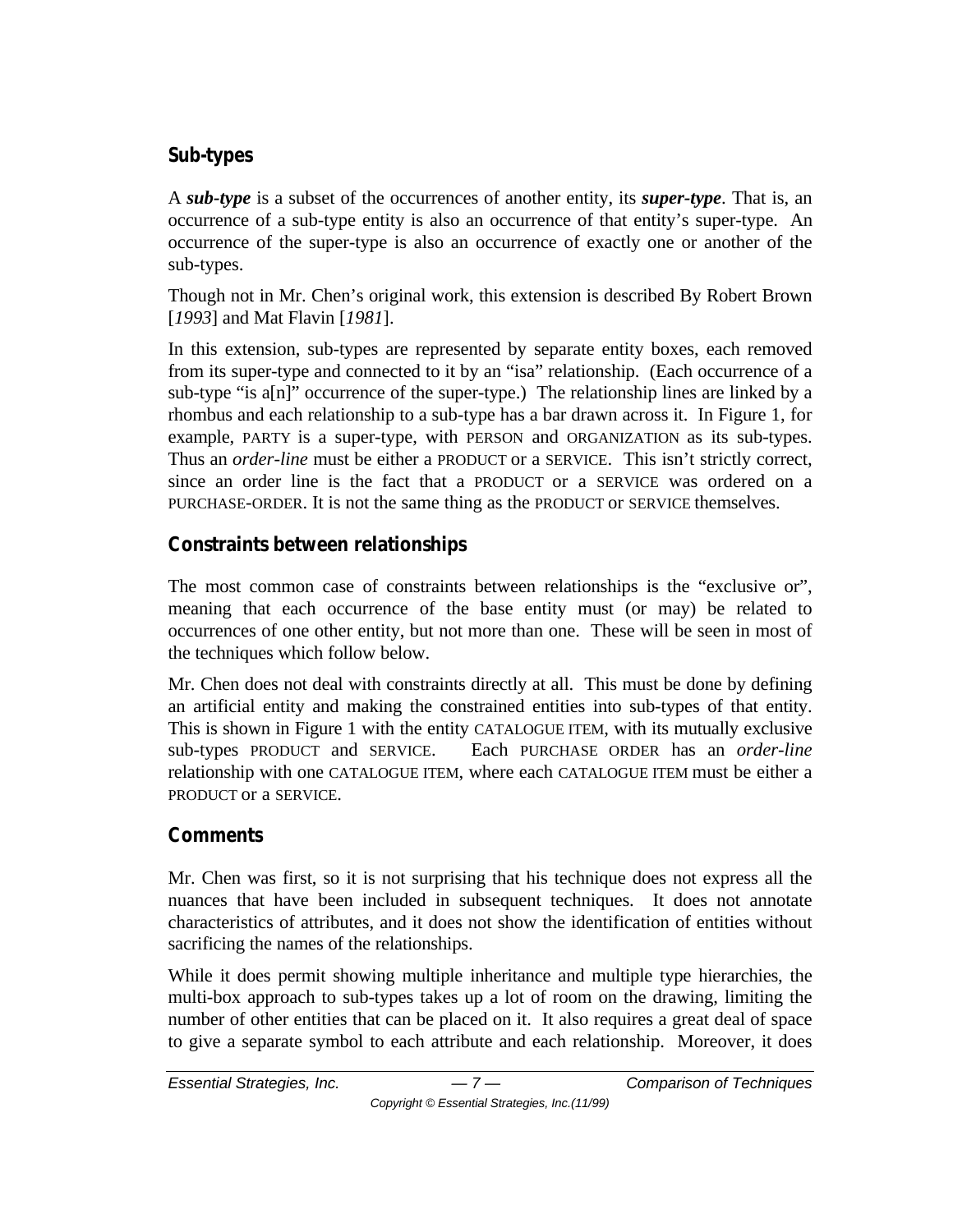not clearly convey the fact that an occurrence of a sub-type *is* an occurrence of a super-type.

## **INFORMATION ENGINEERING**

 "Information Engineering" was originally developed by Clive Finkelstein in Australia the late 1970's. He collaborated with James Martin to publicize it in the United States and Europe [*Martin & Finkelstein 1981*], and then Martin went on from there to become predominantly associated with it [*Martin & McClure, 1985*]. Mr. Finkelstein later published his own version [*Finkelstein 1989*] and [*Finkelstein 1992*]. Because of the dual origin of the techniques, there are minor variations between Mr. Finkelstein's and Mr. Martin's notations The Information Engineering version of our test case (with some of the notations from each version) is shown in Figure 3.

In the example, each PARTY *is vendor in* zero, one, or more PURCHASE ORDERS, each of which initially *has* zero, one or more LINE ITEMS, but eventually it must have at least one LINE ITEM. Each LINE ITEM, in turn, *is for* either exactly one PRODUCT or exactly one SERVICE.



*Figure 3: An Information Engineering Model*

## **Entities and attributes**

Mr. Finkelstein defines entity in the designer's sense of representing "data to be stored for later reference". [*Finkelstein 1992*, *23*] Martin, however, adopts the analyst's definition that "an entity is something (real or abstract) about which we store data." [*Martin & McClure 1985*, *249*]

Entities are shown in square-cornered rectangles. An entity's name is inside its rectangle. Attributes are not shown at all. Mr. Finkelstein shows them in a separate document, the "entity list". Mr. Martin has another modeling technique, called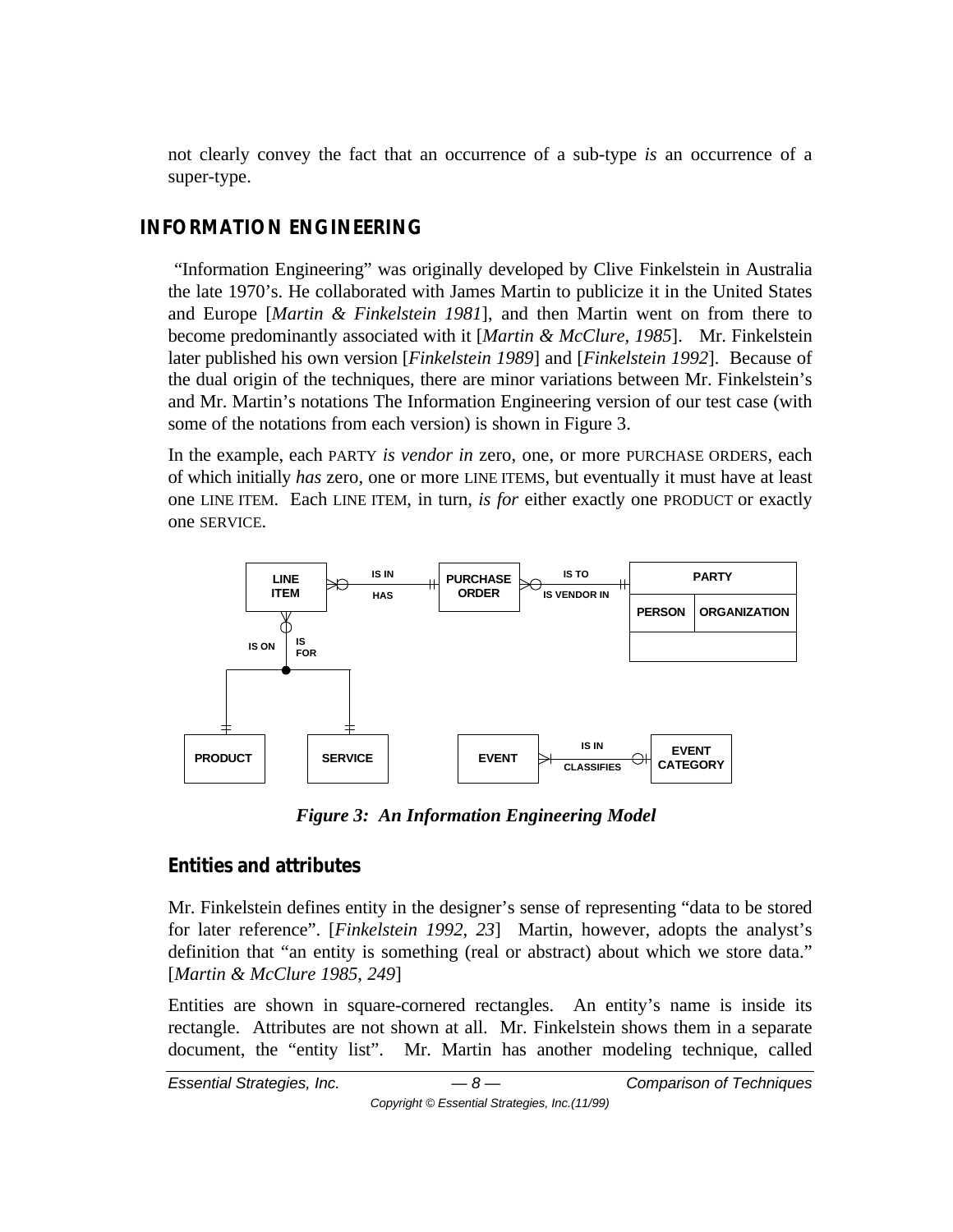"bubble charts", specifically for modeling attributes, keys, and other attribute characteristics.

Names of entities are common terms, and the words in multi-word names are separated by spaces.

# **Relationships**

Relationships are shown as solid lines between pairs of entities, with symbols on each end to show cardinality and optionality.

## *Cardinality/optionality*

Each relationship in Information Engineering has two halves, with each half described by one or more symbols. If an occurrence of the first entity may or may not be related to occurrences of the second, a small open circle appears near the second entity. If it *must* have at least one occurrence of the second, a short line crosses the relationship line instead. If an occurrence of the first entity can be related to no more than one of the second entity ("one and only one"), another short line crosses the relationship. If it can be related to more than one of the second entity ("one or more"), a crow's foot is put at the intersection of the relationship and the second entity box.

For example, in Figure 3, a PARTY *is vendor in* zero, one, or more PURCHASE ORDERS. A PURCHASE ORDER, on the other hand, *is to* one and only one (1,1) PARTY.

Mr. Finkelstein has a unique notation, shown in the Figure. Note that each PURCHASE ORDER initially may have one or more LINE ITEMS, but eventually it must have at least one. That is, it is possible to create a PURCHASE ORDER without having to fill in the line items immediately, but at least one must be added later. The bar across the line between the circle and the crow's foot shows this.

#### *Names*

Mr. Martin names relationships with verbs, often only in one direction. Mr. Finkelstein doesn't name relationships at all.

# **Unique identifiers**

Unique identifiers are not represented in an Information Engineering data model. Mr. Martin shows them separately in "bubble diagrams".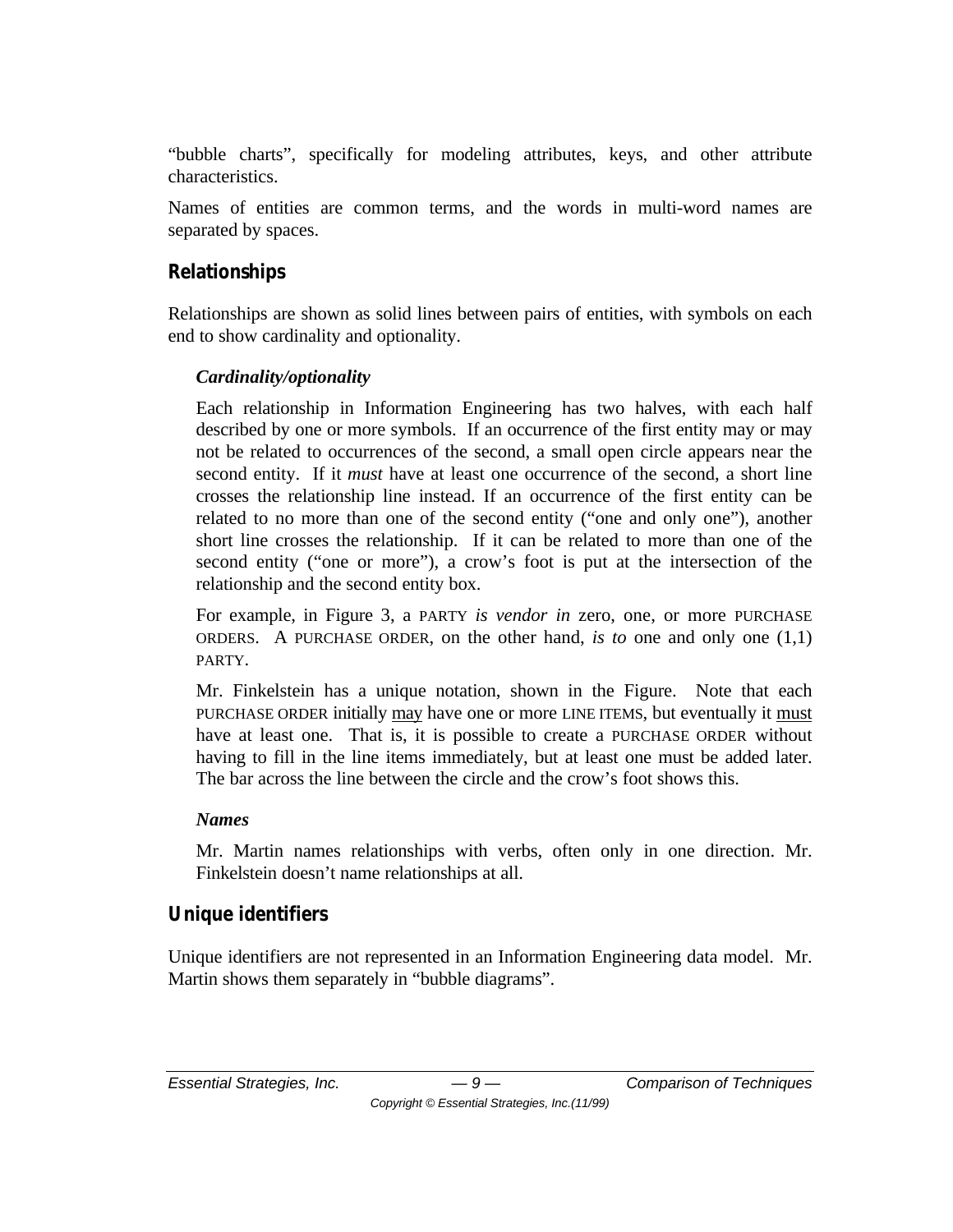## **Sub-types**

Mr. Martin represents sub-types as separate entity boxes, each removed from its super-type and connected to it by an "isa" relationship. (Each occurrence of a subtype "is a[n]" occurrence of the super-type.) This is shown in the figure. Mr Finkelstein portrays them as separate boxes, with a linked with "isa" relationship lines.

# **Constraints between relationships**

In Information Engineering notation, a constraint between relationships is shown by the relationship halves of the three (or more) entities involved meeting at a small circle. If the circle is solid, the relationship between the relationships is "exclusive or*"*, meaning that each occurrence of the base entity must (or may) be related to occurrences of one other entity, but not more than one. This is shown in the Figure where each LINE ITEM *is for* either one PRODUCT or *is for* one SERVICE, but not both. If the circle is open, it is an "inclusive or" relationship, meaning that an occurrence of the base entity must (or may) be related to occurrences of one, some, or all of the other entities.

## **Comments**

Information Engineering is widely practiced. It is reasonably concise and attractive, consistent, and has a minimum of clutter. It is, however, missing important notations for attributes and unique identifiers. Mr. Martin's approach to sub-types is compact and therefore desirable it models are to be presented to the non-technical community. Mr. Finkelstein's notation for "initially may be but eventually must be is a very ingenious solution to a common modeling situation, not found in any other notation.

# **RICHARD BARKER**

The next notation was originally developed by the British consulting company CACI. It was subsequently promoted by Richard Barker [*Barker 1990*] and adopted by the Oracle Corporation for it's "CASE\*Method" (subsequently renamed the "Custom Development Method"). Figure 4 shows our example, as represented in this notation. In the diagram, each PURCHASE ORDER must be *issued to* a PARTY, and may be *composed of* one or more LINE ITEMS, each of which in turn must be *for* either one PRODUCT or one SERVICE.

# **Entities and attributes**

Entities in Barker's notation are shown as round cornered rectangles. Attributes may be displayed inside the entity boxes.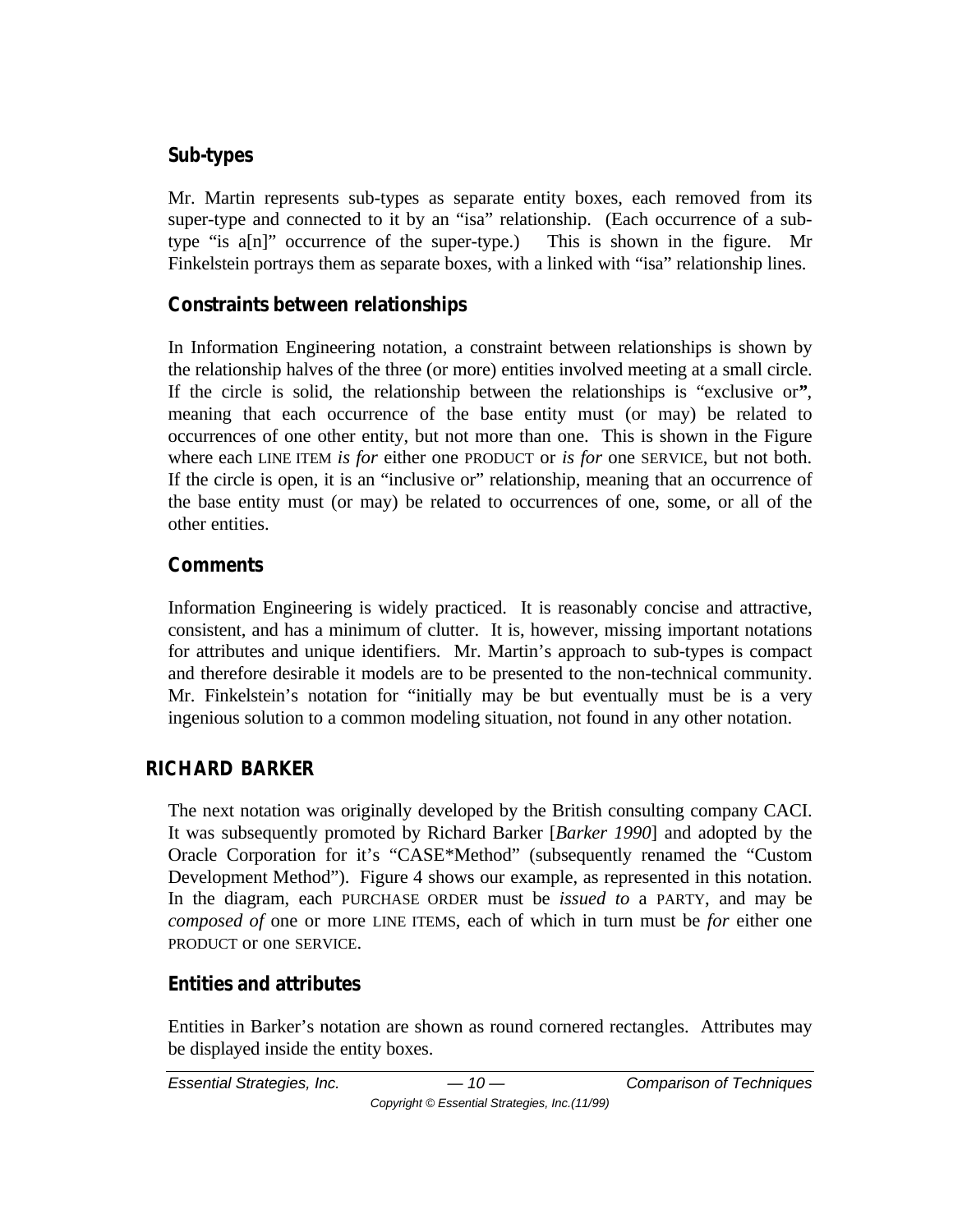Officially, attributes are shown with small open circles for optional attributes, solid circles for required attributes, and hash marks (#) for attributes which participate in unique identifiers. Often in practice, however, (and throughout this book), dots are used for all required and optional attributes not in a unique identifier.

## **Relationships**

Relationships are shown as lines, with each half solid or dashed, depending on whether that part of the relationship is mandatory or not. The presence or absence of a crow's foot on each end shows that end as referring to, respectively, up to many, or no more than one occurrence of that entity. Naming conventions allow the relationship at each end to be read as a concise, disciplined, but easy-to-understand sentence.

## *Cardinality/optionality*

Relationships are in two parts, one representing the relationship going in each direction. In a relationship half, different symbols address the upper and lower boundaries of the relationship: A dashed line near the first, subject, entity shows that the relationship is optional and means "zero or more" (read as "may be"), and a solid line represents a mandatory relationship and means "at least one" (read as "must be"). A "crows foot" next to the second, object, entity represents "up to many" (read as "one or more"), while no crow's foot represents "up to one" (read as "one and only one").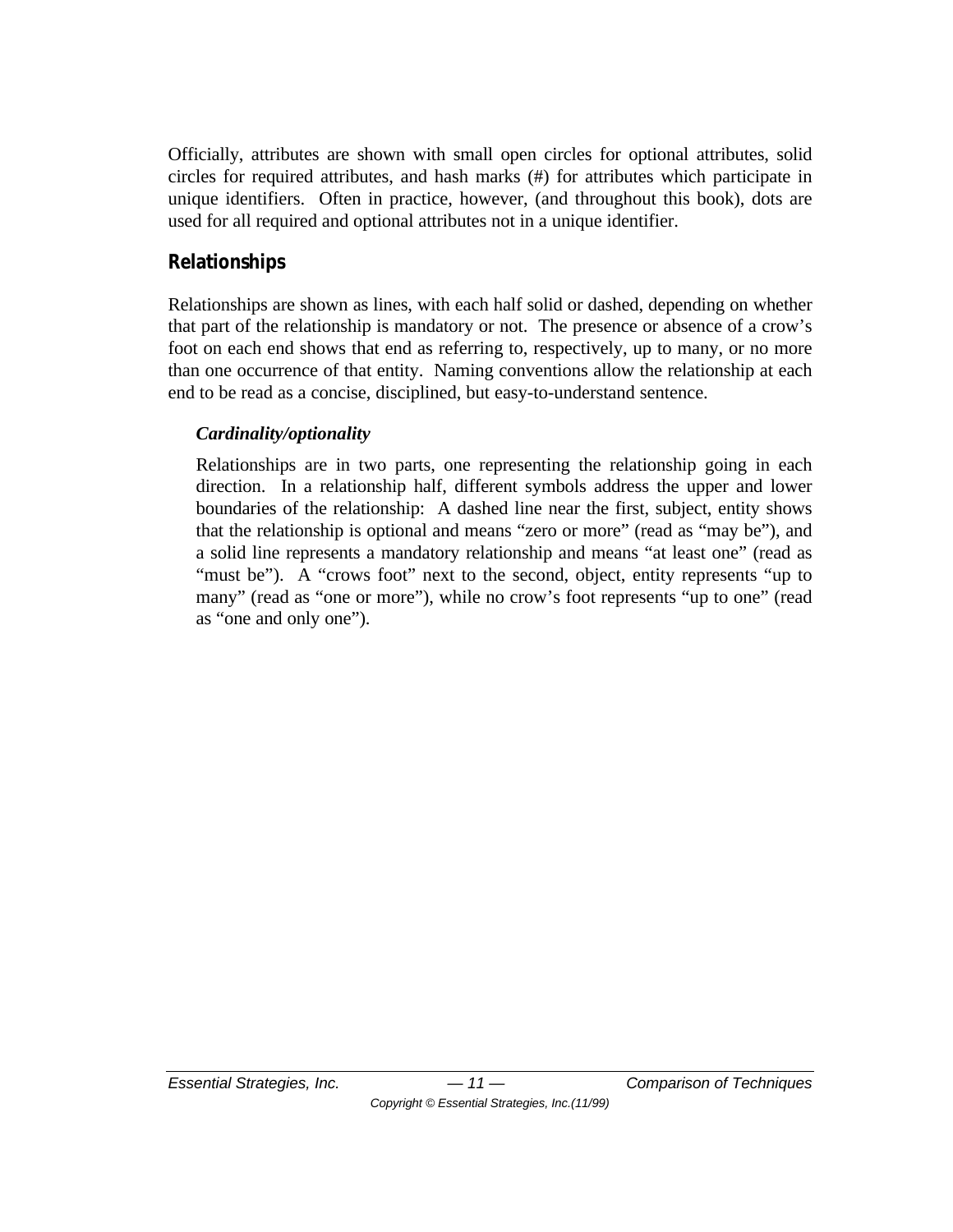

*Figure 4: A CASE\*Method Data Model*

#### *Names*

The Barker notation is unique in the way it names relationships. Relationship names are prepositions or prepositional phrases, so that normal and meaningful English sentences can be constructed from them. The sentences are of the structure:

| Each                                                  |                                                 |
|-------------------------------------------------------|-------------------------------------------------|
| $=$ entity 1>                                         |                                                 |
| {must be $ $ may be}<br><relationship></relationship> | (If the line is solid or dashed)                |
| {one or more   one and only one}                      | <i>(If there is or is not a crow's</i><br>foot) |
| $=$ entity 2 $>$                                      |                                                 |

For example, in Figure 4, "Each PARTY may be *a vendor in* one or more PURCHASE ORDERS," and "Each PURCHASE ORDER must be *issued to* one and only one PARTY."

#### **Unique identifiers**

.

A unique identifier is defined to be any combination of attributes and relationships which uniquely identifies an occurrence of an entity. *Attributes* which are parts of the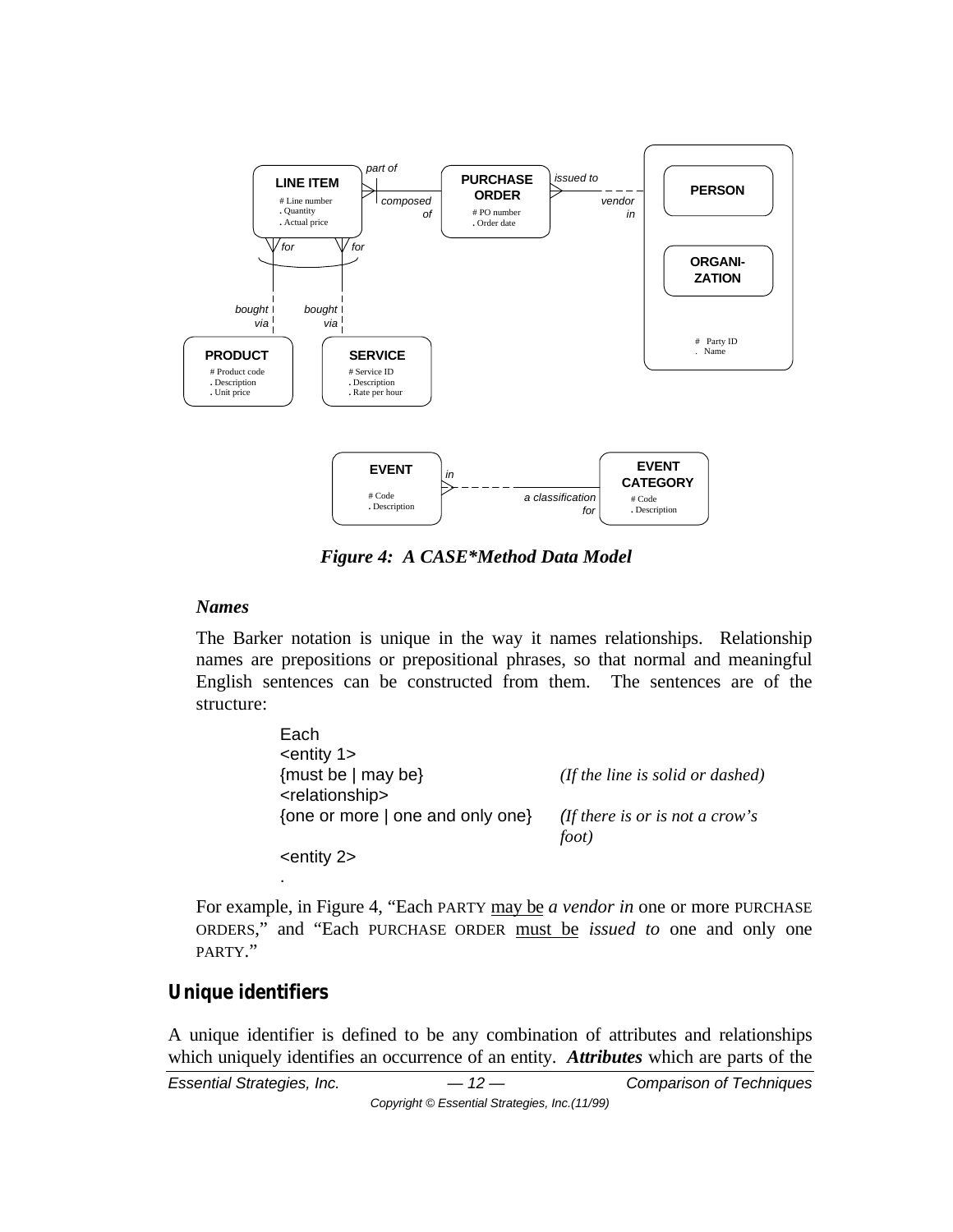definition of a unique identifier are shown preceded by hash marks (#). *Relationships* which are part of the definition of a unique identifier are marked by a short line across the relationship near the entity being identified.

For example, in Figure 4, the unique identifier of LINE ITEM is a combination of the attribute "line number" and the relationship "*part of* one and only one PURCHASE ORDER." Since the marked relationship represents the fact that each LINE ITEM is partly identified by a particular PURCHASE ORDER, it implies that the PURCHASE ORDER'S unique identifier "PO number" participates in identification of the LINE ITEM as well. When implemented, a column derived from "PO number" will be generated in the table derived from LINE ITEM. It will serve as a foreign key to the table derived from PURCHASE ORDER, and will be part of the primary key of the table that is derived from LINE ITEM.

Note that Mr. Barker's notation distinguishes the unique identifier in the conceptual model from the "primary key" which identifies rows in a physical table. The unique identifier is shown, while the primary key is not. Similarly, since a foreign key is simply the implementation of a relationship, it is not shown explicitly here either.

## **Sub-types**

Barker's notation shows sub-types as boxes inside super-type boxes. This has the advantage of taking up much less room on the diagram, and it emphasizes the fact that an occurrence of a sub-type *is* an occurrence of the super-type. The super- and subtypes are not simply related to each other.

In Barker's notation, sub-types are *mutually exclusive*, meaning that overlapping subtypes are not allowed. Subtypes are also *complete*, meaning that sub-types are supposed to account for all occurrences of a super-type, although in practice, this latter rule is often bent by adding the sub-type OTHER . . . In Figure 4, PERSON and ORGANIZATION are sub-types of PARTY.

# **Constraints between relationships**

The only constraint between relationships available in Mr. Barker's notation is the "exclusive or". An arc across two relationships represents the fact that each occurrence of an entity may be (or must be) related to occurrences of one or more other entities, but not more than one. For example, Figure 4 shows that each LINE ITEM must be *either for* one PRODUCT, *or for* one SERVICE.

## **Comments**

Several things distinguish this notation from those described elsewhere. These are factors that make the Barker technique the most desirable to use in a requirements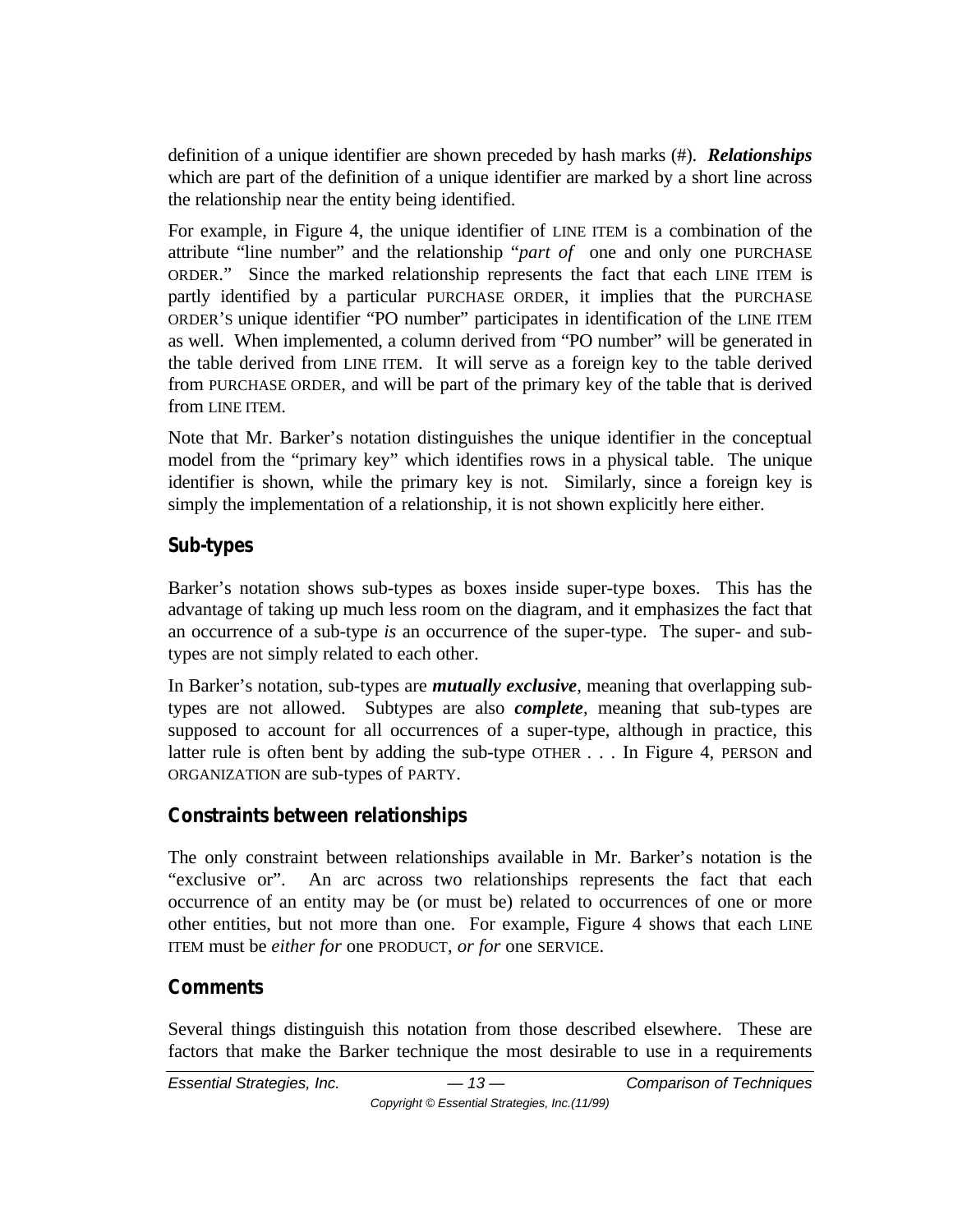analysis project. The technique results in models that are much better for presenting to the public at large than those produced by any other.

First, this notation uses relatively few distinct symbols. There is only one kind of entity. Whether it is a role, an interaction, or another kind of association between two entities, it is represented by the same round cornered rectangle. The full range of relationship types is shown by line halves, which may be solid or dashed, and with the presence or absence of a crow's foot on each end. Unique identifiers, where it is important to show them, are shown by either the hash marks next to an attribute, or a small mark across a relationship line, and dependency is implied by the use of a relationship in a unique identifier. Other notations are, to varying degrees, more complicated than that.

Attributes may be shown with indicators of their optionality.

Second, sub-types are shown as entities *inside* other entities. Most other notations place sub-types outside the super-type, connected to it with "isa" relationship lines. This takes up much more space on a diagram, and does not convey as emphatically the fact that an occurrence of a sub-type *is* an occurrence of the super-type.

Third, Barker's notation permits "exclusive or" constraints between relationships, which show that an occurrence of one entity may be related to occurrences of either of two or more other entities. This is more than is available in some notations, and less than is available in others.

The last, and perhaps the most important thing to distinguish this technique from the others is a rigorous naming standard for relationships. Relationship names are prepositions, not verbs. A little reflection should reveal why this is appropriate, since it is the preposition in English grammar, not the verb, that denotes a relationship. (Verbs suggest functions, which are featured in other kinds of models.) The implied verb in every relationship sentence is "to be", expressed as either "must be" or "may be".

Note that in the examples of notations without this discipline, the verbs often are "is" anyway.

This use of prepositions makes it possible to use common English sentences to represent relationships completely. It is not always easy to come up with just the right word, but the exercise of trying to do so significantly improves your understanding of the true nature of the relationship.

This discipline could certainly be followed with the other techniques, but none of the books your author has found to describe these techniques endorse it.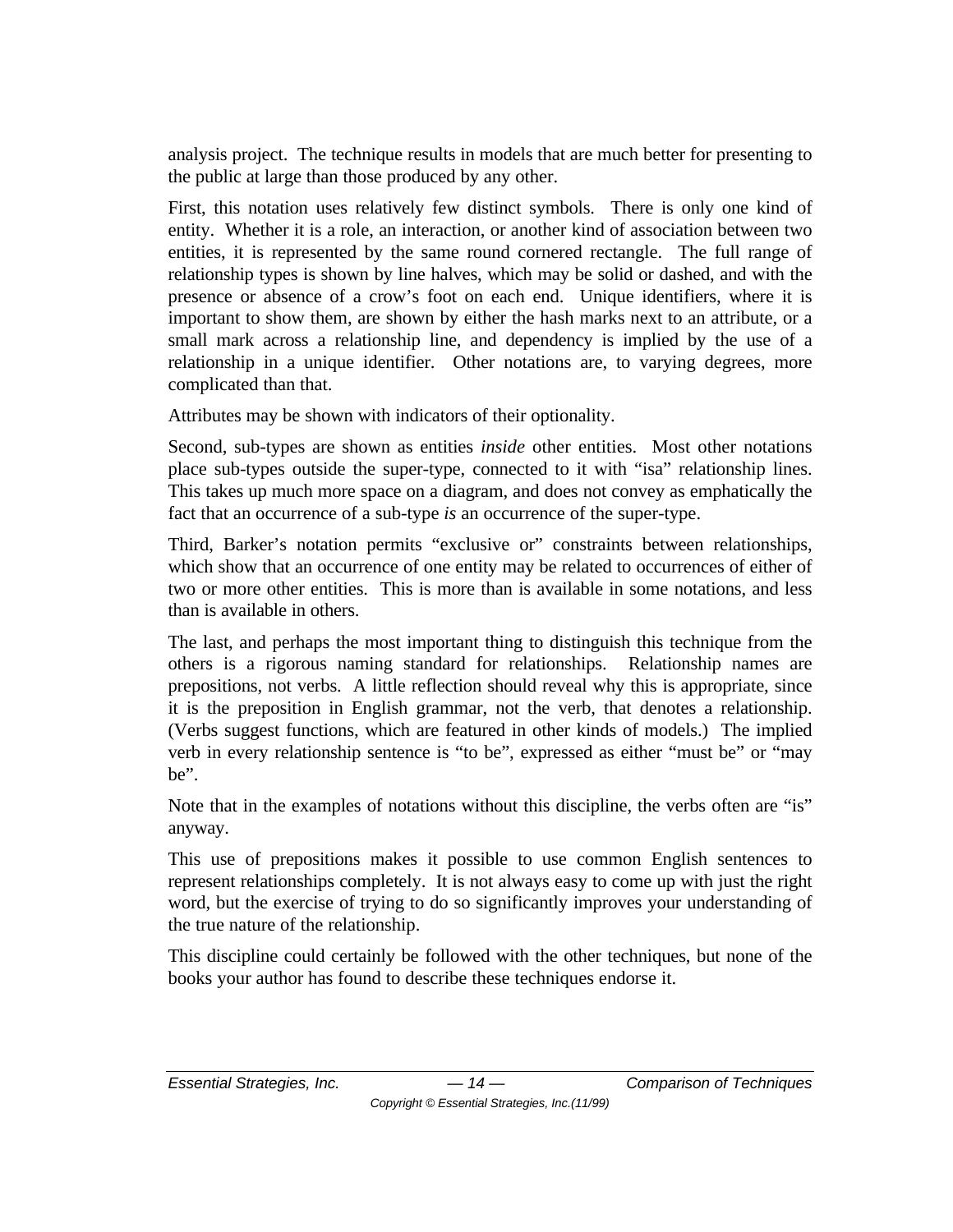#### **IDEF1X**

IDEF1X is a data modeling technique that is used by many branches of the United States Federal Government. [See *Bruce 1992.*] The IDEF1X version of the sample model is shown in Figure 5.



*Figure 5: An IDEF1X Model*

## **Entities and Attributes**

Entities are shown by round-cornered or square-cornered rectangles. Round cornered rectangles represent "dependent" entities — those whose unique identifier includes at least one relationship to another entity. "Independent" entities, whose identifiers are not derived from other entities, are shown with square corners.

The name of the entity appears outside the box. The box is divided, with identifying attributes (again, the primary key) above the division and non-identifying attributes below.

In multi-word entity names, the words may be separated by hyphens, underscores, or blanks.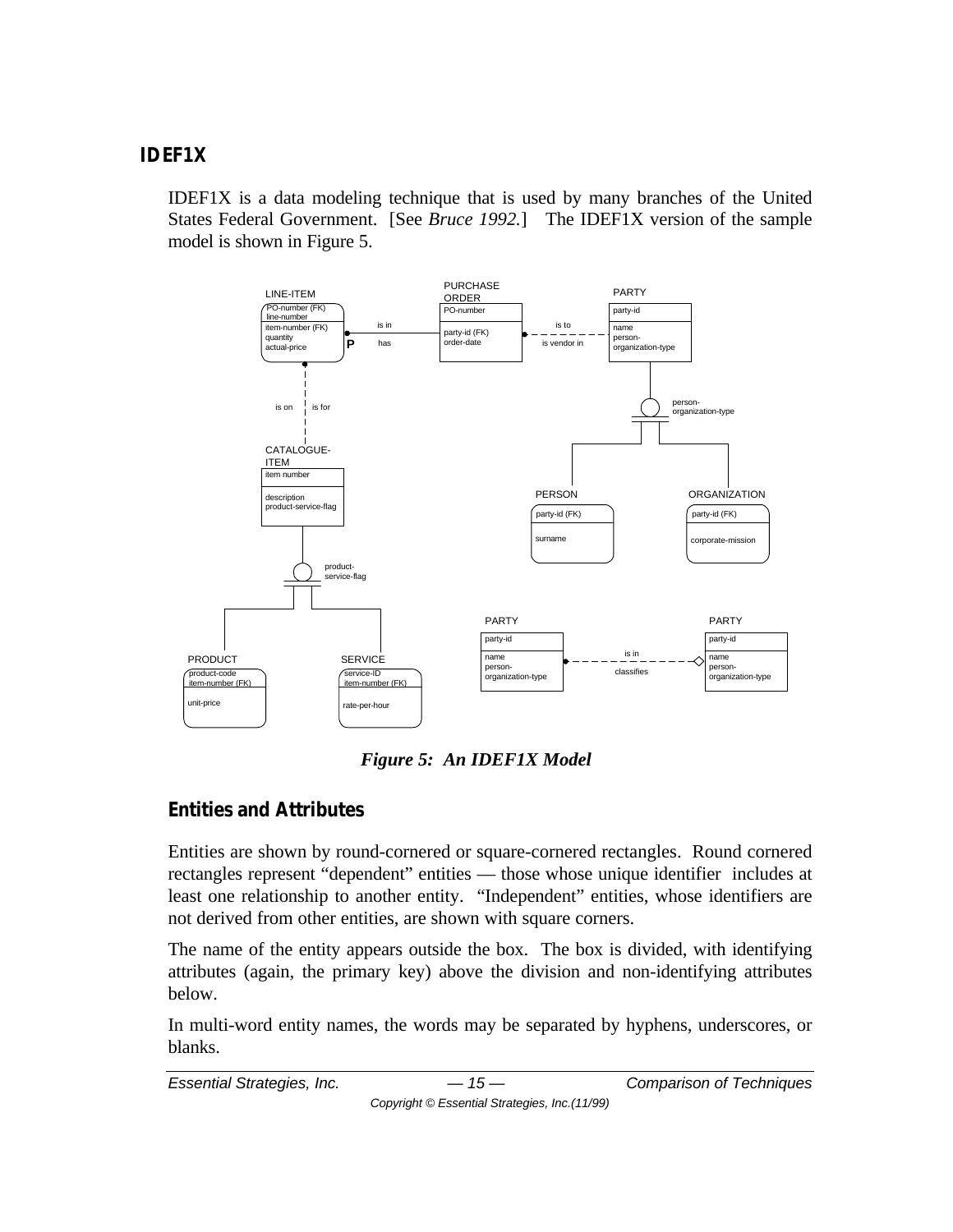## **Relationships**

In IDEF1X, relationships are asymmetrical: different symbols for optionality are used, depending on the relationship's cardinality. Unlike the other notations, symbols cannot be parsed in terms of optionality and cardinality independently. Each set of symbols describes a *combination* of the optionality and cardinality of the entity next to it.

In addition to a relationship line from an entity, the foreign key that would implement the line in a relational database design is shown as an attribute of that entity.

If a relationship is part of an entity's unique identifier, it is shown as a solid line; if not, it is shown as a dashed line.

Table 1 shows, for IDEF1X and the Barker notation, all the possible combinations of cardinality and optionality on both ends of the relationship.

## *Cardinality/Optionality*

As seen in the table, optionality is shown differently for the "many" and the "one" sides of a relationship. Most of the time, a solid circle next to an entity means zero, one or more occurrences of that entity. If there is no other symbol next to the entity on this "*many*" side of a relationship, the relationship is *optional.* See lines 1-3, and 7 in Table 1. That is, the solid circle stands for zero, one or more ("may be . . . one or more") if it is by itself. Adding the letter P makes the relationship *mandatory* (meaning "must be one or more")<sup>\*</sup> Adding a "1" also makes the relationship mandatory, but this changes the cardinality of the relationship to one. It changes the meaning of the solid circle from "may be one or more" to "must be one and only one". (See lines 4-6, 8, and 10 in the Table.) Adding the letter Z keeps the relationship optional, but that changes the cardinality of the solid circle to ". . . one and only one".

So a solid circle may mean "must be" or "may be", and it may mean "one or more" or "one and only one", depending on the other symbols around it. That is to say, the solid circle *does not* convey any inherent meaning in itself.

Absence of a solid circle next to an entity means that only one occurrence of that entity is involved ("one and only one"). If there is no symbol next to the entity on the "*one*" side of the relationship, the entity is *mandatory* ("must be one and only one"), as shown in lines 1,2,4,5, 11-12, 14-15, 17 and 18.

 $\overline{a}$ 

<sup>\*</sup> "P" may be replaced by a specific number to specify exacly how many B's are required for each A. "P" stands for "positive" as in "any positive (non-zero) number" (not as in "I am positive that something should be there").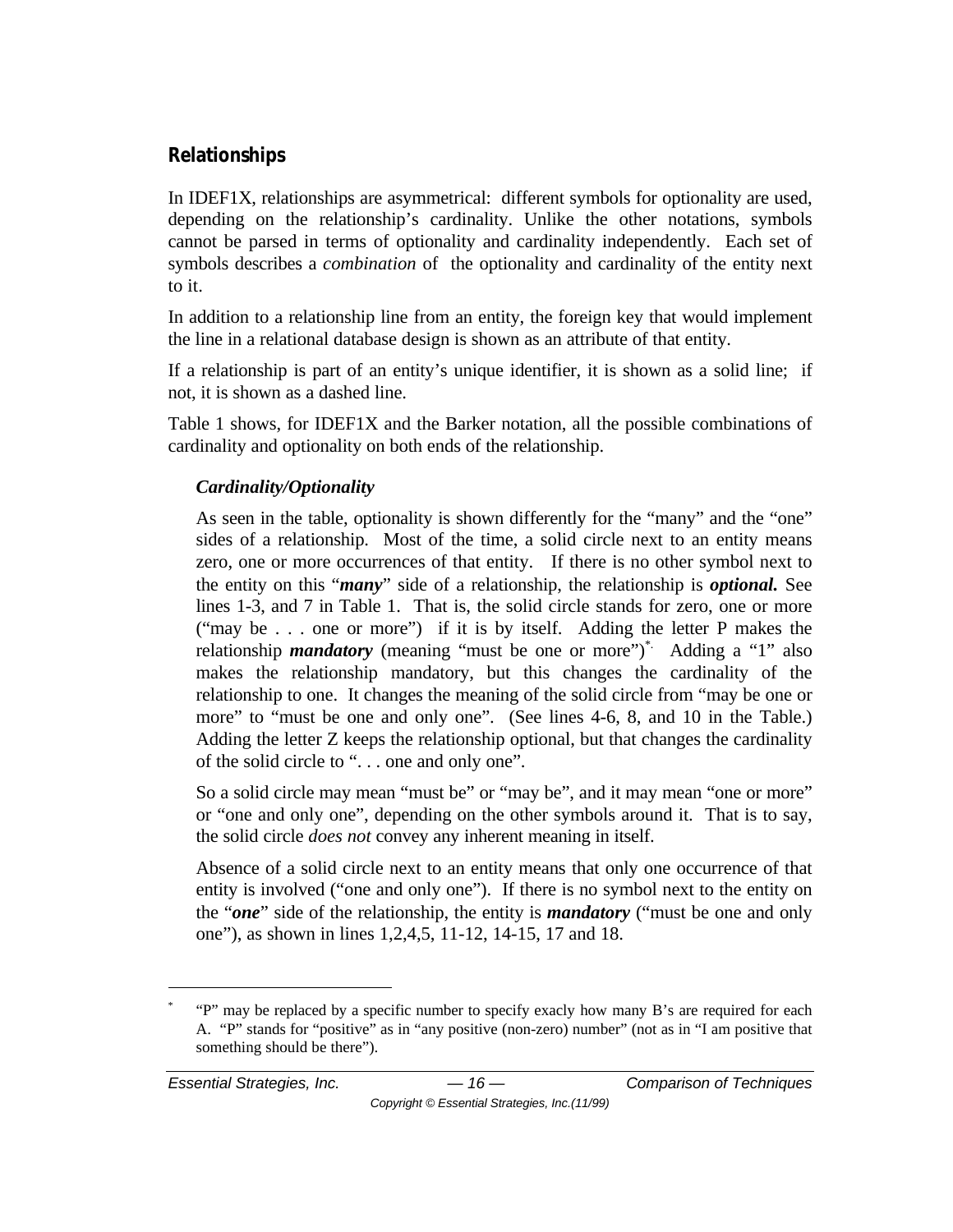Placing a small diamond symbol next to the entity means that the other entity in the relationship *may be* related to one and only one occurrence ("zero or one") of that entity. (See lines 3, 6, 16 and 19.) This then is an alternative way to to specify an optional one and only one occurrence an entity. We saw above that you could also use a solid circle with a letter Z under it (See lines 21-24.)

Since the solid circle — which usually represents "may be one or more" — always appears on the "many" side of a relationship, the use of the solid circle in a many to many relationship makes each end optional. Adding the letter "P" on one or both ends makes the end so modified mandatory. (See lines 7 through 10.)

The two ways of showing that an occurrence of one entity "must be" related to a single occurrence of another mean that there are four different ways to represent a mandatory one to one relationship. These are shown in lines 11-14. Similarly, optional one to one relationships can be shown in four different ways, as shown in lines 21-24. One to one relationships that are partly optional and partly mandatory can be shown in two ways, depending on which way the model is oriented, as shown in lines 15-18.

NOTE: The variations in notation above, which have no meaning in the conceptual model turn out to be significant in the physical design. The difference between representations for "may be one and only one" has to do with the fact that the diamond implies an optional foreign key in the opposite entity, while the circle with the z simply says that there may or may not be a child occurrence. In the other cases of multiple representation of the same concept (11-14, 15-16, 17-18, and 21- 24), the culprit is again physical implementation. Each of the different symbol sets is implemented in a different way. Indeed, some of the symbol combinations cannot be implemented as expressed.

In other words, the symbols are deeply linked to the *implementation* of the tables, not the *logic* of the situation. Thus, IDEF1X is fundamentally a physical database design modeling technique, not one appropriate for doing conceptual design.

#### *Names*

A relationship name is a verb or verb phrase, where multiple words are separated by spaces. Relationships are identified in both directions.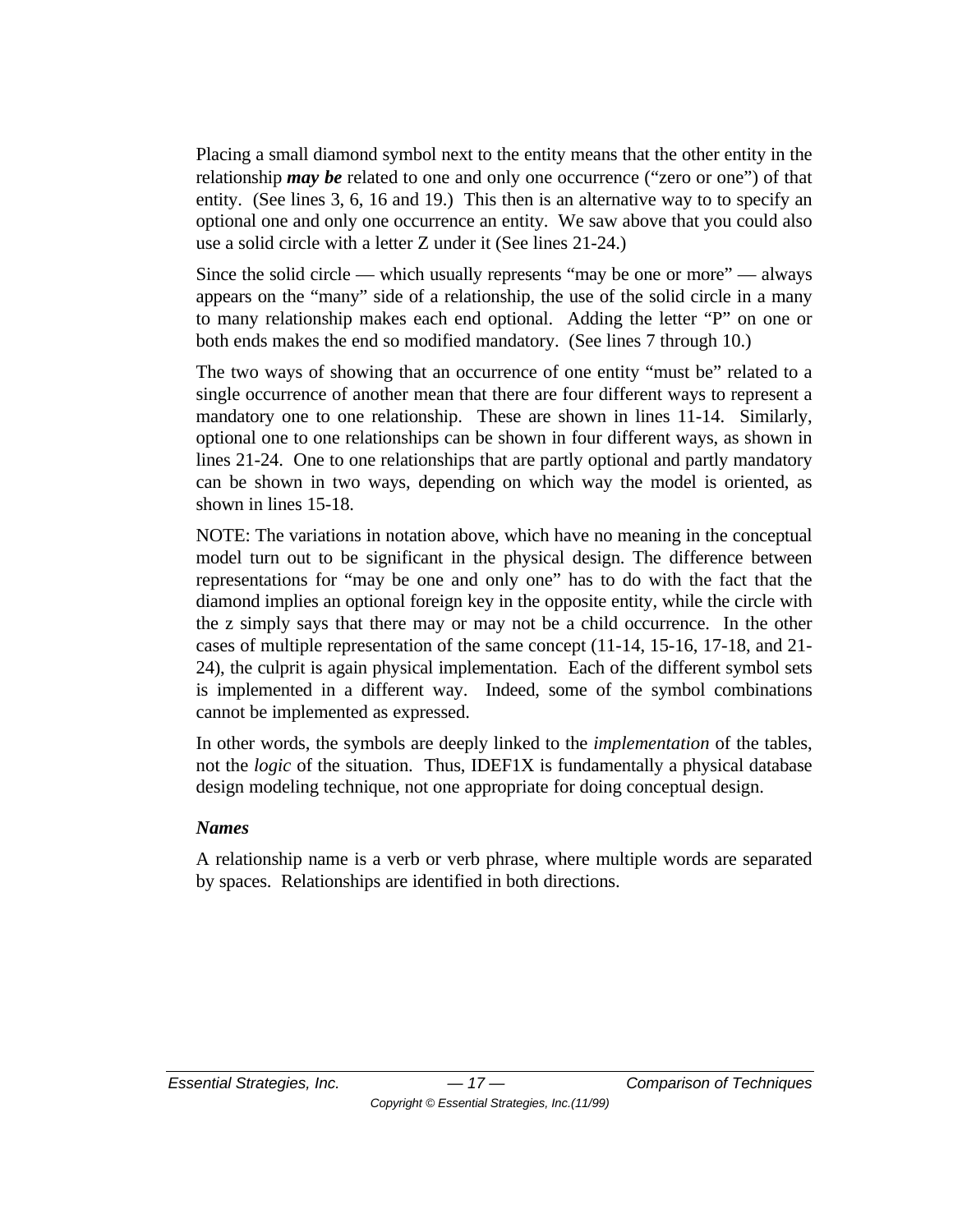|                         | <b>Barker's Notation</b> | <b>IDEF1X Notation</b> | <b>Barker Description</b>                                                                                | <b>IDEF1X</b><br><b>Description</b>   |
|-------------------------|--------------------------|------------------------|----------------------------------------------------------------------------------------------------------|---------------------------------------|
| $\mathbf{1}$            | В<br>A                   | B<br>A                 | Each A may be one or<br>more B's. Each B must be.<br>one and only one A.<br>(A partially identifies B.)  | One to zero or<br>more<br>(dependent) |
| $\overline{2}$          | В<br>A                   | B<br>A                 | Each A may be one or<br>more B's. Each B must be.<br>one and only one A.                                 | One to zero or<br>more                |
| 3                       | В<br>A                   | $\, {\bf B}$<br>A      | Each A may be one or<br>more B's. Each B may be.<br>one and only one A.                                  | Zero or one to<br>zero or more        |
| $\overline{\mathbf{4}}$ | B<br>A                   | B<br>A                 | Each A must be one or<br>more B's. Each B must be.<br>one and only one A.                                | One to one or<br>many                 |
| 5                       | В<br>A                   | В<br>A                 | Each A must be one or<br>more B's. Each B must be.<br>one and only one A. (A<br>partially identifies B.) | One to one or<br>many<br>(dependent)  |
| 6                       | В<br>A                   | $\, {\bf B}$<br>A      | Each A must be one or<br>more B's. Each B may be.<br>one and only one A                                  | One to zero or<br>many                |
| 7                       | A<br>B                   | В<br>A                 | Each A may be one or<br>more B's. Each B may be<br>one or more A's                                       | Zero or many<br>to zero or<br>many    |
| 8                       | В<br>A                   | в<br>A                 | Each A must be one or<br>more B's. Each B must be.<br>one or more A's.                                   | One or many<br>to one or<br>many      |
| 9                       | В<br>A                   | В<br>A                 | Each A may be one or<br>more B's. Each B must be.<br>$\ldots$ one or more A's.                           | Zero or many<br>to one or<br>many     |
| 10                      | Α<br>в                   | B<br>A                 | Each A must be one or<br>more B's. Each B may be.<br>$\ldots$ one or more A's.                           | One or many<br>to zero or<br>many     |

*Table 1: Comparison of Barker's and IDEF1X Notations ("..." represents the relationship name.)*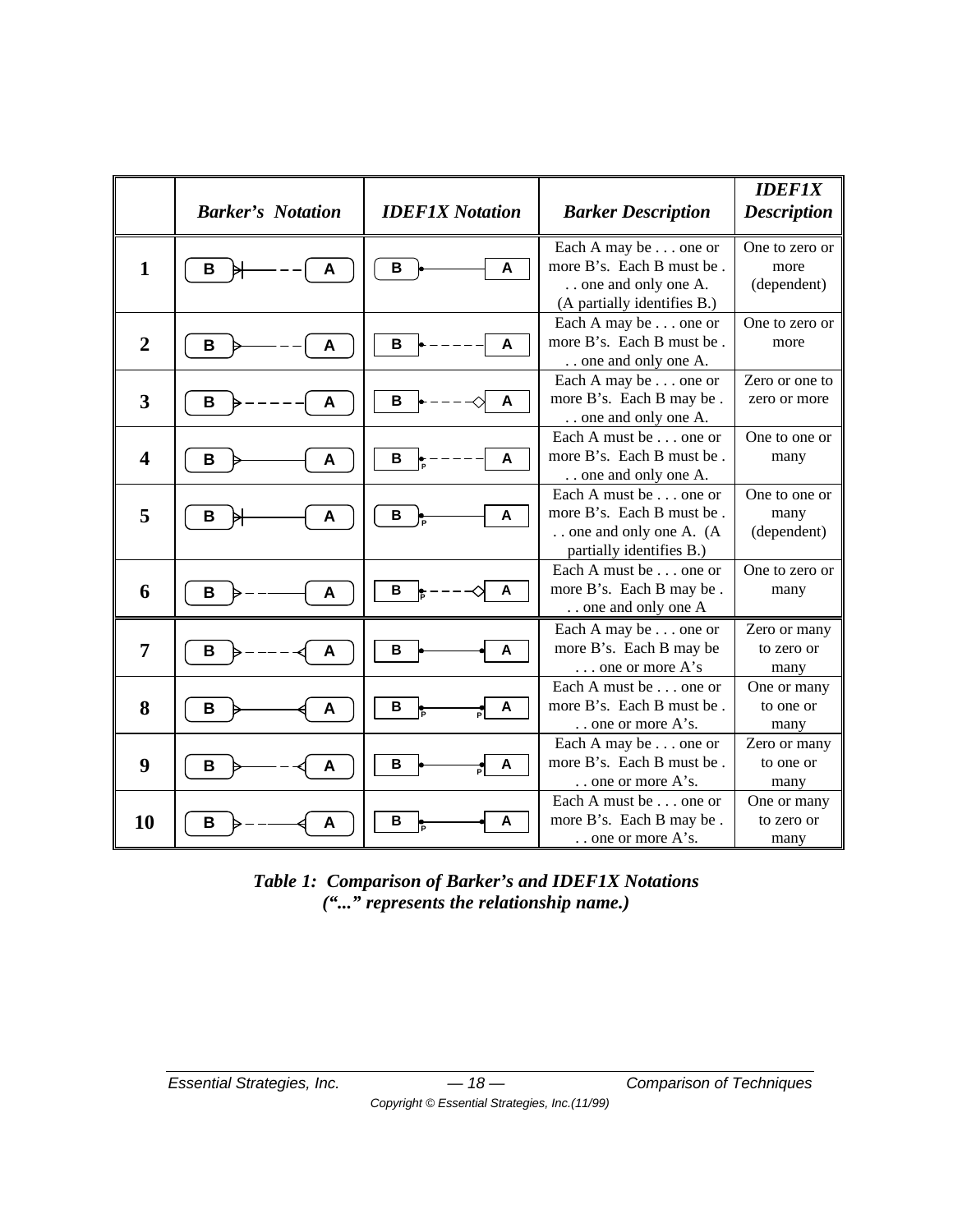|    | <b>Barker's Notation</b> | <b>IDEF1X Notation</b> | <b>Barker's Description</b>                                                                                            | <b>IDEF1X</b><br><b>Description</b>  |
|----|--------------------------|------------------------|------------------------------------------------------------------------------------------------------------------------|--------------------------------------|
| 11 | В<br>A                   | В<br>A                 | Each A must be one and<br>only one B. Each B must be<br>one and only one A.                                            | One to one                           |
| 12 | (Same as $11$ )          | B<br>A                 | (Same as $11$ )                                                                                                        |                                      |
| 13 | (Same as $11$ )          | B<br>A                 | (Same as $11$ )                                                                                                        |                                      |
| 14 | (Same as $11$ )          | В<br>A                 | (Same as 11)                                                                                                           |                                      |
| 15 | В<br>Α                   | В<br>A                 | Each A must be one and<br>only one B. Each B must be<br>$\ldots$ one and only one A. (B)<br>partially dependent on A.) | One to one<br>(dependent)            |
| 16 | (Same as 15)             | B<br>A                 | (Same as 15)                                                                                                           |                                      |
| 17 | В<br>Α                   | $\, {\bf B}$<br>A      | Each A must be one and<br>only one B. Each B may be<br>one and only one A.                                             | Zero or one to<br>one                |
| 18 | (Same as 16)             | B<br>A                 | (Same as $16$ )                                                                                                        |                                      |
| 19 | В<br>Α                   | B<br>A                 | Each A may be one and<br>only one B. Each B must be<br>one and only one A.                                             | One to zero or<br>one                |
| 20 | В<br>Α                   | В<br>A                 | Each A may be one and<br>only one B. Each B must be<br>$\ldots$ one and only one A. (A<br>partially identifies B.)     | One to zero or<br>one<br>(dependent) |

#### **Table 1: Comparison of Barker's and IDEF1X Notations, continued ("..." represents the relationship name.)**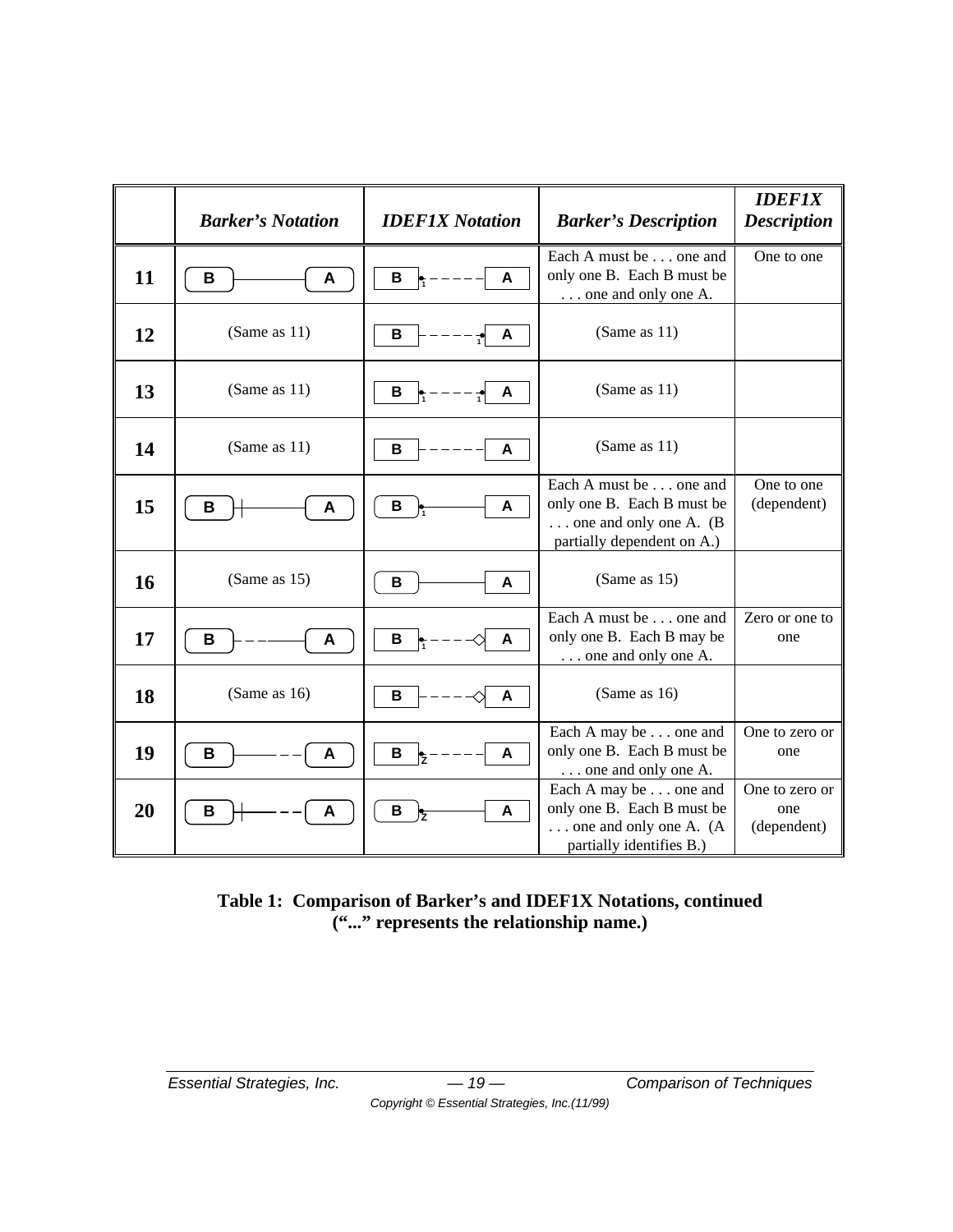|    | <b>Barker's Notation</b> | <b>IDEF1X Notation</b>    | <b>Barker's Description</b>                                               | <b>IDEF1X</b><br><b>Description</b> |
|----|--------------------------|---------------------------|---------------------------------------------------------------------------|-------------------------------------|
| 21 | В<br>A                   | В<br>A                    | Each A may be one and<br>only one B. Each B may be<br>one and only one A. | Zero or one to<br>zero or one       |
| 22 | (Same as 19)             | В<br>A                    | (Same as $19$ )                                                           |                                     |
| 23 | (Same as $19$ )          | $B \left  \right _Z$<br>A | (Same as $19$ )                                                           |                                     |
| 24 | (Same as $19$ )          | в<br>A                    | (Same as $19$ )                                                           |                                     |

#### *Table 1: Comparison of Barker's and IDEF1X Notations, continued ("..." represents the relationship name.)*

# **Unique identifiers**

As stated above, a unique identifier is represented in IDEF1X by the primary key which will implement it in a relational data base. Since all relationships are shown by foreign key attributes, the primary key may consist of any combination of foreign key and non-foreign-key attributes. If a foreign key is present in the unique identifier primary key, then the otherwise dashed relationship line becomes solid, and the entity box acquires round corners.

# **Sub-types**

IDEF1X shows sub-types as separate entity boxes, each removed from its super-type and connected to it by an "isa" relationship. (Each occurrence of a sub-type "is a[n]" occurrence of the super-type.)

There are two kinds of sub-types. In Figure 5, the circle with two horizontal lines under it is a *complete* sub-typing arrangement: all occurrences of the parent must be occurrences of one or the other sub-type. A circle with only one horizontal line below it is an *incomplete* sub-typing arrangement: the sub-types do not represent all possible occurrences of the super-type.

All sub-types extending from a single sub-type symbol are mutually exclusive. Subtypes may be shown to be not mutually exclusive by being descended from different sub-type symbols attached to the same super-type entity.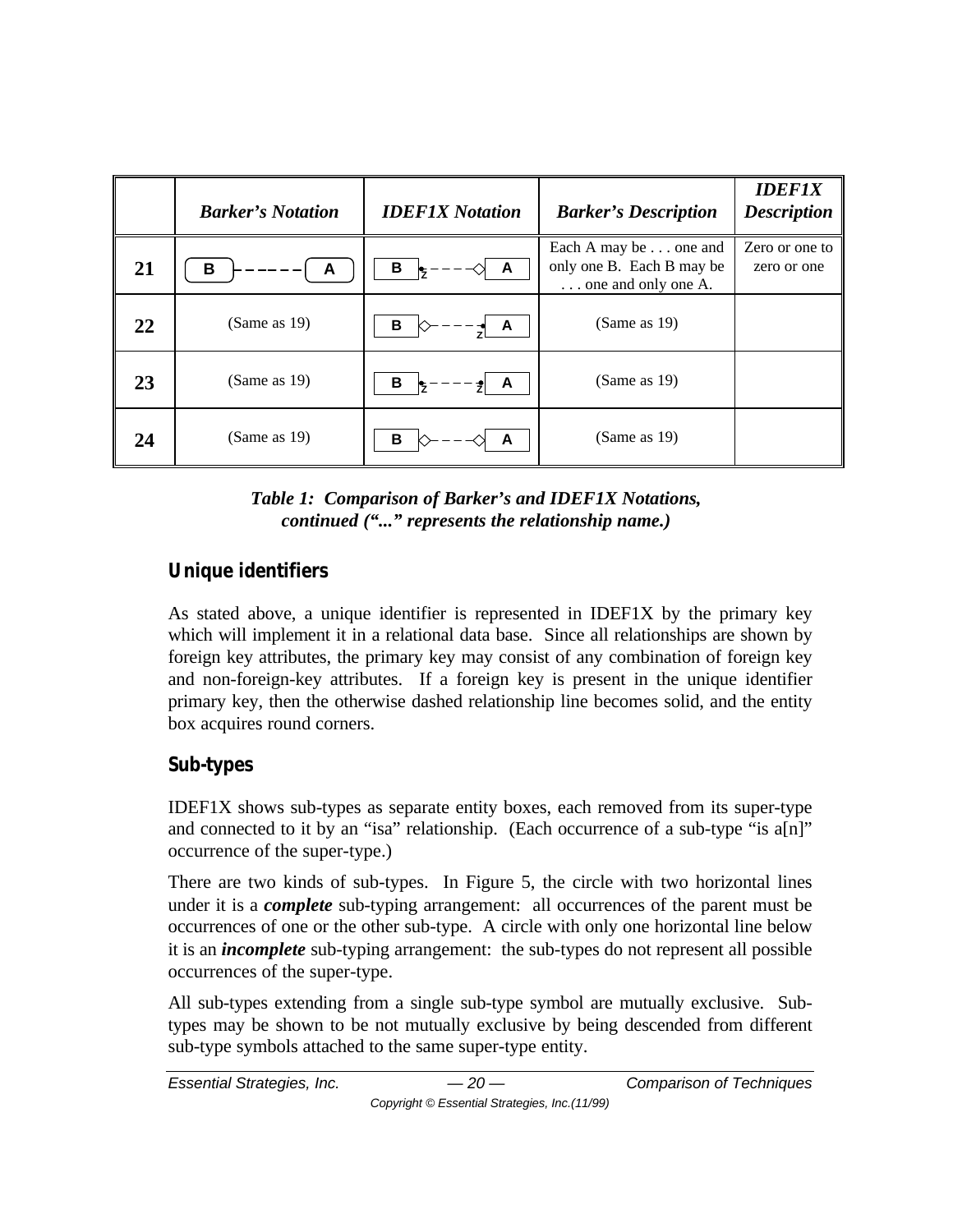In IDEF1X, the unique identifier of the sub-type must always be identical to the identifier of the super-type. This point is reinforced by including the foreign key ("(FK)") designator next to the unique identifier of the sub-type, referring to the unique identifier of the super-type. Optionally, a "role name" may be appended to the front of the foreign key name in the sub-type. In Figure 5, the role names "productcode" and "service-id" are roles, appended to "item number" for the primary keys of PRODUCT and SERVICE. Note that since the keys themselves remain identical to the key of the super-type, appending role names does not change their format in any way.

An attribute used to discriminate between the sub-types is placed next to the sub-type symbol. For example, "person-organization-type" is shown in Figure 5, above, to distinguish between occurrences of PERSON and ORGANIZATION.

## **Constraints between relationships**

IDEF1X does not have an explicit way to represent constraints between relationships. Instead of saying "A" is related to "B" or to "C", it is necessary to define an entity, "D", and then use the sub-type notation. Thus you would say "A" is related to "D", which must be either a "B" or a "C".

The ability to express exhaustiveness and exclusivity in sub-types does carry over to this situation.

 This is shown in Figure 5 with the creation of CATALOGUE ITEM, as a super-type of PRODUCT and SERVICE.

#### **Comments**

IDEF1X symbols do not map cleanly to the concepts they are supposed to model. A concept that should be represented by a single symbol requires several together and it requires different symbols under different circumstances. That is, particular situations can be represented by more than one set of symbols, while the same symbol can mean different things, depending on context. Which symbol is used to describe a particular situation is heavily dependent on the context of that situation and on how the relationship will be implemented, not just on the situation itself.

For example, the symbol to be used for optionality depends on the cardinalty of the relationship. The solid circle symbol can mean anything, depending on its setting. Similarly, a cardinality/optionality combination may be represented in different ways. This is because what is being represented is not a *conceptual* structure, but an *implementation* method.

The effect of all this is that it is prohibitively difficult to teach a non-technical viewer to read an IDEF1X diagram.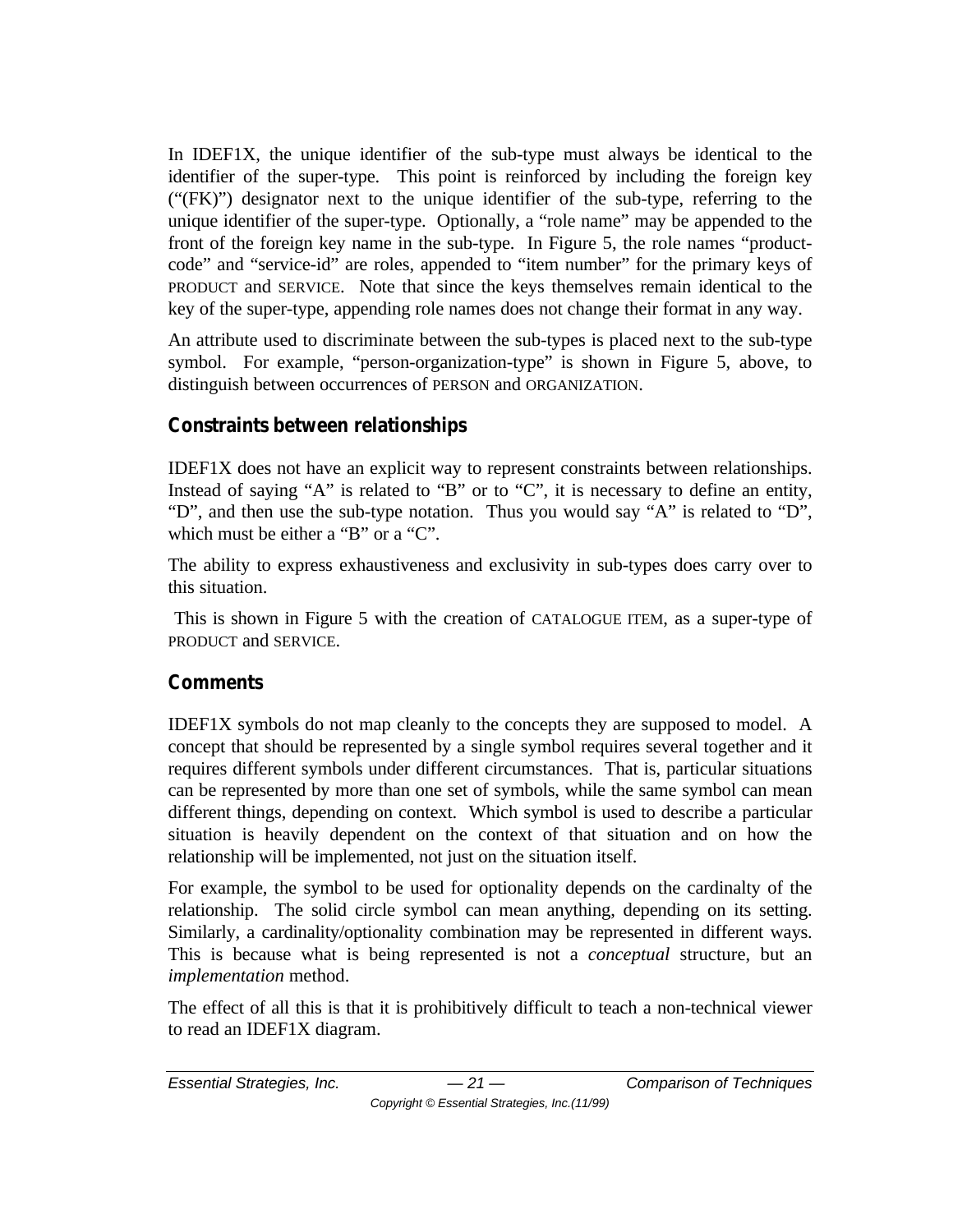A dominant graphic feature of any relationship line is its being solid or dashed. Barker's notation uses this feature to distinguish between relationships that are required and those that are not. Among those relationships that are, those participating in a unique identifier may be simply marked with an extra line across them, but this level of detail is often not required.

In IDEF1X, however, the solidity of a line describes the participation of one entity in the unique identifier (primary key) of the other. This requires the analyst to begin h' efforts by analyzing dependency — before addressing the optionality or cardinality of the model's relationships.

In a real modeling situation, however, an analyst in fact normally starts by examining which entities are required for which other entities, and how many occurrences are involved. The details of keys or identifiers are typically not addressed until much later.

And corrections to the model are unnecessarily difficult: If you make a single error in cardinality or optionality (say the one to one mandatory relationship should really be optional), then several symbols must be changed.

While it does permit showing multiple inheritance and multiple type hierarchies, the multi-box approach to sub-types takes up a lot of room on the drawing, limiting the number of other entities that can be placed on it. It also requires a great deal of space to give a separate symbol to each attribute and each relationship. Moreover, it does not clearly convey the fact that an occurrence of a sub-type *is* an occurrence of a super-type.

IDEF1X may be a good modeling tool to use as the basis for data base design, but it does not follow the rules of good graphic design (as described in the introduction to this article, above), making it unnecessarily difficult to learn and difficult to use as a tool for analyzing business requirements jointly with users.

# **OBJECT ROLE MODELING (ORM)**

NIAM was originally an acronym for "Nijssen's Information Analysis Methodology", but more recently, since G. M. Nijssen was only one of many people involved in the development of the method, it was generalized to "Natural language Information Analysis Method". Indeed, practitioners now also use a still more general name, "Object-role Modeling", or ORM. [*Halpin 1995*\* ]

ORM takes a different approach from the other methods described here. Rather than representing entities as analogs of relational tables, it shows *relationships* ("roles" in

 $\overline{a}$ 

Your author is grateful to Mr. Halpin for providing information to supplement his book, and for his comments and suggestions about this article. Any remaining errors, however, are your author's, not his.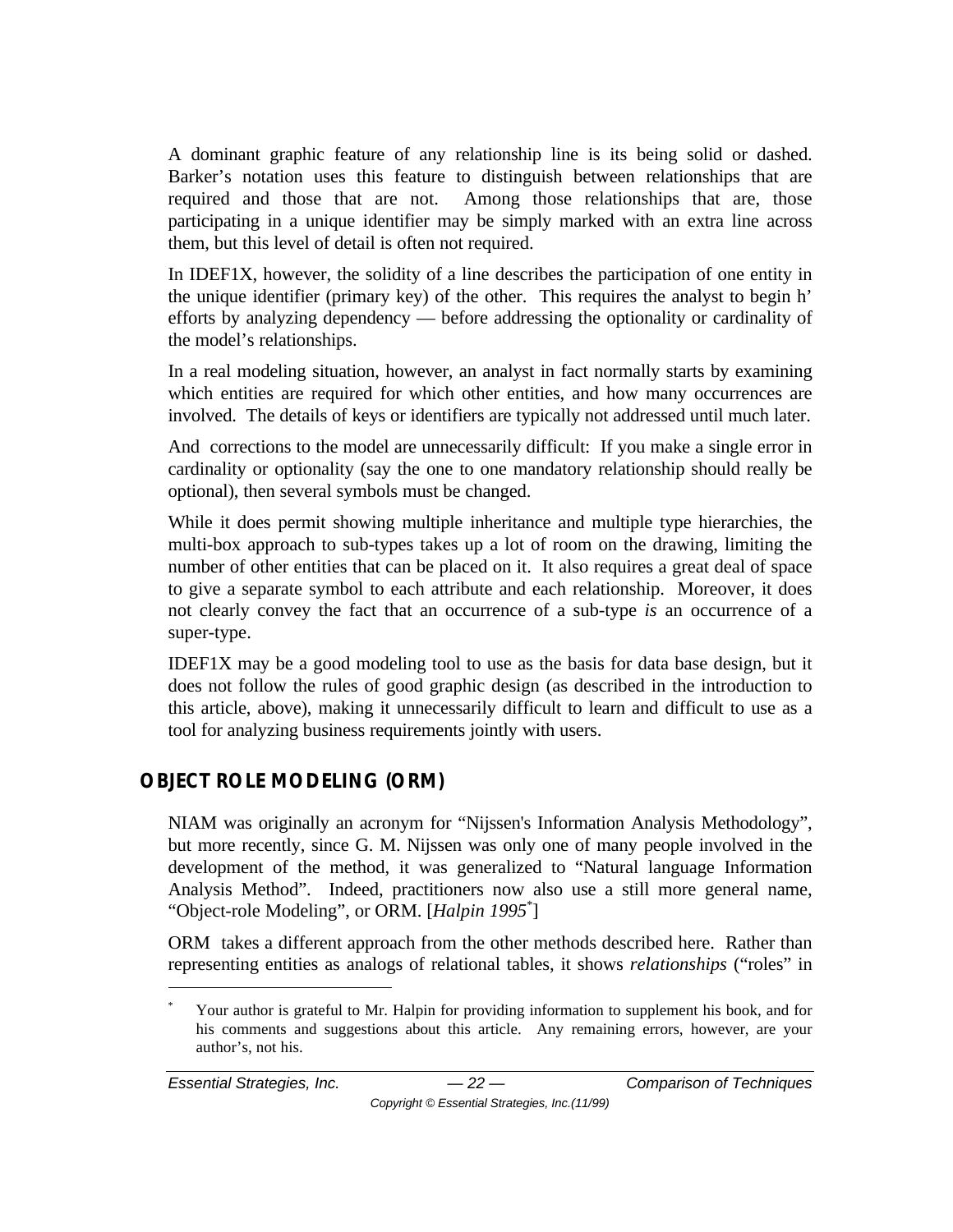ORM parlance) to be such analogs. Like Mr. Barker's notation, it makes extensive use of language in making the models accessible to the public, but unlike any of the other modeling techniques, it has much greater capacity to describe business rules and constraints.

With ORM, it is difficult to describe entities independently from relationships. The philosophy behind the language is that it describes "facts," where a fact is a combination of entities, attributes, domains, and relationships.

## **Entities and Attributes**

An entity is portrayed by an ellipse (usually a circle, actually) containing its name. (Figure 6 shows our example described in ORM terms.) Each attribute is also shown in an ellipse, attached to the entity it describes and containing the attribute's name.

Entity *labels* (attributes which are identifiers) may be shown as dashed ellipses, although as a shorthand, they also may be shown within the entity ellipse in parentheses, below the entity name. Alternatively, below the entity name may be shown just the format of the identifier. For example, "nr" represents a numeric field, "dmy" a date field, etc. A plus sign (+) after nr indicates that it is a calculable number — typically a system-generated sequence number. Non-identifying attributes always are portrayed by ellipses outside the entity ellipse.

Relationships not only connect entities to each other but also attributes to entities. ORM is unique in being able to raise the question: what is the exact relationship of an attribute to its entity? In particular, it can describe the optionality and cardinality of attributes.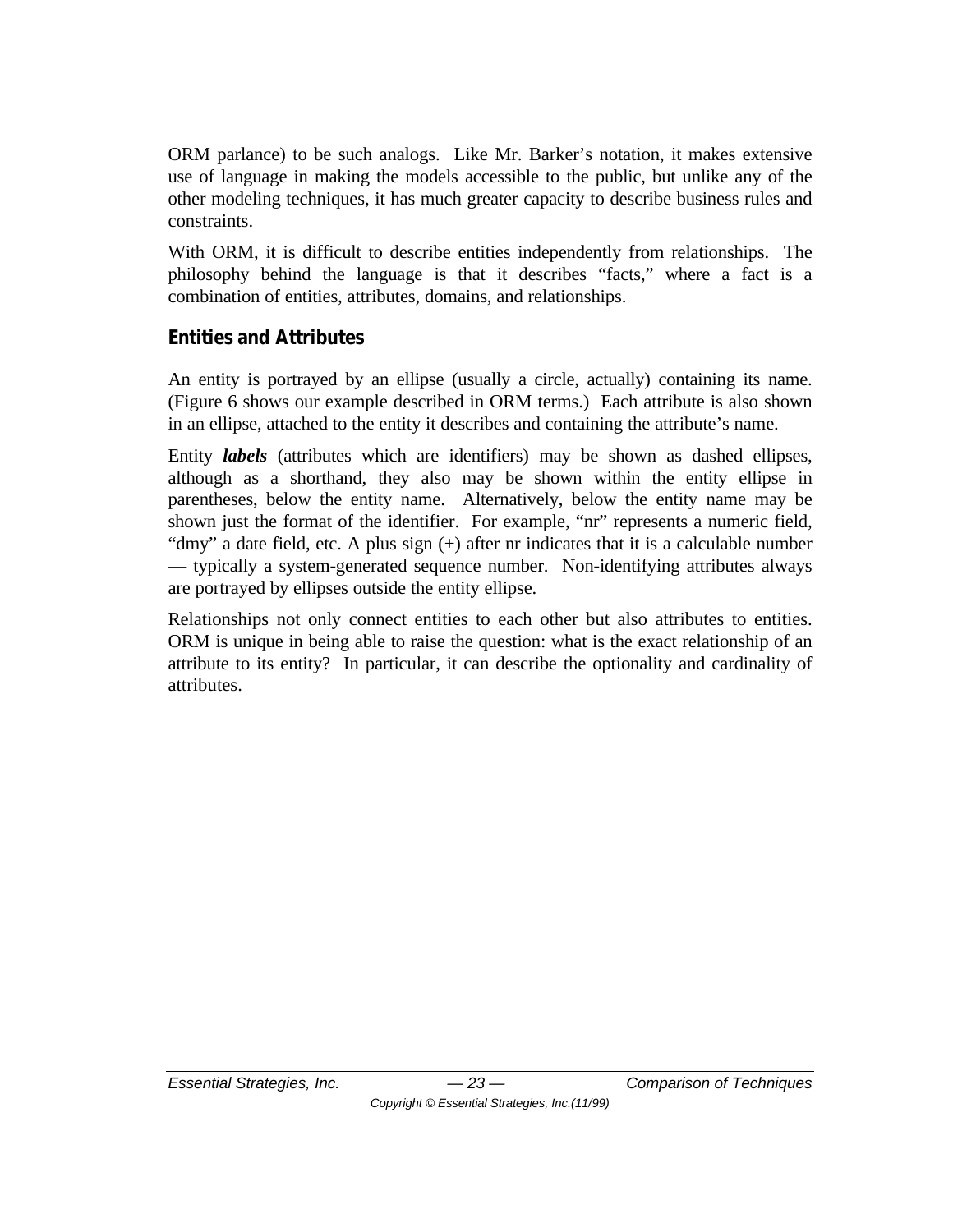

*Figure 6: An ORM Model*

*Essential Strategies, Inc. — 24 — Comparison of Techniques Copyright © Essential Strategies, Inc.(11/99)*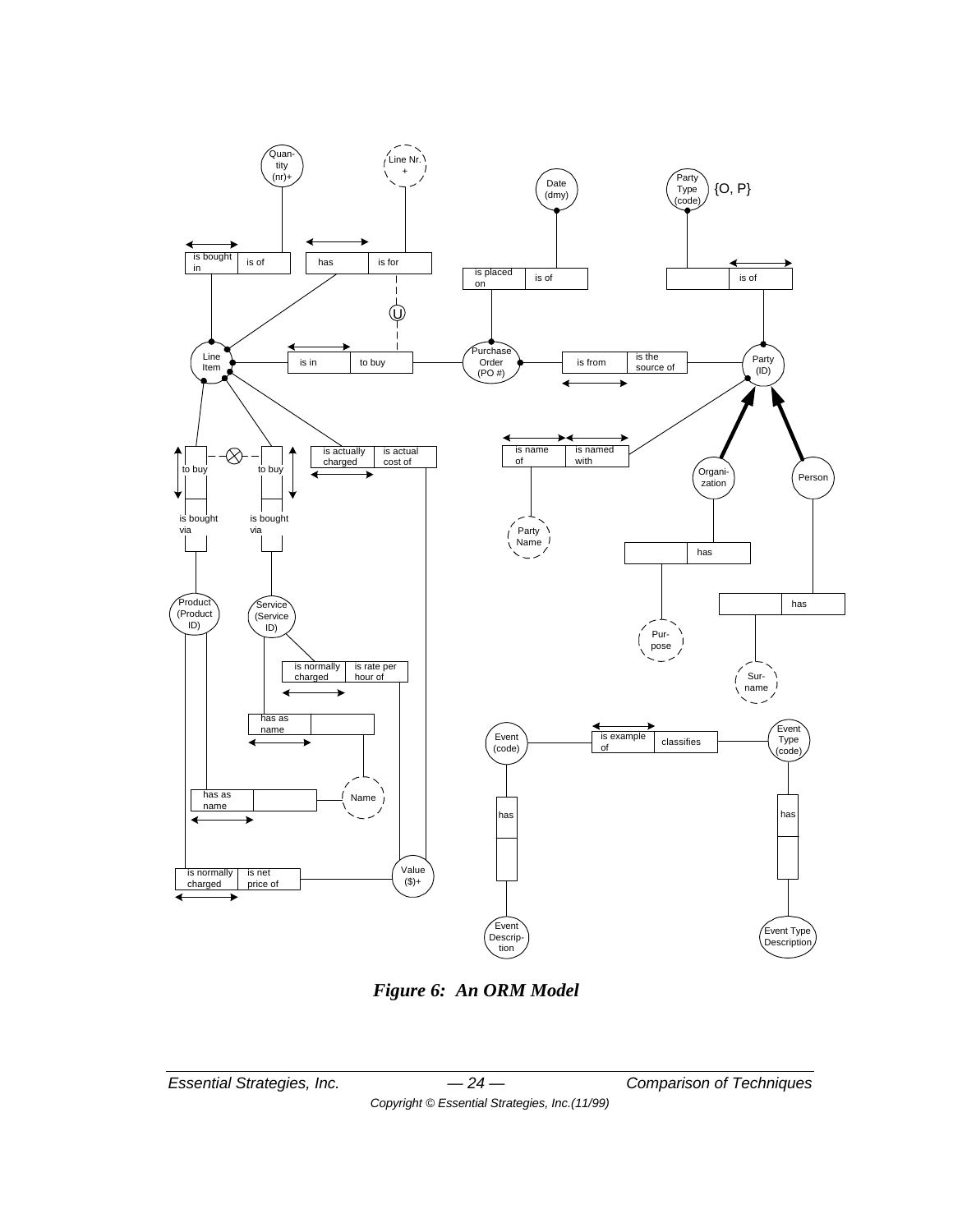Domains are explicitly shown as attribute definitions, including those which are simply terms of reference.

Attributes can be combined if they have the same domain or *unit based reference mode.* For example, in Figure 6, the *list price of* PRODUCT, the *rate per hour of* SERVICE, and the *actual cost of* LINE ITEM are all taken from the domain VALUE (or MONEY). Similarly, this Figure asserts that PRODUCT names and SERVICE names are taken from the same set of NAMES. SURNAME and PARTY NAME are shown separately, implying that the same name could not be put to more than one of those uses.

## **Relationships**

Instead of relationships between two entities, ORM presents the "roles" that entities, attributes and domains play in the organization's structure. Indeed, these roles define the relationships between entities. Roles (Relationships for our purposes here) are represented by adjacent boxes containing the two or more relationship names and connected to the entities by solid lines. Relationships are not limited to being binary. Tertiary and higher order relationships are permitted.

Where most methods portray *entities* in terms that allow them to be translated into relational tables, ORM portrays the *relationships* so that they can be converted to tables. That is, the two parts (or more) of the relationship become columns in a "relation" (table). In effect, these are the foreign keys to the two entities. Attributes of one or more of the related entities also then become part of a generated table.

A relationship may be "objectified", when it takes on characteristics of an entity. This is most common in the case of many to many relationships. Note in Figure 7 that the many to many relationship between PURCHASE ORDER and PRODUCT has been circled. Instead of creating a formal entity, as is done in many other systems of notation, the relationship simply becomes a "nested fact type." This nested fact type may then be treated as an entity having other entities or attributes related to it. In Figure 7, for example, the nested fact type LINE ITEM *is bought in* a QUANTITY.

This is an alternative to simply defining line item as an entity, as was done in Figure 6 This was done in the Figure because of the exclusive relationship between it and PRODUCT and SERVICE. (See the discussion of constraints between relationships, below.)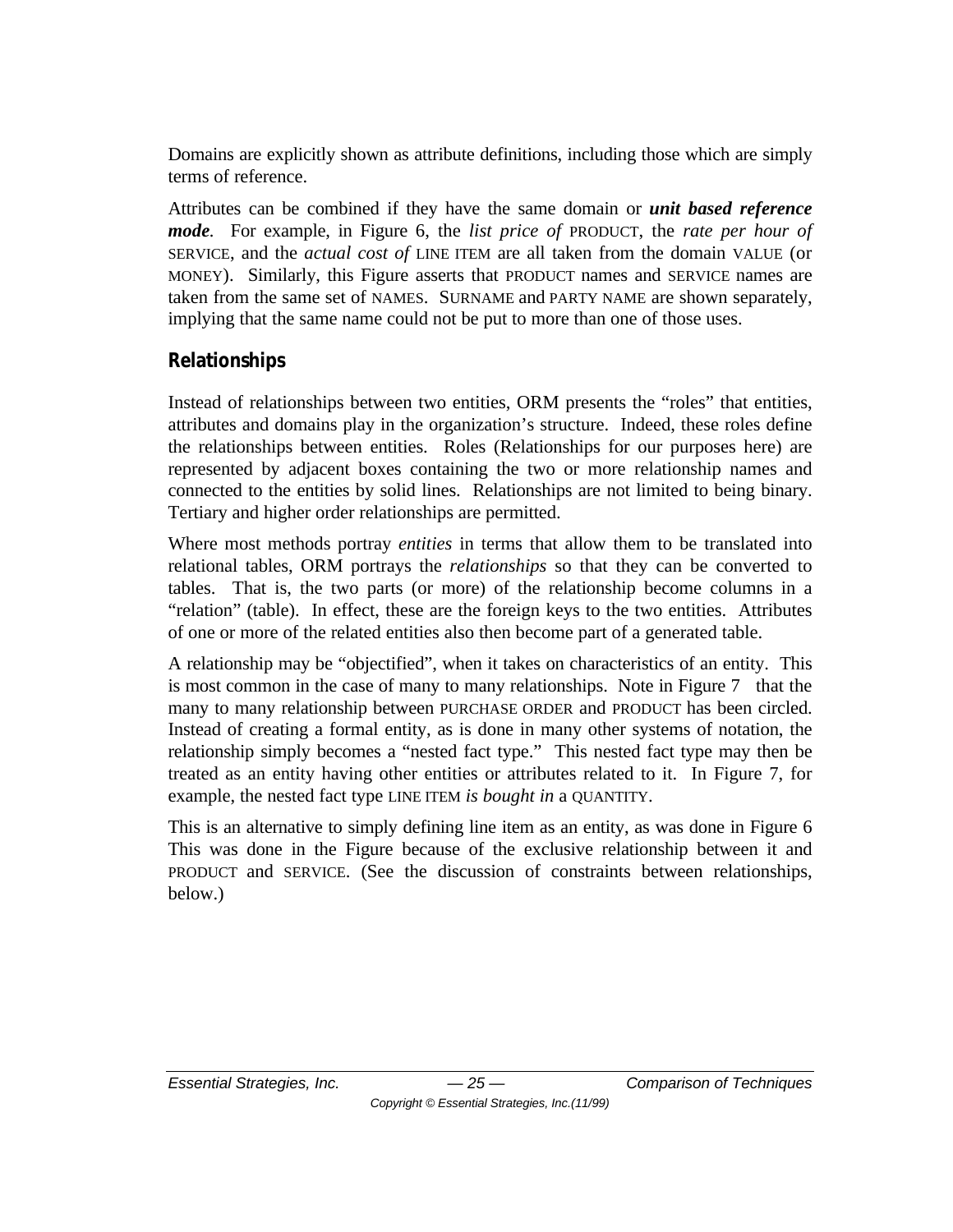

*Figure 7: Objectified Relationships*

As mentioned above, relationships need not be binary. Tertiary and higher-order relationships can be specified by simply concatenating together more relationship segments.

#### *Cardinality/Optionality*

*Cardinality* is addressed differently in ORM from the way it is in the other methods. Here it is tied up with the uniqueness of occurrences of a fact (relationship). By definition, each occurrence of a fact applies to a single occurrence of each entity participating in the relationship. That is, while each PARTY may be *the source of* one or more PURCHASE ORDERS, each occurrence of a PARTY'S being *the source of* a PURCHASE ORDER, by definition, applies only to one PARTY and to one PURCHASE ORDER.

An entity's uniqueness with respect to a relationship is represented in ORM by a double-headed arrow.

If the relationship is one-to-many, the arrow is on the side of the relationship closest to the "many" side – that is closest to the side of the entity that is related to only one other thing. If the relationship is one-to-one, the bar appears over each half. (See PARTY and "Party Name".) If the relationship is many-to-many, the arrow crosses both halves of the relationship, showing that both halves are required to identify uniquely each occurrence of the relationship.

As an example, in Figure 6, the LINE ITEM itself can only appear once in a LINE ITEM/PURCHASE ORDER relationship (that is, it can appear only once in a PURCHASE ORDER), because of the double headed arrow under *is in*. Each PURCHASE ORDER *is from* one and only one PARTY, since the arrow is over "*is*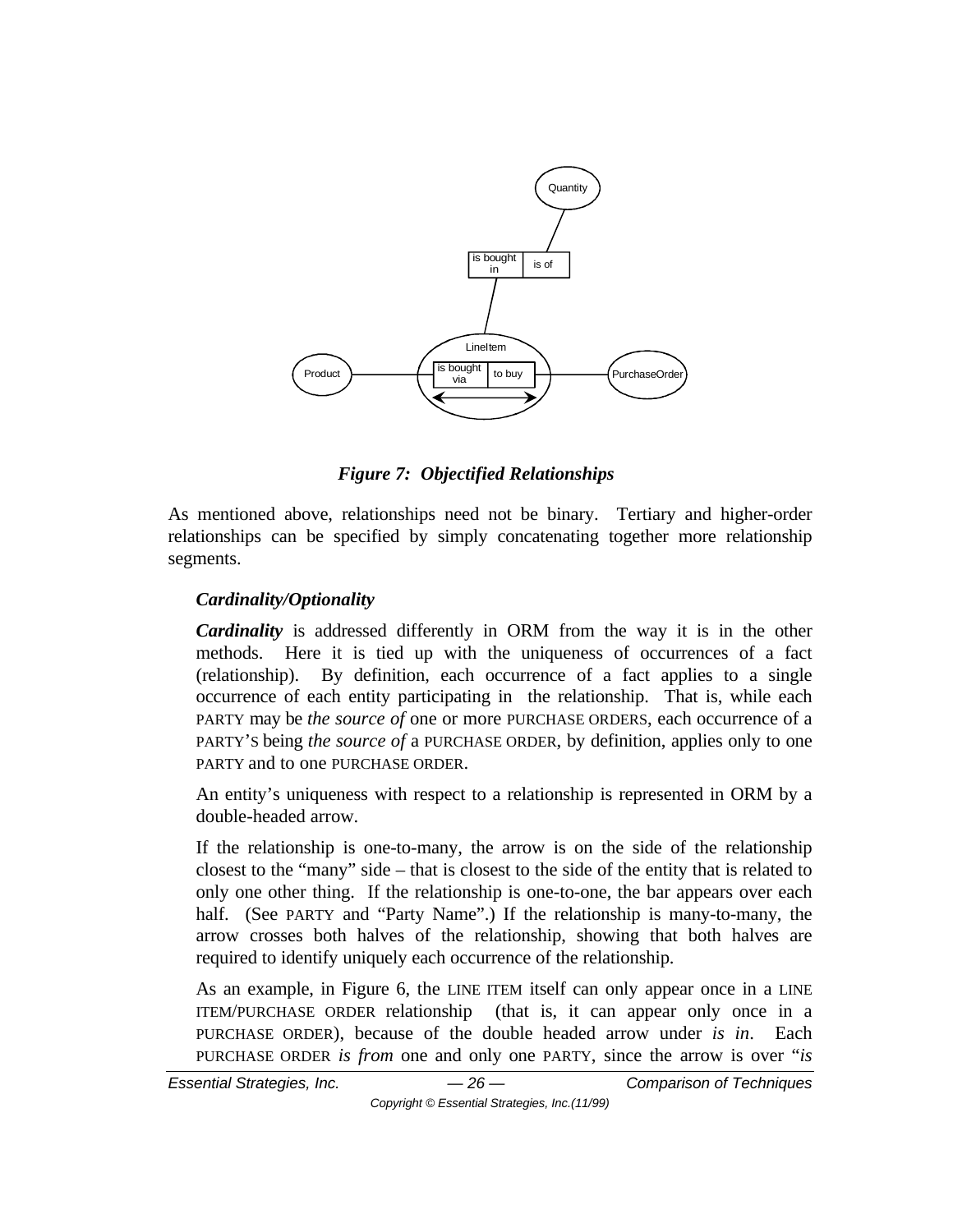*from".* The PURCHASE ORDER, on the other hand, can be *to buy* more than one line item, because LINE ITEM can appear in the set of relationship occurrences more than once. This is shown by the absence of the double-headed arrow on the PURCHASE ORDER'S side of the relationship.

Note that we have put a double headed arrow over both sides of the relationship between the entity PARTY and the attribute "party name". This means that each PARTY can have at most one "party name", and each "party name" can be used for at most one PARTY. This is a one-to-one relationship.

*Optionality:* A relationship may be designated as *mandatory* by placing a solid circle next to the entity which is the subject of the fact. For example, in Figure 6, each PURCHASE ORDER must participate in the *is from* relationship with PARTY.

#### *Names*

Entity and attribute names are the real-world names of the things they represent. Relationship names are verb phrases, usually incorporating "is" or "has". In some usages, past tense is used to designate temporal relationships that occurred at a point in time, while present tense is used to designate permanent relationships. Some standard abbreviations are used, such as "nr" (number, as a data type), and "\$" (money, as a data type). Spaces are removed from multi-word entity names, but all words have an initial capital letter.

## **Unique Identifiers**

As described above, labels may be shown as dashed ellipses, although as a shorthand, they also may be shown within the entity ellipse in parentheses, below the entity name. If nothing else is shown, these are the unique identifiers of the entity. Where both a label and some other identifier are involved (such as a system-generated unique identifier), the unique identifier is shown under the name, and the label is shown as another attribute, (albeit with the dashed circle). For example, in Figure 6, PARTY is shown as *identified by* "ID," but it also is *named with* the label PARTY NAME.

If two or more attributes or relationships are required to establish uniqueness for an entity, a special symbol is used.

In Figure 6, the combination of *has* "line number" and *is in* PURCHASE ORDER are required to identify uniquely an occurrence of the *line item* relationship. This is shown by the "uniqueness constraint", represented with a circled "u" between the "line number" attribute and the PURCHASE ORDER entity. This implies that a given LINE NUMBER (such as "2"), while it *is for* only one LINE ITEM, could apply to more than one PURCHASE ORDER and a given PURCHASE ORDER could be related to more than one LINE NUMBER. The combination of "Line nr" and PURCHASE ORDER must be unique, however.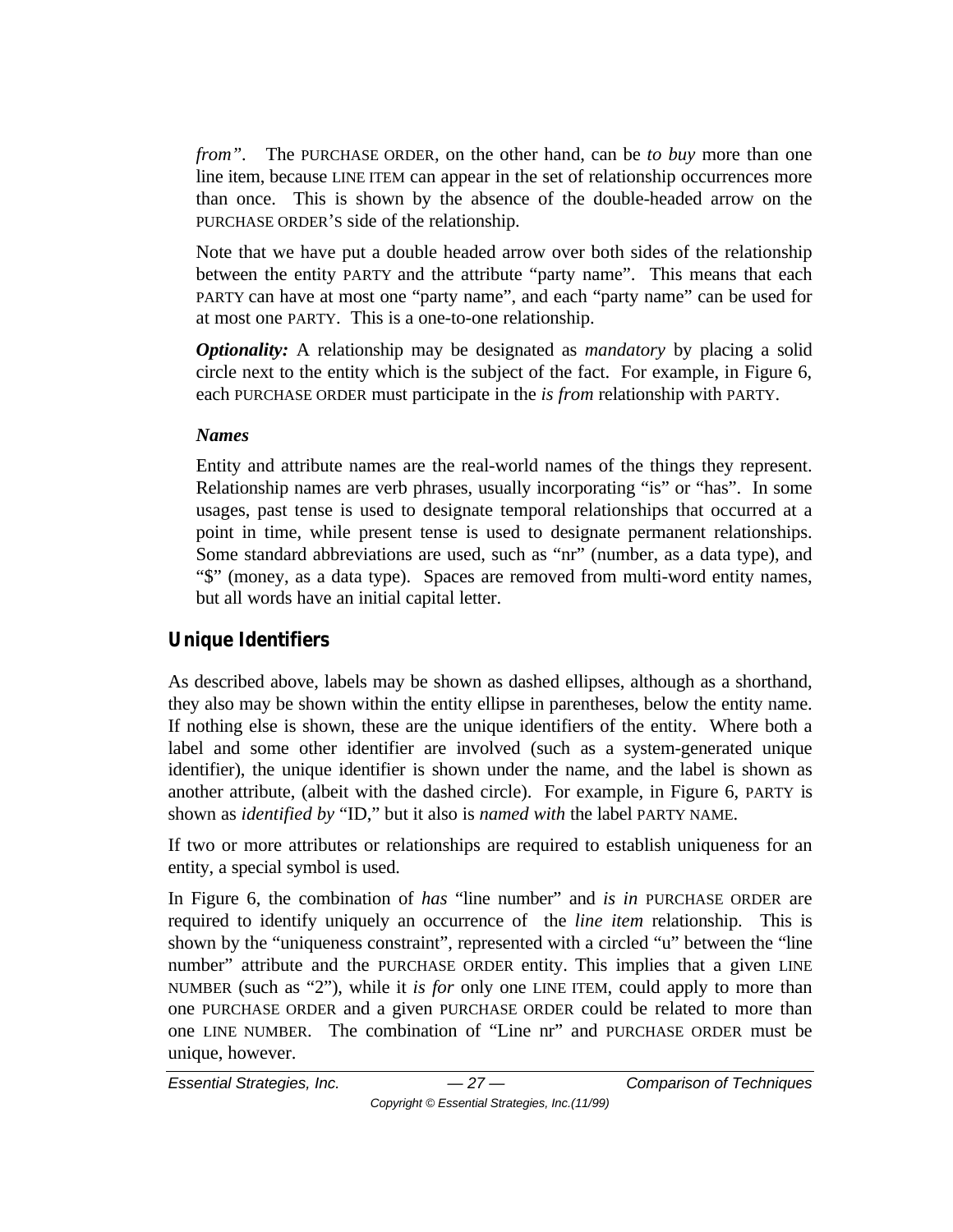## **Sub-types**

A sub-type is represented as a separate entity, with a thick arrow pointing from it to its super-type. In Figure 6, ORGANIZATION and PERSON are each sub-types of PARTY, as shown by the arrows. In addition, a "TYPE" attribute is defined as the flag which distinguishes between occurrences of the sub-types ("party type" in Figure 6). If the sub-types are exhaustive (covering all occurrences of the super-type), a constraint is shown next to the "TYPE" attribute. If they are exclusive (non-overlapping), a doubleheaded line is shown over half of the relationship between PARTY and "PartyType".

In Figure 6, the sub-types of PARTY are exclusive, because of the double-headed arrow over *is of* PARTY TYPE, meaning that a PARTY *is of* one and only one PARTY TYPE. It is exhaustive because only the options "P" (person) and "O" (organization) are available for PARTYTYPE.

## **Constraints between relationships**

In the ORM system of notation, constraints between relationships are shown as circles linked to the relationships involved. An "exclusion constraint" (shown in the Figure between the PRODUCT and SERVICE relationships from LINE ITEM) says that one or the other relationship may apply, but not both. In the example, both LINE ITEM *to buy* PRODUCT and LINE ITEM *to buy* SERVICE terminate with a solid circle at LINE ITEM. This means that each occurrence of LINE ITEM *must be to order* either a PRODUCT or a SERVICE. If the circles between the relationships and the entities were absent, the relationships would be optional. That would mean that a LINE ITEM could exist without being related to either. The exclusion constraint still means that it cannot be both.

An "inclusion constraint" would have the same structure, but the symbol, instead of having an x in the circle would have an x and a dot.  $\otimes$  This would allow a LINE ITEM *to buy* both a PRODUCT or a SERVICE. If the uniqueness constraint were missing altogether, then a LINE ITEM would have to be *to order both.*

## **Comments**

In many ways, ORM is the most versatile and most descriptive of the modeling techniques presented here. It has an extensive capability for describing constraints that apply to sets of entities and attributes. It is not oriented just towards entities and relationships, but toward objects and the roles they play — where an "object" may be an entity, an attribute, or a domain. It is constructed to make it easy to describe diagrams in English, although it lacks a discipline for constructing the English sentences.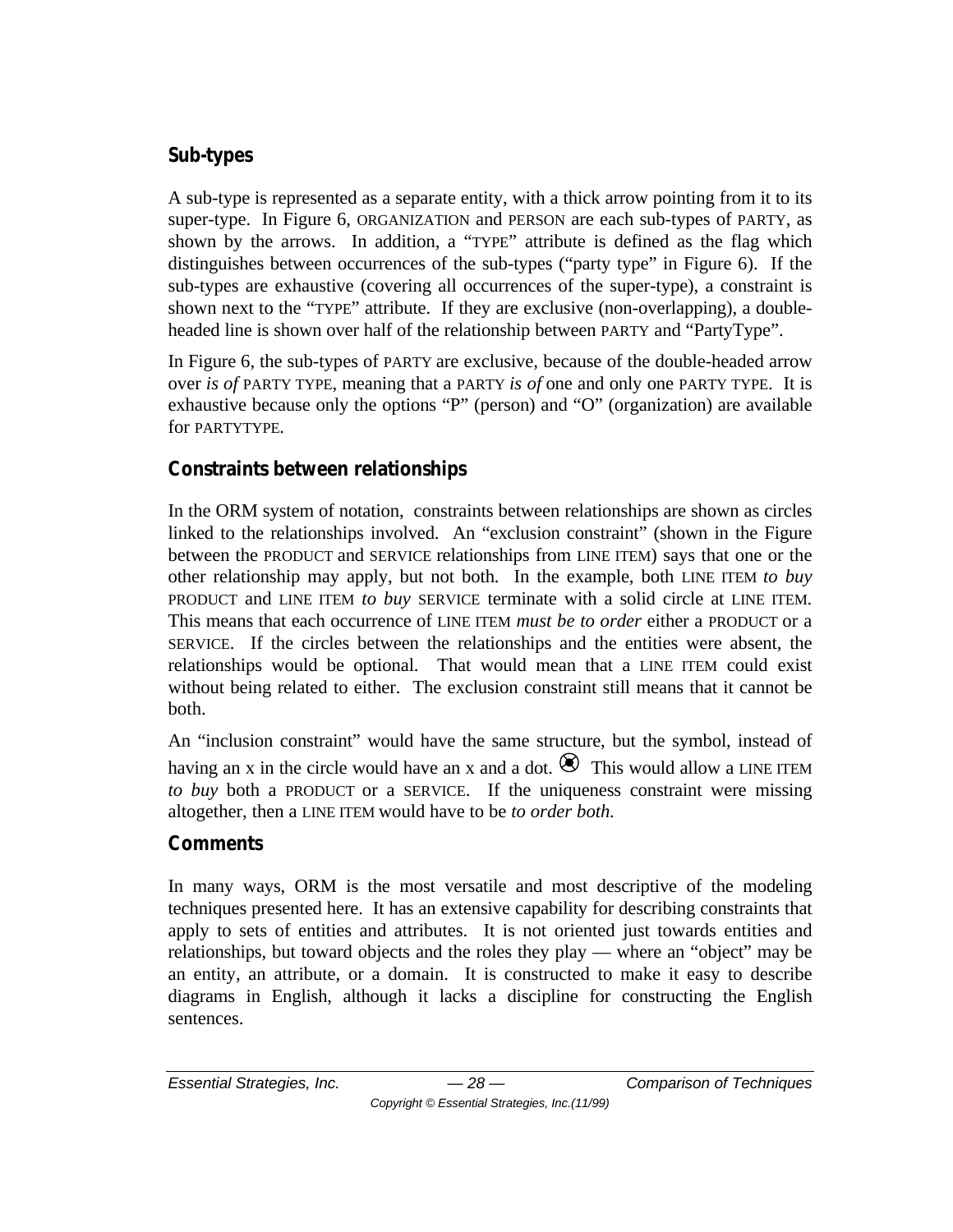Cardinality is shown via uniqueness constraints, and ordinality is shown by making a relationship mandatory. Interestingly enough, this approach means the ordinality and cardinality of attributes can be treated in exactly the same way. Must there be a value for an attribute? Can there be more than one?

Unlike all the flavors of entity/relationship modeling described here, it makes domains explicit.

All this expressiveness, however, is achieved at some aesthetic cost. A ORM model of necessity is much more detailed than an equivalent data model, and as a consequence, it is often difficult to grasp the shape or purpose of a particular drawing. Also, because all entities, attributes and relationships carry equal visual weight, it is hard to see which elements are the most important.

While it does permit showing multiple inheritance and multiple type hierarchies, the multi-box approach to sub-types takes up a lot of room on the drawing, limiting the number of other entities that can be placed on it. It also requires a great deal of space to give a separate symbol to each attribute and each relationship. Moreover, it does not clearly convey the fact that an occurrence of a sub-type *is* an occurrence of a super-type.

Perhaps one day a CASE tool will make it possible to create a data model for purposes of verifying the overall structure of things, and then convert that to an ORM model for the purpose of exploring the intricacies of rules and constraints that apply to that structure.

# **THE UNIFIED MODELING LANGUAGE (UML)**

The Unified Modeling Language (UML) is not billed as "data modeling" techniques, but as an "object modeling" technique. Instead of entities, it models "object classes". Close examination of its models, however, shows these to look suspiciously like entity/relationship models. Indeed, Ivar Jacobson even calls these classes *entity objects*. [*Jacobson 1992*, p. 132]

Because of a confluence of ideas, techniques, personalities, and politics, UML promises to become a standard notation for representing the structure of data in the object-oriented community. It was developed when the "three amigos" of the objectoriented world, James Rumbaugh, Grady Booch, and Ivar Jacobson, among others, agreed to adopt as standard a variation on a notation originally developed by David Embley and his colleagues [*Embly, et al. 1992*]. The UML was published by the Object Management Group in 1997 [*UML 1998*]. Messers. Rumbaugh, Jacobson, and Booch have written what are purported to be the authoritative texts on UML [*Rumbaugh, Jacobson, & Booch 1999*] [*Jacobson, Booch, & Rumbaugh 1999*]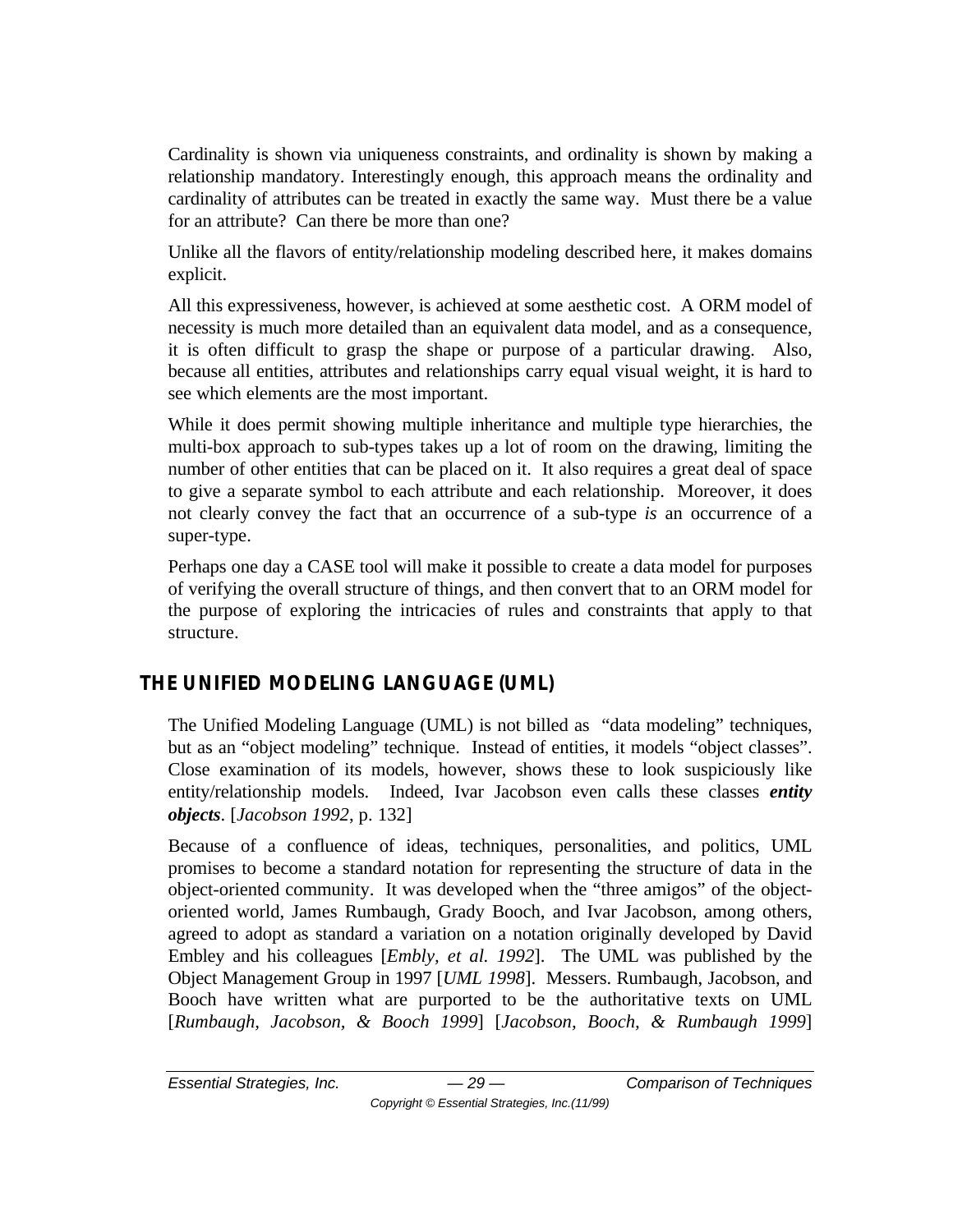[*Booch, Rumbaugh, & Jacobson 1999*], although many books on the subject are availeable.

As a system of notation for representing the structure of data, the UML *static diagram* is functionally the exact equivalent of any other data modeling, entity/relationship modeling, or object modeling technique. Its *classes* of *entity objects* are really entities, and its *associations* are relationships. It has specialized symbols for some things that are already represented by the main symbols in other notations, and it lacks some symbols used in e/r diagrams. It does, however, have a more extensive ability to describe inter-relationship constraints.

Yes, the UML does add the ability to describe the behavior of each object class/entity, but the data structure part of the technique is fundamentally no different from any other data modeling technique in what it can represent.

In addition, the UML includes other kinds of diagrams besides static object diagrams. These include use cases, activity diagrams, and others. These do not concern us here, however.

Figure 8 shows the UML version of our example.



*Essential Strategies, Inc. — 30 — Comparison of Techniques*

*Copyright © Essential Strategies, Inc.(11/99)*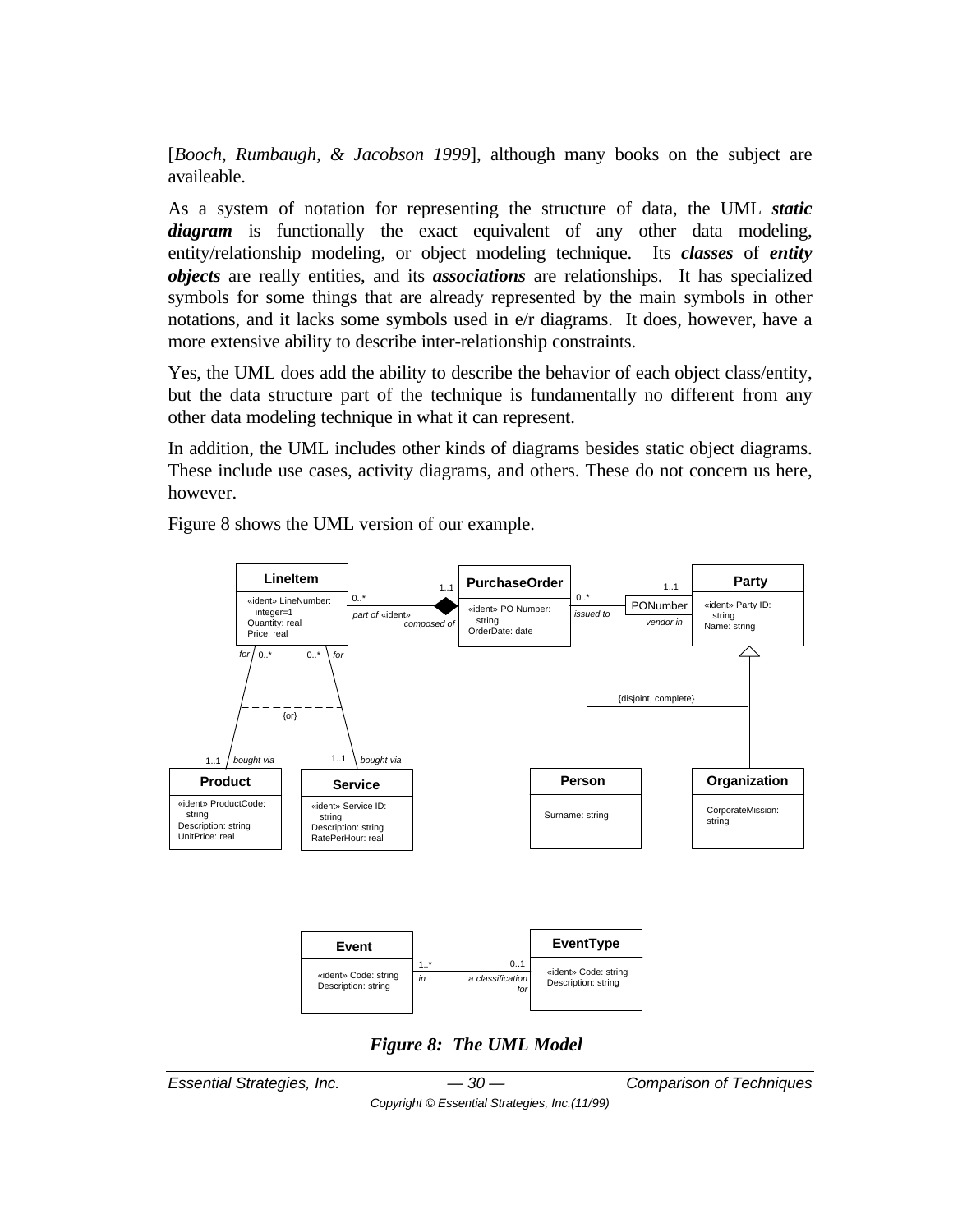# **Entities (Object Classes) and Attributes**

As stated above, in object models, entities are called object classes. A class in the UML static model is a square cornered rectangle with three divisions. The top part contains the class name. The middle section contains a list of attributes. The bottom, if included, contains descriptions of behavior. Since the UML is mostly used for design, these behavior descriptions are usually in the form of pseudo-code or C++.

An attribute can be referred to by one or more of the following elements:

- Stereotype This extends the attribute concept defined by the person preparing the diagram. (See below.)
- Visibility In terms of the object-oriented code which may implement the class, is this attribute visible to all  $(+)$ , to only those classes which are subtypes of this class (#), or to this class only(-).
- Name This is the only required element.
- Multiplicity Object-orientation is not constrained by the relational notion that an object may have only one value for an attribute. This parameter lets you define that it may have more than one, up to five, etc. If the lower limit is zero, then occurrences of the related entity are optional.
- Type This is the data type of the attribute (number, character, etc.). The values for this depend on the model's environment.
- $\bullet$  =initial value Here can be specified a default value.
- {other} Additional named properties may be added, such as "tag= $\langle$ value $\rangle$ ".

There are no spaces between the words in names. The class is called PurchaseOrder instead of Purchase Order.

The UML introduces the concept of *stereotype*, which is an additional annotation that can be used to enhance the standard UML notation. If you don't like something about UML, you can change it! A stereotype is identified by being surrounded by guillimets (« »), and can be used to extend entity, attribute, and association definitions. In Figure 8, the stereotype «ident» extends the model to denote unique identifiers. (See "Unique Identifiers" on page 33, below.)

# **Relationships (Associations)**

A relationship is called an "association" in the object-oriented world. Rather than using graphic symbols, all the information on a UML association is conveyed by characters.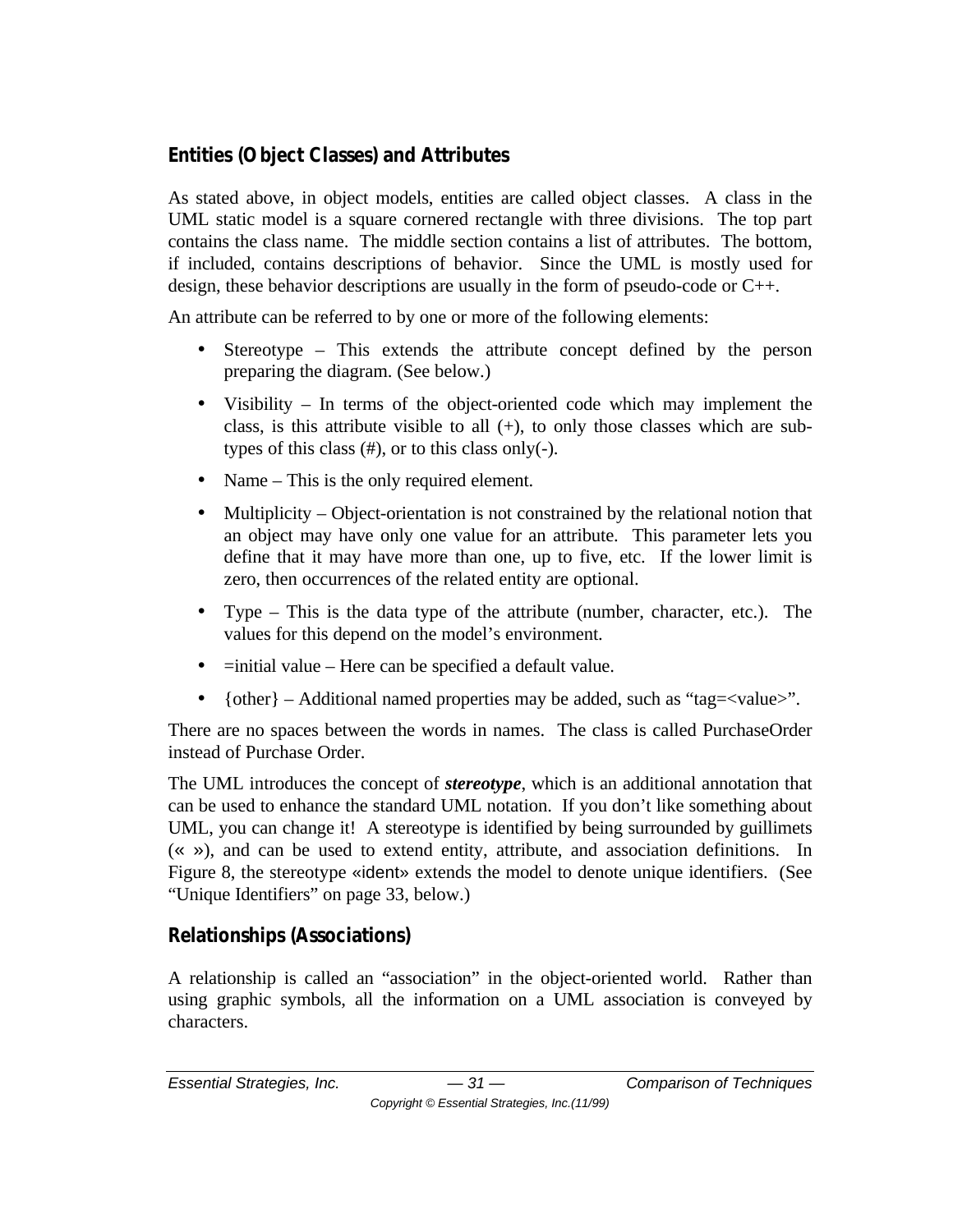#### *Cardinality/Optionality*

Both cardinality and optionality are conveyed by characters in the form:

<lower limit>

..

<upper limit>

... where the  $\langle$ -lower limit denotes the optionality (nearly always 0 or 1, although conceivably it could be something else), and the <upper limit> denotes the cardinality. The  $\langle$ upper limit $\rangle$  may be either an asterisk (\*) for the generic "more than one", or it may be an explicit number, a set of numbers, or a range.

For example, "0..\*" means "may be one or more" (zero, one, or more), and "1..1" means "must be exactly one".

Since they are most common, "0..\*" may be abbreviated "\*", and "1..1" may be abbreviated "1".

In Figure 8, for example, the fact that each PARTY may be *a vendor in* one or more PURCHASE ORDERS is shown by the string "0..\*" next to PURCHASE ORDER. The "0" makes it optional ("may be") and the \* means that it can be any number. Similarly, the fact that each PURCHASE ORDER must be *to* one and only one PARTY is shown by the string "1..1". The first 1 means that the relationship is mandatory ("must be") and the second means that the PURCHASE ORDER may be to no more than one PARTY.

#### *Names*

There are two primary ways to name associations. A simple verb phrase may name the association in its entirety. A triangle next to the name tells which way to read it. Alternatively, "roles" can be defined at each end to describe the part played by the class in the association. The concept of role is very close to the relationship names used in the Barker notation, so that convention could be applied here, as was done in Figure 8.

## *"Part of/composed of"*

Extra symbols represent the particular association where each object in one class is *composed of* one or more objects in the other class. (Each object in the second class must be *part of* one and only one object in the first class) The association acquires a diamond symbol next to the parent ("composed of") class. If the association is mandatory and the referential integrity rule is "cascade delete" – that is, deletion of the parent deletes all the children – this is called "composition" and the diamond is solid. This is shown for the PurchaseOrder/LineItem association in Figure 8. If the association is optional to the parent (and therefore has the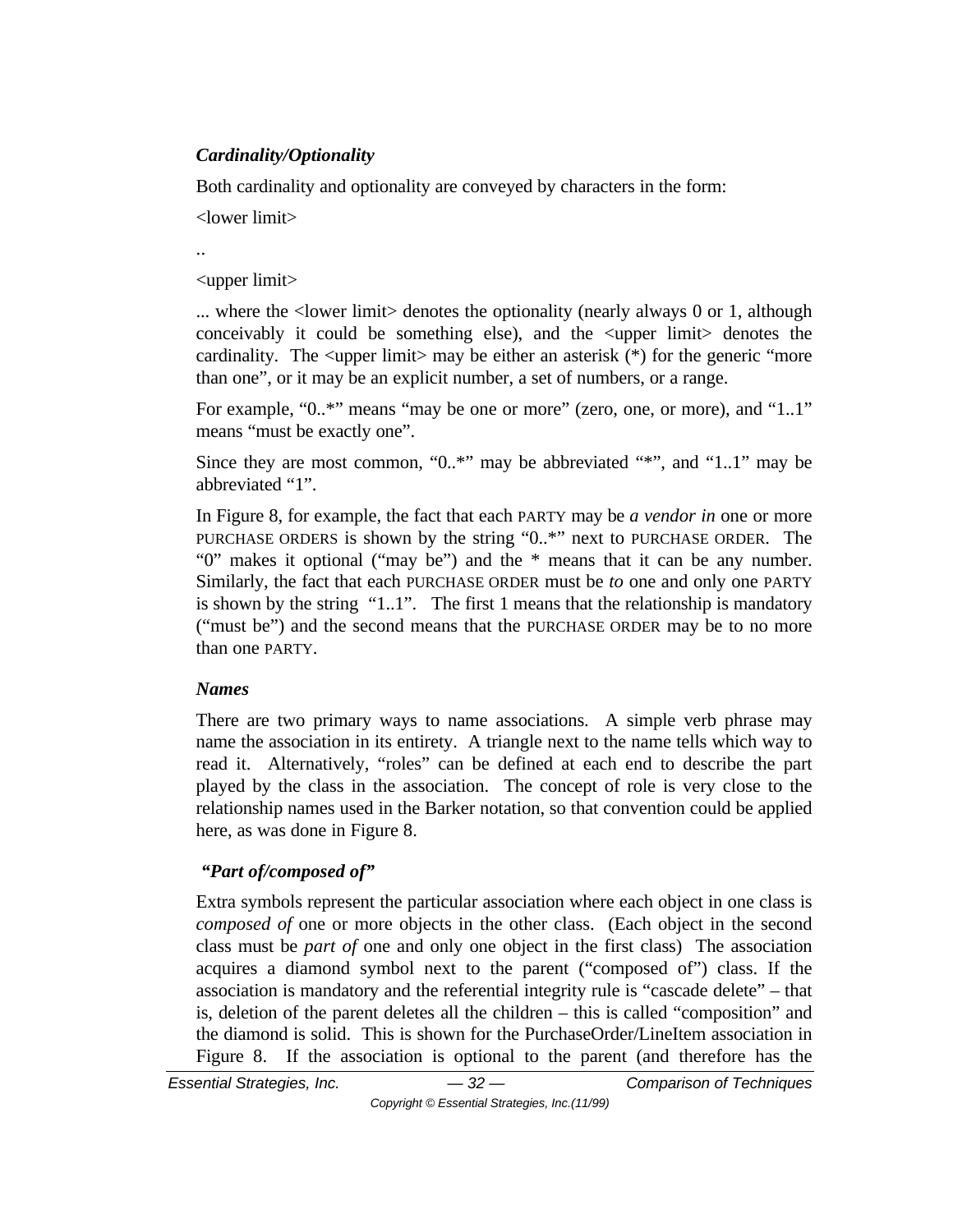referential integrity rule "nullify delete") – that is, a parent can be deleted without affecting the children – then the diamond is open and is called "aggregation". The notation does not address the "restricted" rule, in which deletion of a parent is not permitted if children exist. Nor does it address referential integrity rules for any other kind of association.

## **Unique Identifiers**

Unique identifiers are rarely referred to in the object-oriented world. When the behavior of objects in a class requires locating a particular occurrence of another class, however, the attribute used for locating that occurrence is shown in a box next to the entity needing it. This reflects the programming that will be required when the classes are implemented, but it is not meaningful in an analysis model. For example, in Figure 8, "line number", is required from the point of view of the PURCHASE ORDER to locate a particular LINE ITEM.

Alternatively, stereotypes can be used to designate attributes and relationships that constitute unique identifiers, in a structure very similar to that of the Barker notation. These are shown as «ident» in Figure 8.

## **Sub-types**

The UML shows sub-types as separate entity boxes, each removed from its super-type and connected to it by an "isa" relationship. (Each occurrence of a sub-type "is a[n]" occurrence of the super-type.)

Note in Figure 8 that the subtype structure is labeled {disjoint, complete}. This is equivalent to the rule in other notations that each occurrence of the supertype must be a member of one of the sub-types (complete), and an occurrence may not be a member of more than one sub-type (disjoint). In UML, this constraint does not have to be observed. The sub-type structure could be {overlapping, incomplete} or any other permutations of the two.

# **Constraints between relationships**

Constraints between relationships are shown as dashed lines between pairs of associations. Such a line is called a *constraint*. If it is annotated {xor} or simply {or}, it is an "exclusive or". (Each occurrence of the base entity must be (or may be) related to *either* an occurrence of one entity, *or* to an occurrence of the other, *but not both.*) If it were {ior}, however, it would be an "inclusive or". (Each occurrence of the base entity must be (or may be) related to *either* an occurrence of one entity, *or* to an occurrence of the other, *or both*.) Indeed, the dashed line can represent any relationship desired between two associations.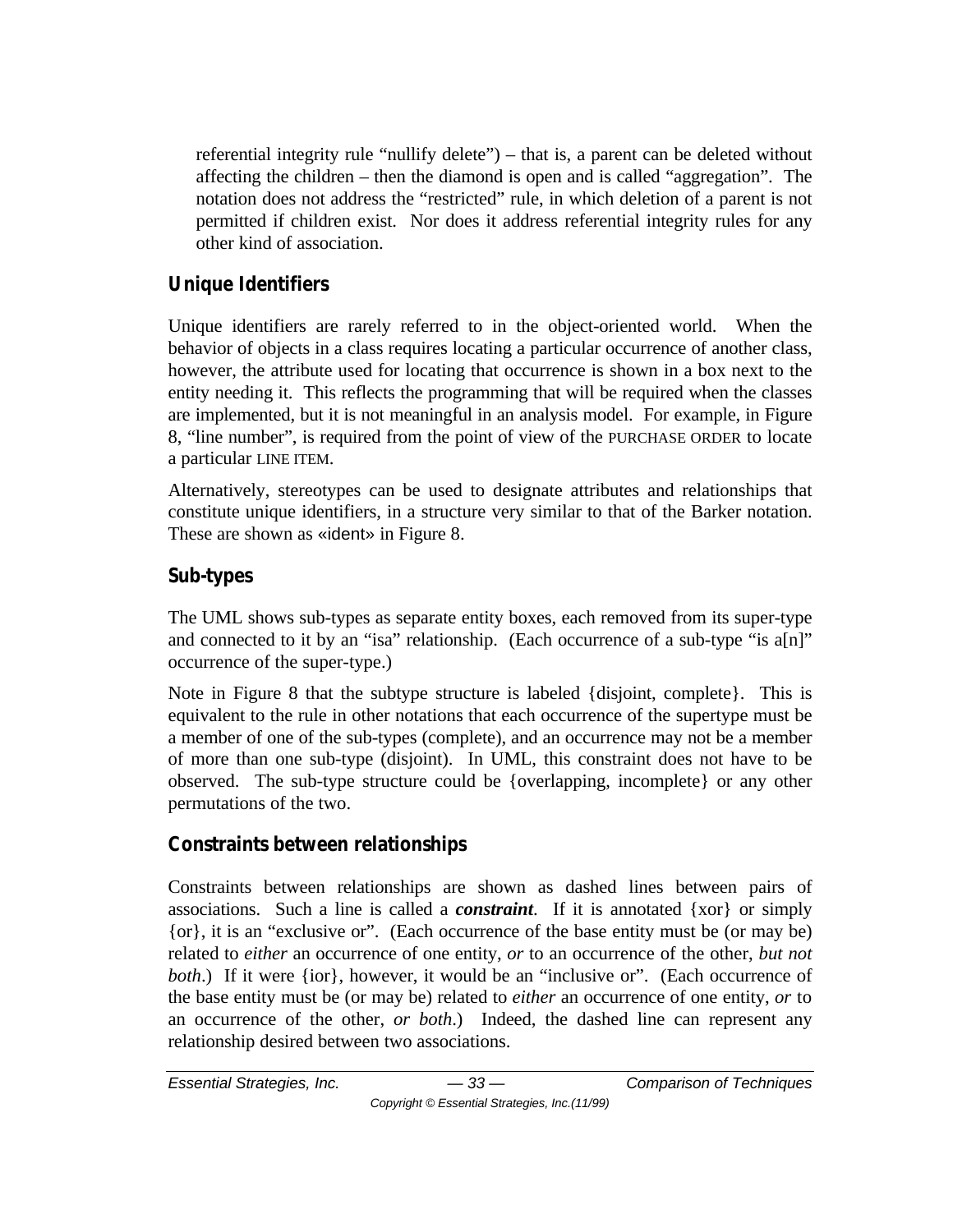## **Comments**

UML has a number of advantages over its predecessors:

- 1. A constraints between relationships in the Barker notation is replaced by a simple line between two associations that can be annotated to describe any relationship between two associations. The Barker constraints between relationships is represented in the UML by the word "or", but other interassociation relationships may be represented that the Barker notation cannot represent. This is useful for introducing many kinds of business rules.
- 2. For business rules that are not simple relationships between two associations, the UML introduces a small flag that can include text describing any business rule.
- 3. Attributes can be described in more detail than in other notations.
- 4. The UML approach to optionality and cardinality makes it possible to express more complex upper limits, as in "each  $\leq$  entity 1 $>$  may be related to zero, 3, 6-7, or 9 occurrences of <entity 2>".
- 5. Overlapping and incomplete configurations of sub-types are allowed.
- 6. Multiple inheritance and multiple type hierarchies are permitted.

These are valuable concepts. The first three could easily be added to other notations, with good effect. The fourth cannot, but it is rare that such a construct is needed, so its omission is not a practical problem. Such specific upper limits tend to be derived from business rules that might change, so it is not a good idea to include them in a conceptual data model. In the fifth case, the requirement that sub-types be complete and disjoint turns out to be a very useful discipline that produces much more rigorous models than would be done if the restriction were relaxed. The final case describes a point which is controversial even in the object-oriented world. In your author's experience, nearly all examples that appear to require multiple inheritance or multiple type hierarchies can be solved by attacking the model from a different direction.

All of these may be valuable, however, if the model is being used to support design.

Other aspects of UML, however, are problematic if the models are to be presented to the public for requirements analysis.

First of all, in UML, cardinality and optionality are represented by numbers instead of graphic symbols. Yes, this has the advantage of permitting any kind of cardinality, such as 1,4-6,7, but requirements for such a statement are rare. It has the disadvantage, however, of making it an intellectual exercise to decode the symbols – instead of a visual processing one. You no longer "see" the relationship. You must "understand" it. The left side of the brain is used instead of the right. With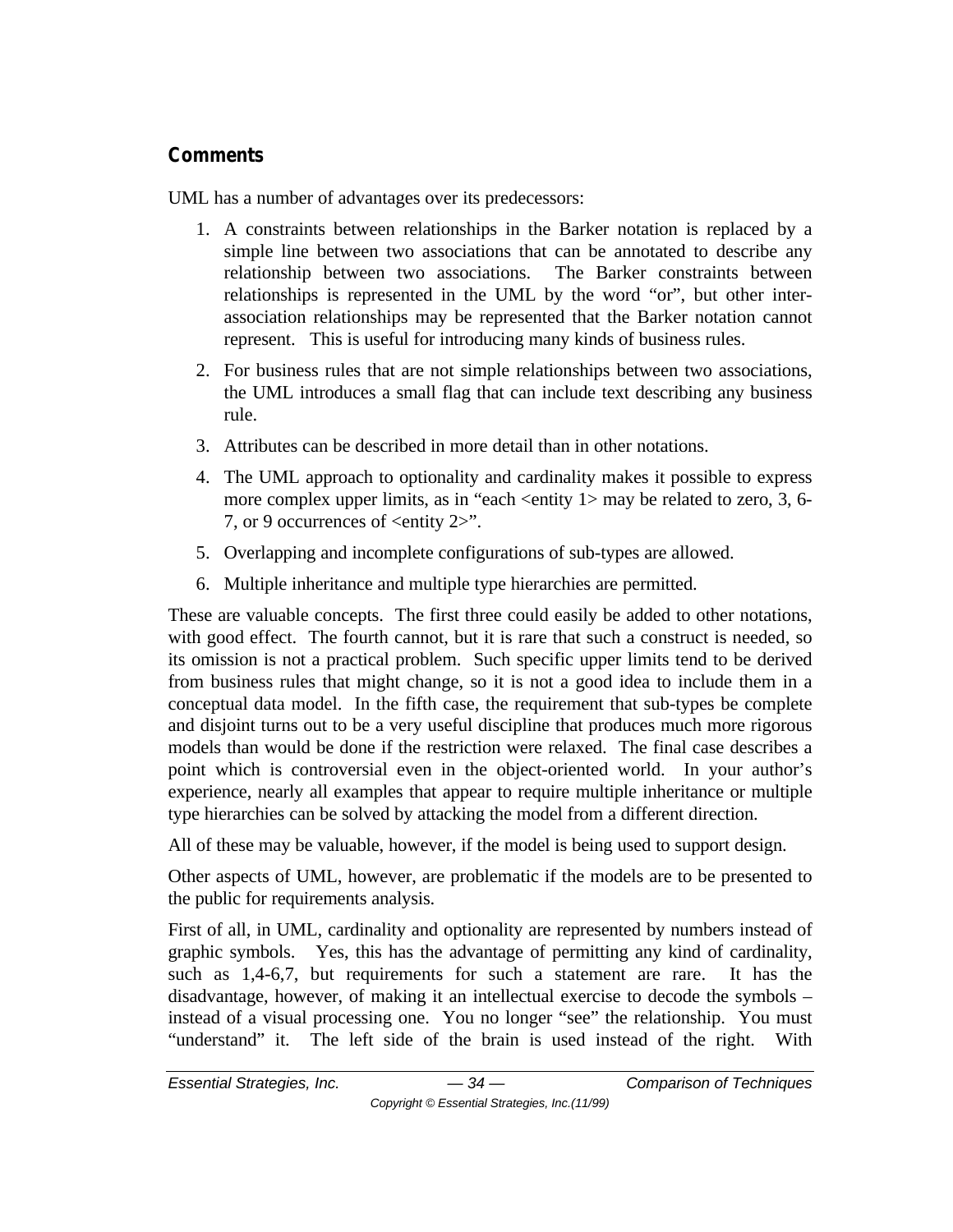Information Engineering or with Mr. Barker's notation, the entire process of decoding how many participants there are in a relationship is a visual one – and this makes the models much easier to read for those untutored in the notation.

The shorthand of using an asterisk for "may be one or more" and a one for "must be one and only one" in one sense simplifies the UML model, since these are the most common cardinalities and optionalities. On the other hand, it destroys the systematic semantic structure in which you automatically know both the upper and lower limits.

Second, the UML has added unnecessary symbols for specific kinds of relationships. The concepts of composition and aggregation are handled in entity/relationship diagrams by simply labeling a relationship *part of* and *composed of*. Having special symbols for two of the many possible kinds of relationships unnecessarily complicates the model.

More significantly, these additional symbols are incomplete. They represent the *cascade delete* and *nullify delete* rules for "composed of/part of" relationships, but what about the *restricted delete* rule? (You may not delete the parent at all if children exist.) And what about showing these rules for other relationships? Adding "C", "R", or "N" to an e/r diagram uniformly describes whether deletion of the parent is permitted and if it calls for deletion of the children – regardless of the relationship. In addition, Entity Life Histories more completely describe how entity occurrences may be created and under what circumstances they can be deleted.

It turns out that the justification for these symbols is that there are physical design implications for the aggregation and composition concepts. In an object-oriented implementation, it is possible for one object to be physically inside another object. Showing the diamonds on a UML design model provides information to the programmers. This is, however, both distracting and unnecessary in the conceptual model used for requirements analysis.

While it does permit showing multiple inheritance and multiple type hierarchies, the multi-box approach to sub-types takes up a lot of room on the drawing, limiting the number of other entities that can be placed on it. It also requires a great deal of space to give a separate symbol to each attribute and each relationship. Moreover, it does not clearly convey the fact that an occurrence of a sub-type *is* an occurrence of a super-type.

There are two other shortcomings of the UML, but these can be addressed, either through the use of stereotypes or by imposing discipline on the way the UML is used.

In the first case, the UML could be significantly improved by increased discipline in the use of relationship names. Most commonly a relationship name in the UML is a single verb that describes it in one direction. Were this the only option, it would be unacceptable. It is, however, possible to add "roles" to each end of the relationship. This provides the ability to portray how an entity is viewed from the perspective of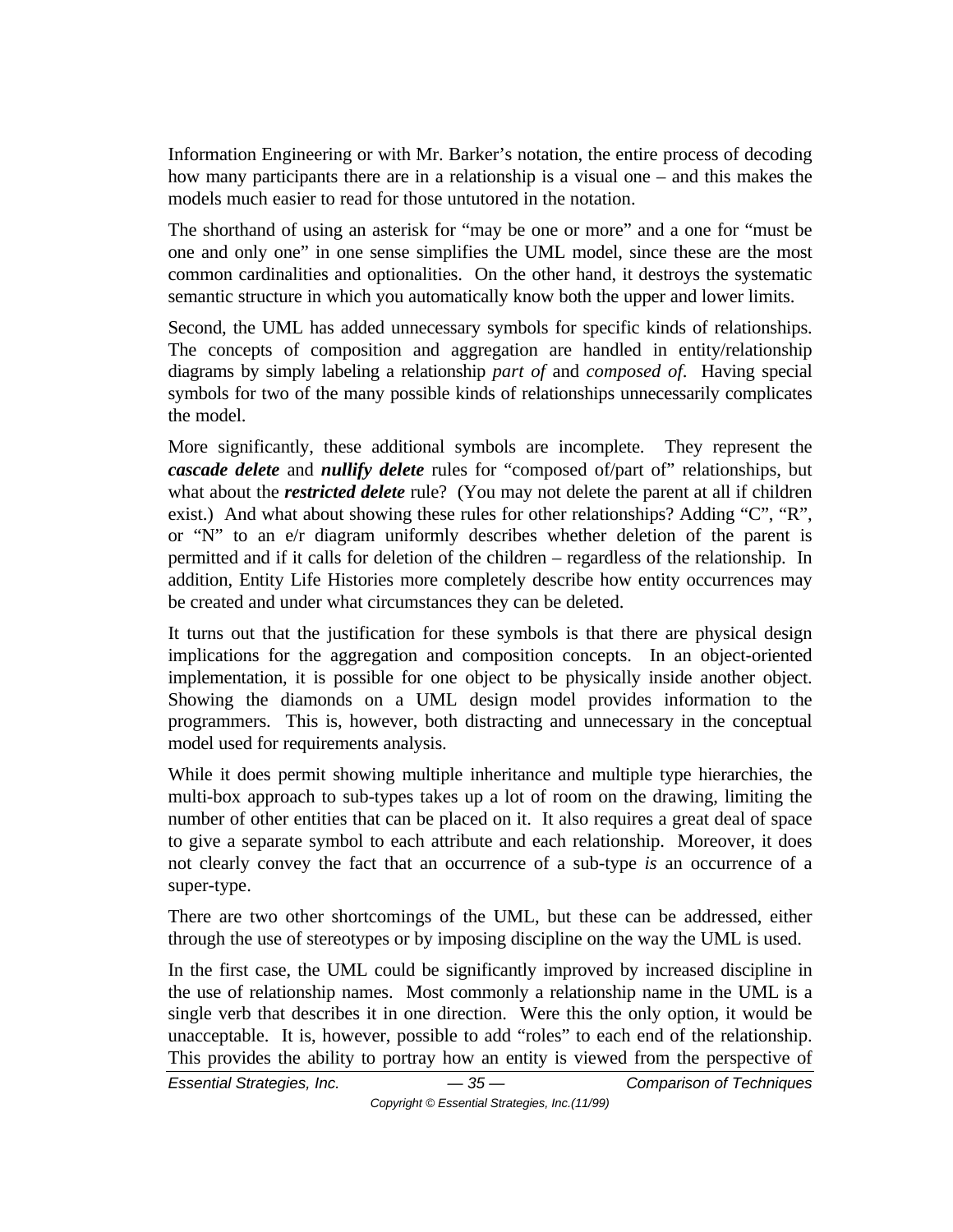another entity. While no one outside the Barker world does this, it would be valuable if these role names were constrained to follow the Barker naming convention.

Second, the UML only partially deals with unique identifiers. The philosophy behind object-orientation is that it isn't necessary explicitly to show unique identifiers. But then it turns out that from the point of view of a parent entity, it is often necessary to identify occurrences of a child entity. So "qualified associations" allow this to be expressed. But you are only allowed to identify an occurrence to a parent entity. You are not allowed to identify it to the world at large.

This means that instead of a simple symbol attached to a relationship or attribute to indicate a unique identifier universally, you have to add a whole new box whose meaning is constrained and confusing at best.<sup>\*</sup>

Note that this can be addressed using stereotypes as described above. In Figure 8, "«ident»" was added to several attributes and a relationship to show their participation in unique identifiers.

This doesn't mean that the UML shouldn't be used for the physical design model. To the contrary, the additional expressiveness described here makes it eminently suitable for that purpose. (And designers are not the least bit bothered by the aesthetic objections raised above.) But the UML is fundamentally that – a design tool.

-

As a measure of how confusing this is, different authors themselves can't even agree on how to present it or what it means. Martin Fowler shows the qualifying attribute as presented here, attached to the parent entity. Paul Harmon and Mark Watson, on the other hand, show the attribute next to the child entity.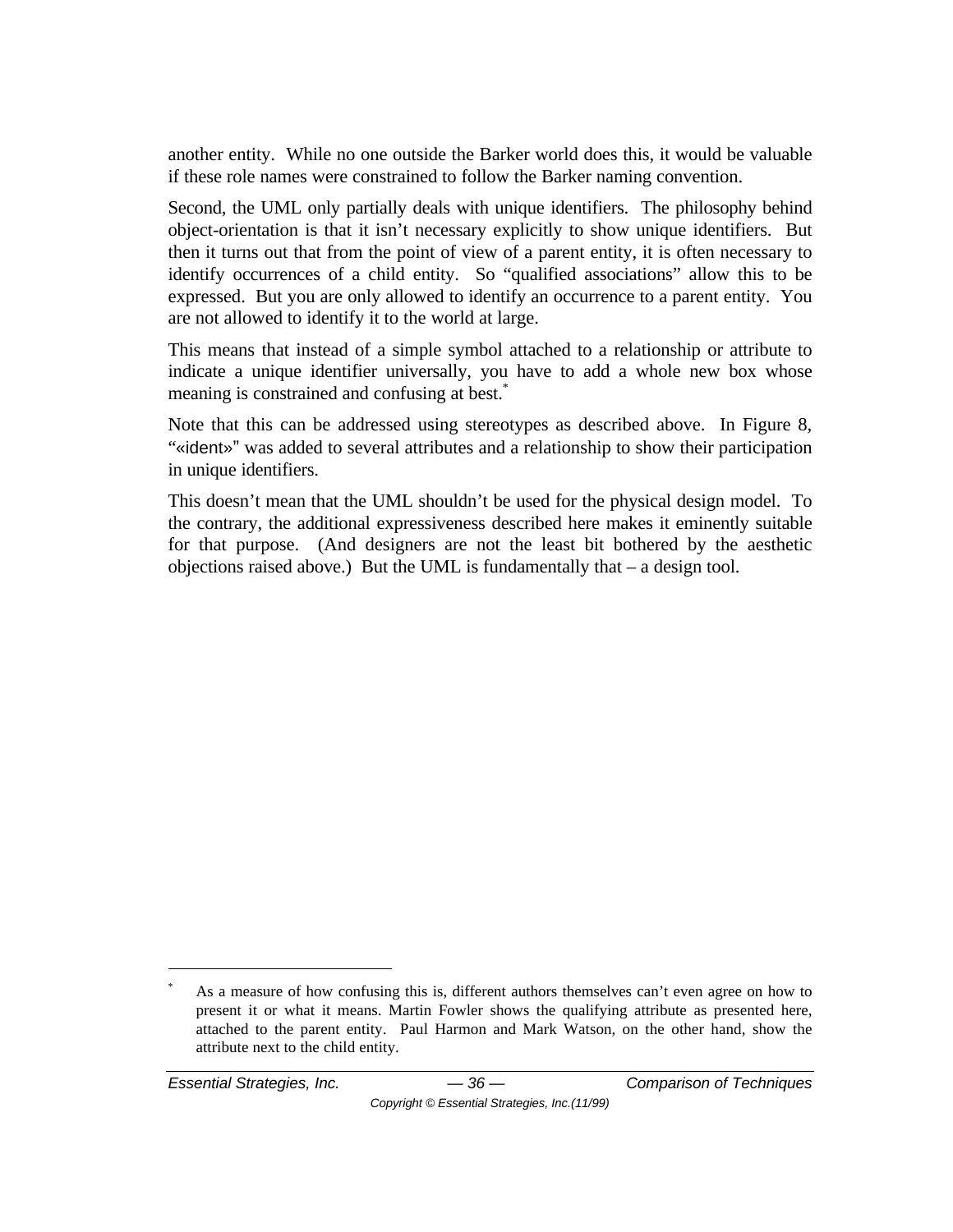## **EXTENSIBLE MARKUP LANGUAGE (XML)**

The last technique presented here isn't really a data modeling language at all. Rather is a way of representing data structure in text, using specially defined "tags" or labels to describe the structure of text. The data being described could be either from an entity/relationship model or from a database design.

The Extensible Markup Language (XML) is similar to the Hypertext Markup Language (HTML) that is used to describe pages to the World-wide Web. XML and HTML are both sub-sets of something called "Standard Generalized Markup Language", or SGML. This is a sophisticated tag language, which, "due to [its] complexity, and the complexity of the tools required," as the Object Management Group has so delicately put it, "has not achieved widespread uptake." [*XML 1997*]

In each case, a set of "tags" are inserted into a body of text. In the case of HTML, the tags are pre-defined to be interpreted by a standard piece of software called a browser. The browser then uses the tags to determine how various parts of the document should be displayed.

XML, on the other hand, allows tags to be defined by users, and is not concerned with display at all. Rather, the tags can be defined to describe a data structure, and data can be transmitted over the Internet in that structure.

Because tags are defined by users, there is no existing software that will automatically understand the tags. Software can read the definitions of tags and insure that data transmitted using them follows them, but it cannot provide more interpretation to the structure unless it is specifically written to do so.

This means that XML is most useful when within a community that defines a set of tags in common for its purpose. For example, the chemical industry has set up an XML-based *Chemical Markup Language*, and astronomers, mathematicians and the like have similarly defined sets of tags for describing things in their respective fields.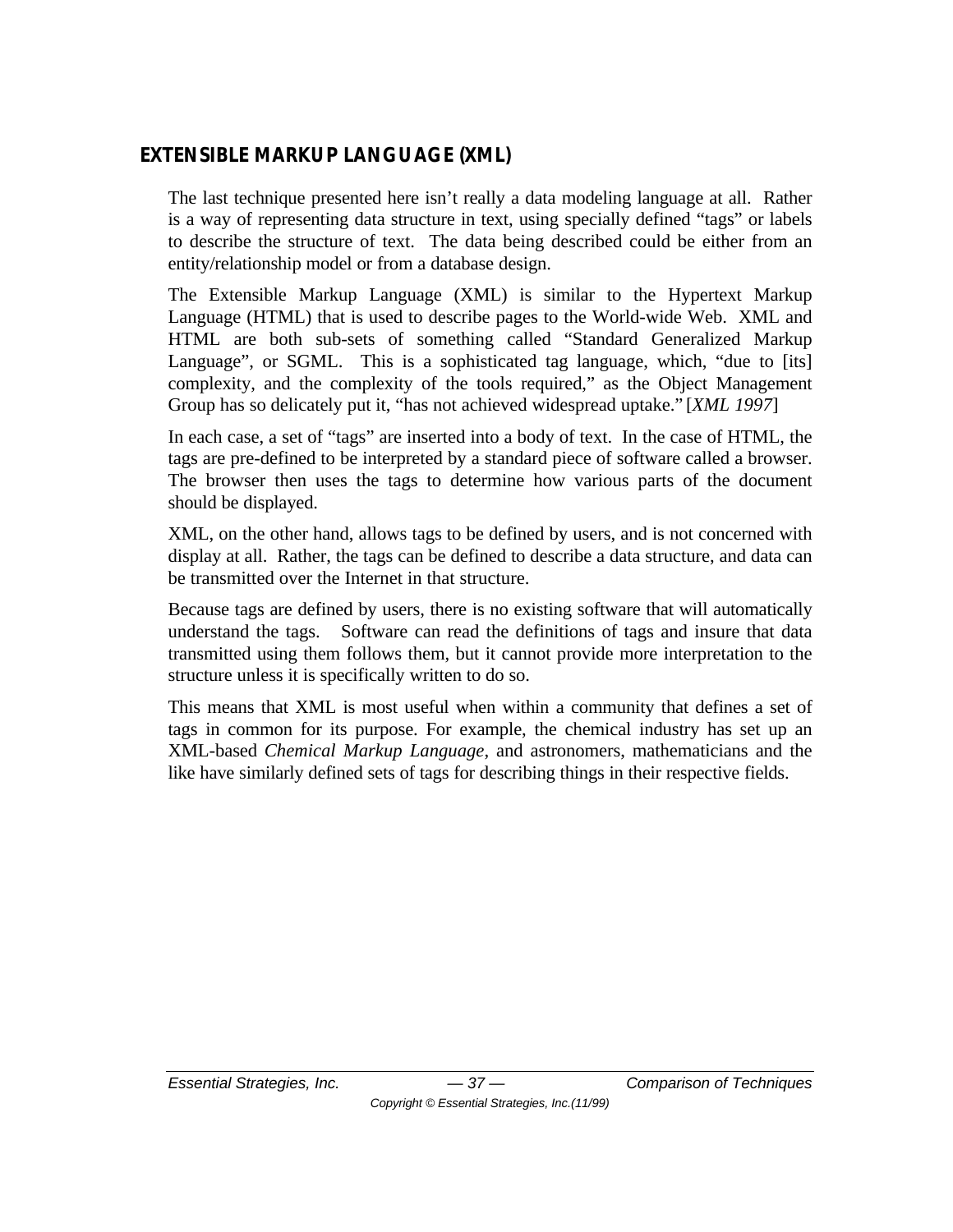## **What is it?**

Figure 9 shows an example of XML used to describe a data record that might be presented in a document.

```
<?XML version="1.0"?>
<!-- **** Purchasing **** -->
<PURCHASE_ORDER>
  <ISSUED_TO_PARTY>
    <party_id>234553</party_id>
    <name>Acme Sporting Goods</name>
    <party_type>Organization</party_type>
    <surname><\surname>
    <corporate_mission>Get America 
          moving</corporate_mission>
  </ISSUED_TO_PARTY>
  <po_number>743453</po_number>
  <order_date>12 November, 1999</order_date>
  <LINE_ITEM>
    <line_number>1</line_number>
    <quantity>12</quantity>
    <price>64.75</price>
    <product_service_indicator>product
       </product_service_indicator>
    <PRODUCT>
       <product_code>X-23</product_code>
       <description>Nike sneakers</description>
       <unit price>75.00</unit_price>
    </PRODUCT>
  </LINE_ITEM>
  <LINE_ITEM>
    <line_number>1</line_number>
    <quantity>12</quantity>
    <price>64.75</price>
    <product_service_indicator>service
       </product_service_indicator>
    <SERVICE>
       <service_id>x-87</product_code>
       <description>Walking the dog</description>
       <rate_per_hour>12.00</rate_per_hour>
    </SERVICE>
  </LINE_ITEM>
  <LINE_ITEM/>
</PURCHASE_ORDER>
```
*Figure 9: An XML Document*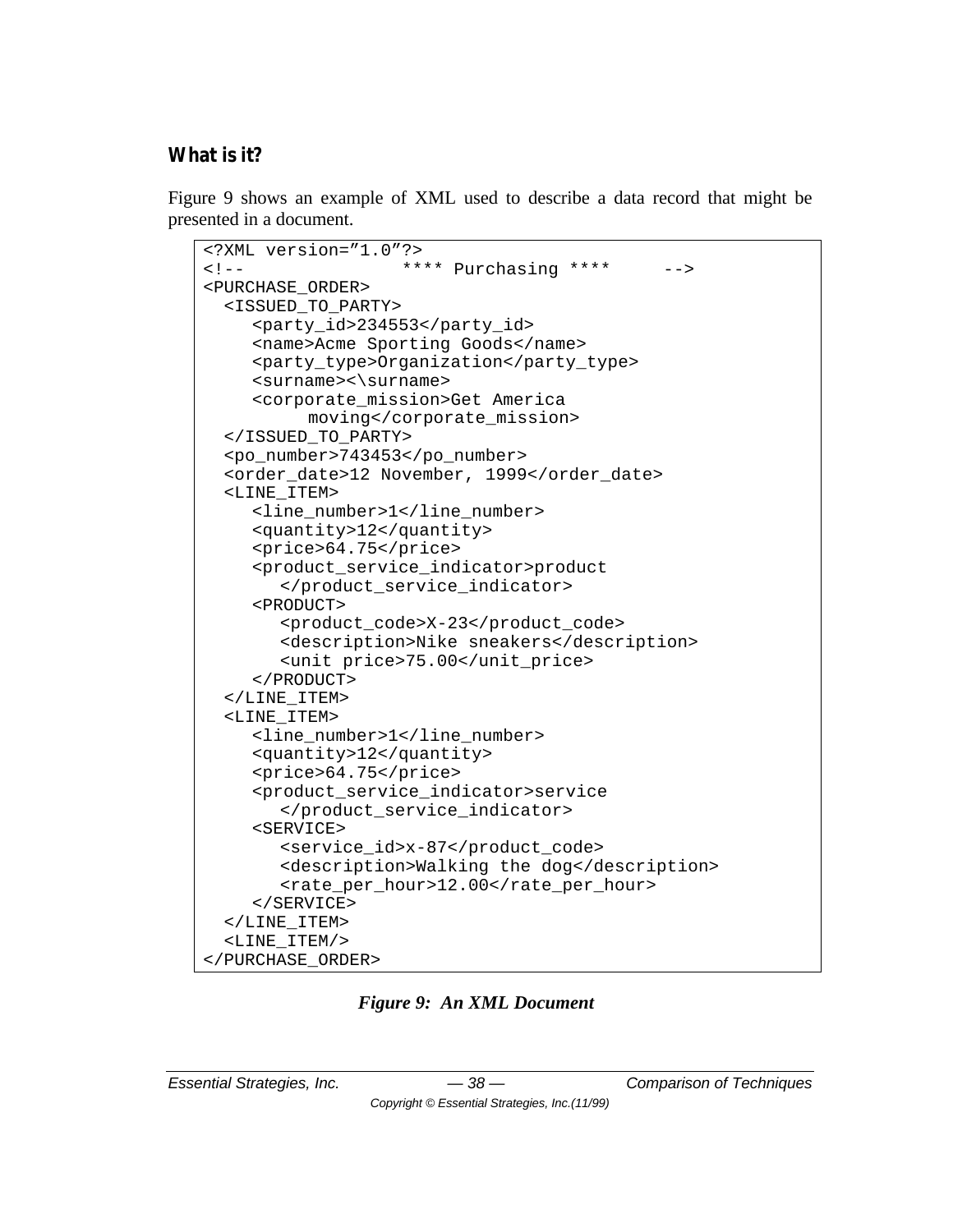Note a few interesting things about this example.

First of all, as with HTML, each tag is surrounded by less than and greater than brackets (<>), and is usually followed by text. The text is in turn followed by an end tag, in the form  $\langle \cdot, \cdot \rangle$ . A tag may have no content, in which case either the end tag follows immediately upon the tag (as in  $\leq$ surname $\geq$ /surname $\geq$ ), or the tag itself ends with a forward slash (as in <LINE\_ITEM/>). Unlike with HTML, however, the end tag is *always* required.

A second thing to note is that, in this case, following the tag for PURCHASE\_ORDER, a set of *related* tags follow, describing characteristics (columns, in this case) of PURCHASE\_ORDER. In this particular case, the tag <PURCHASE\_ORDER> has been defined such that it must be followed by exactly one tag for <ISSUED\_TO\_PARTY>, one for  $p_0$ -number, and so forth. You can't see this from the example, but the tag <corporate\_mission> is optional. In addition, the tag for LINE\_ITEM is also optional, and there may be *one or more* occurrences of it.

Although it is optional, all XML documents should begin with <?XML version="1.0"?> (or whatever version number is appropriate.)

Note that the structure is hierarchical, so that an element can be under only one other element, and there can be only one hierarchy in a document.

Comments are in the form  $\langle$  -- . . . --> Note that the double hyphens must be part of the comment. Note also that, unlike HTML, XML lets you use a comment to surround lines of code that you want to disable.

The meaning of a tag is defined in a *document type declaration* (DTD). This is a body of code that defines tags through a set of *elements*. It is the DTD that allows you to specify a data structure. While an XML document contains data, the DTD contains the model of those data.

It is the DTD that is the analogy to the modeling techniques we have seen in this article.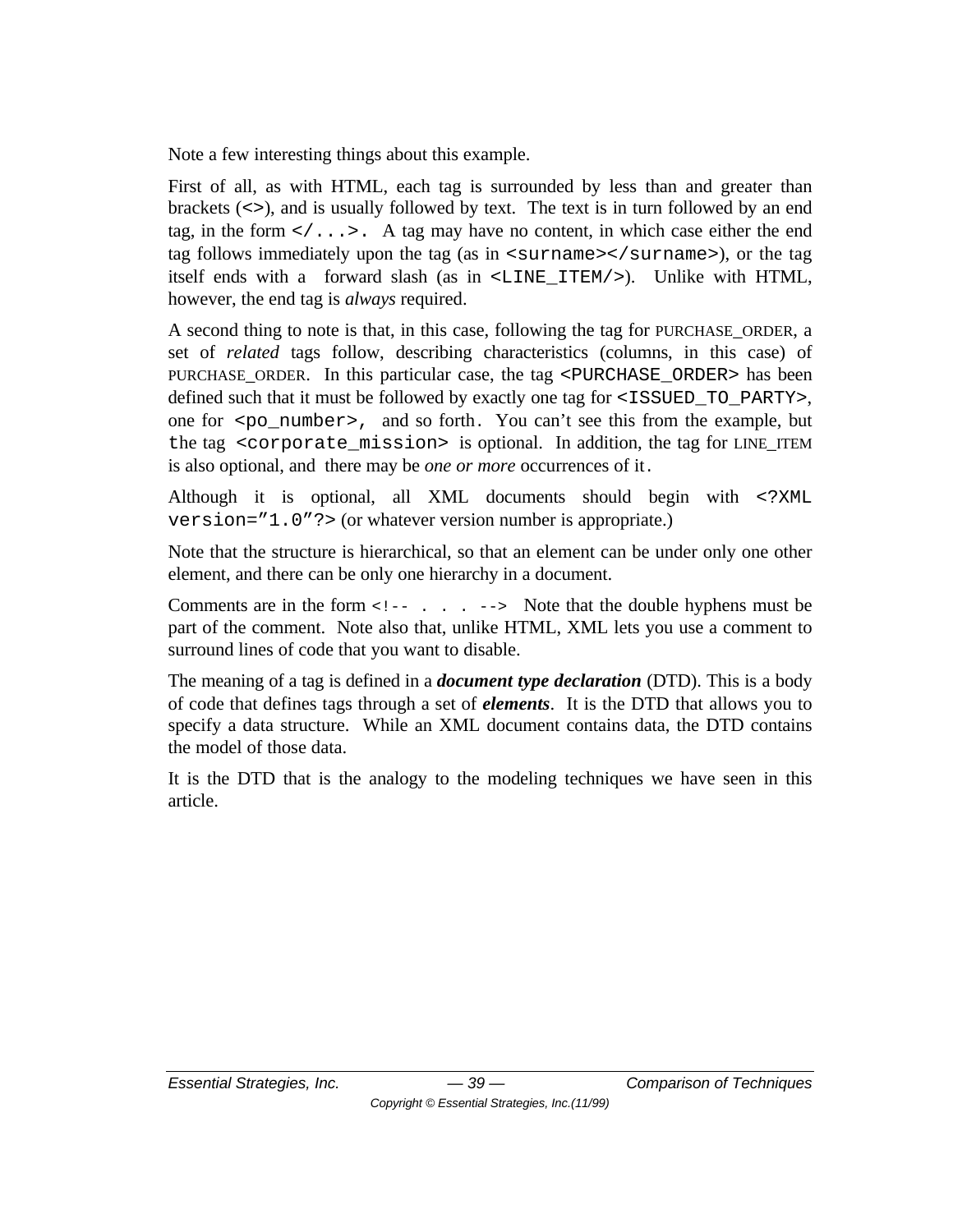#### **Entities and Attributes**

The DTD for the above example is shown in Figure 10.

```
<!DOCTYPE PURCHASE_ORDER [
 <!ELEMENT PURCHASE_ORDER (ISSUED_TO_PARTY, po_number,
 order_date, LINE_ITEM*)>
    <!ELEMENT ISSUED_TO_PARTY (party_id, name,
 party_type, surname?, corporate_mission?)>
       <!ELEMENT party_id (#PCDATA)>
       <!ELEMENT name (#PCDATA)>
       <!ELEMENT party_type (#PCDATA)>
       <!ELEMENT surname (#PCDATA)>
       <!ELEMENT corporate_mission (#PCDATA)>
    <!ELEMENT po_number (#PCDATA)>
    <!ELEMENT order_date (#PCDATA)>
    <!ELEMENT LINE_ITEM (line_number, quantity, price, 
         product_service_indicator, PRODUCT?, SERVICE?)>
       <!ELEMENT line_number (#PCDATA)>
       <!ELEMENT quantity (#PCDATA)>
       <!ELEMENT price (#PCDATA)>
       <!ELEMENT product_service_indicator (#PCDATA)>
       <!ELEMENT PRODUCT (product_code, description, 
          unit_price)>
         <!ELEMENT product_code (#PCDATA)>
         <!ELEMENT description (#PCDATA)>
         <!ELEMENT unit_price (#PCDATA)>
       <!ELEMENT SERVICE (service_id, description, 
            rate_per_hour)>
         <!ELEMENT service_id (#PCDATA)>
          <!ELEMENT description (#PCDATA)>
          <!ELEMENT rate_per_hour (#PCDATA)>
]
```
#### *Figure 10: An XML Data Type Definition*

The DTD for an XML document can be either part of the document or in an external file. If it is external, the DOCTYPE statement still occurs in the document, with the argument "SYSTEM -filename-", where "-filename-" is the name of the file containing the DTD. For example, if the above DTD were in an external file called "xxx.dtd", the DOCTYPE statement would read:

<!DOCTYPE PURCHASE\_ORDER SYSTEM xxx.dtd> The same line would then also appear as the first line in the file xxx.dtd.

Note that the name specified in the DOCTYPE statement must be the same as the name of the highest level ELEMENT.

```
Essential Strategies, Inc. — 40 — Comparison of Techniques
                       Copyright © Essential Strategies, Inc.(11/99)
```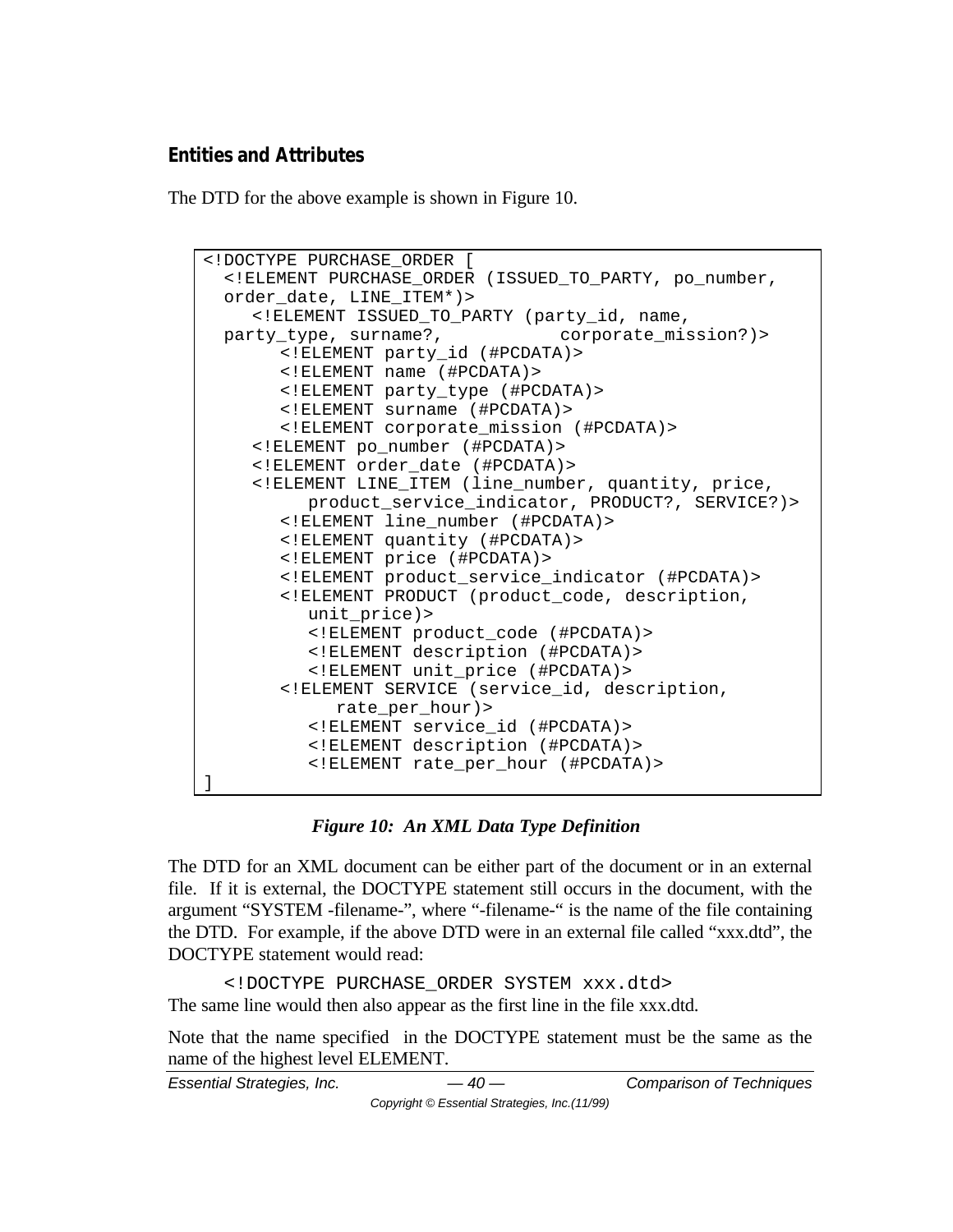Each element in the specification refers to a piece of information. XML doesn't care whether it is an entity or an attribute in your data model. What it does care about in some cases is that the element may be defined by one or more *predicates***.** A predicate is simply a piece of information about an element. This may be either an attribute or an entity in your data model. In the example above, PURCHASE\_ORDER has as predicates ISSUED\_TO\_PARTY, po\_number, order\_date, and LINE\_ITEM.

# **Cardinality/optionality**

Relationships are represented by the attachment of predicates to elements. In the absence of any special characters, this means that there must be exactly one occurrence of each of the predicate for each occurrence of parent element. If the predicate is followed by a "?", then the predicate is not required. If it is followed by a "\*" it is not required, but if it occurs, it may have more than one occurrence. If it is followed by a "+" at least one occurrence is required and it may have more than one.

In the example in Figure 10, each PURCHASE\_ORDER must have an ISSUED\_TO\_PARTY, a "po\_number" and an "order\_date". In addition, a PURCHASE\_ORDER may or may not have any LINE ITEMS, but it could have more than one.

Each of the predicates is then defined in turn in one of the lines that follow. At the bottom of the tree in each case, "#PCDATA" means that the element will contain text that can be parsed by browsing software.

## **Names**

Names in XML may not have spaces. XML *is* case sensitive. XML keywords are in all uppercase. The case of a tag name in an element definition must be the same as was used if the element appeared as a predicate, and the case of an element used an XML document must be the same as in its DTD definition.

Note that there is nothing in XML to prevent you from specifying multi-valued attributes, but in the interest of coherence for the data structure, following the rules of normalization is strongly recommended. By convention in the above example, elements that would be entities in an entity/relationship model appear in upper case. Elements that would appear in that model as attributes are in lower case. Actual naming conventions will vary.

## **Unique identifiers**

XML has no way to recognize unique identifiers.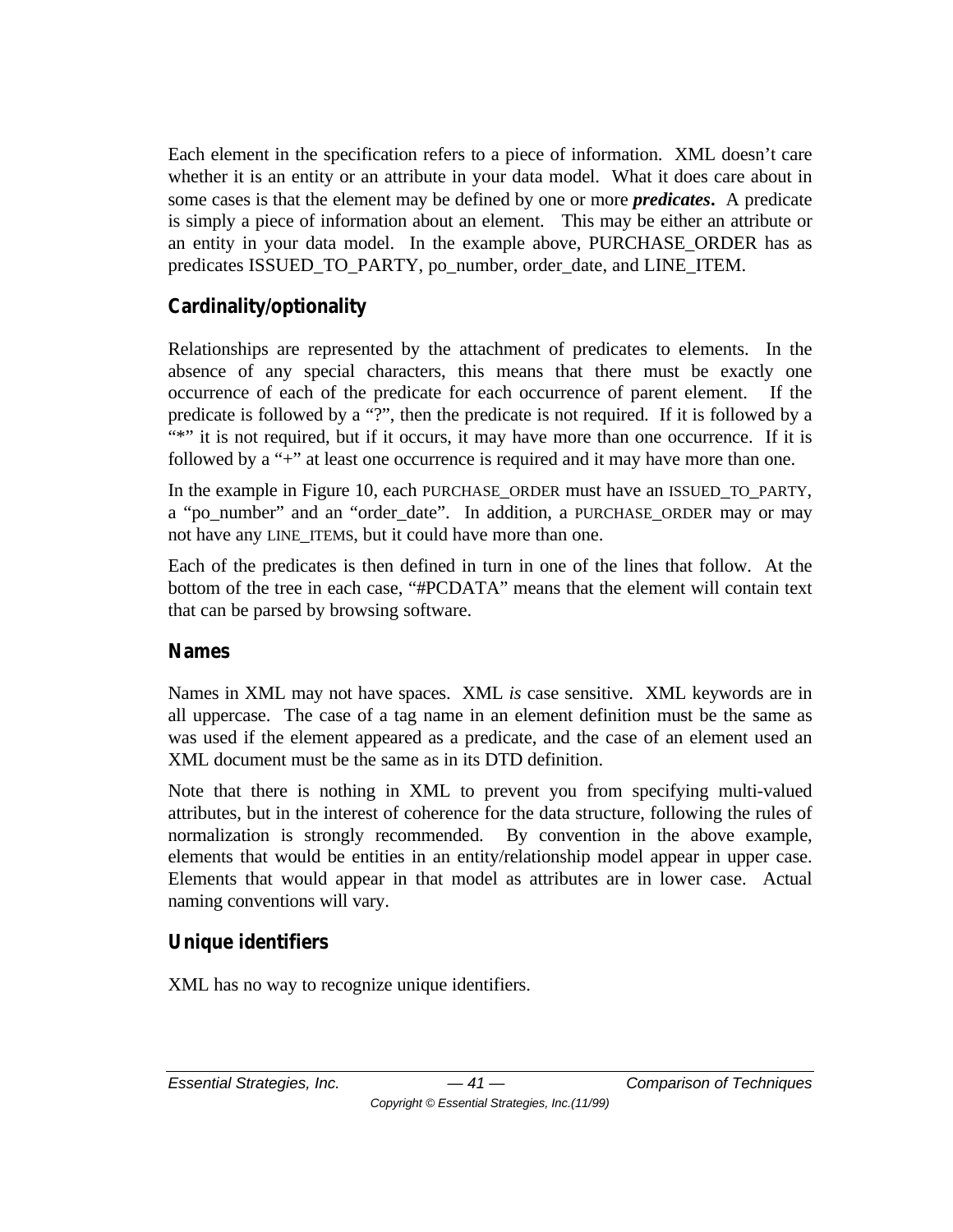### **Sub-types**

XML has no way to recognize sub-types and super-types. Note in the example above, that the attributes of ISSUED\_TO\_PARTY had to include both attributes of PERSON and attributes of ORGANIZATION from our other models. The attribute "product-serviceindicator" was included to determine which case was involved. Software would be required to enforce this.

## **Constraints between relationships**

XML has no way to describe constraints between relationships.

#### **Comments**

As noted above, XML isn't really a data modeling language. It is not very sophisticated in its ability to represent the finer points of data structure. It shares the limitations of a relational database, for example, with no ability to recognize sub-types or constraints. It is being recognized, however, as a very powerful way to describe the essence of data structures, and to be used as a template for transmitting data from one place to another.

While the tag structure does seem to be a good vehicle for describing and communicating database structure, the requirement for discipline in the way we organize data is more present than ever. XML doesn't care if we have repeating groups, monstrous data structures, or whatever. If we are to use XML to express a data structure, it is incumbent upon us to do as good a job with the tool as we can. (This is of course true of any modeling technique.)

Following in the tradition of the chemists and astronomers mentioned above, the Object Management Group (OMG) has settled on a set of XML tags they call the XML Metadata Interchange (XMI) as a way to describe in standard terms the structure of data about data ("metadata"). This is useful in communicating between CASE tools, and in describing a "metadata repository". Along the same lines, a group of companies are in the process of defining a Common Warehouse Metadata Interchange (CWMI) that comprises a subset of the XMI tags to support data warehouses.

This means that there are actually two ways that a database structure can be described in XML:

First, an application database can be described in the *DTD* of an XML document. In this case the operational data contained in the described database could be placed between sets of the described tags. The DTD could, for example, be generated by one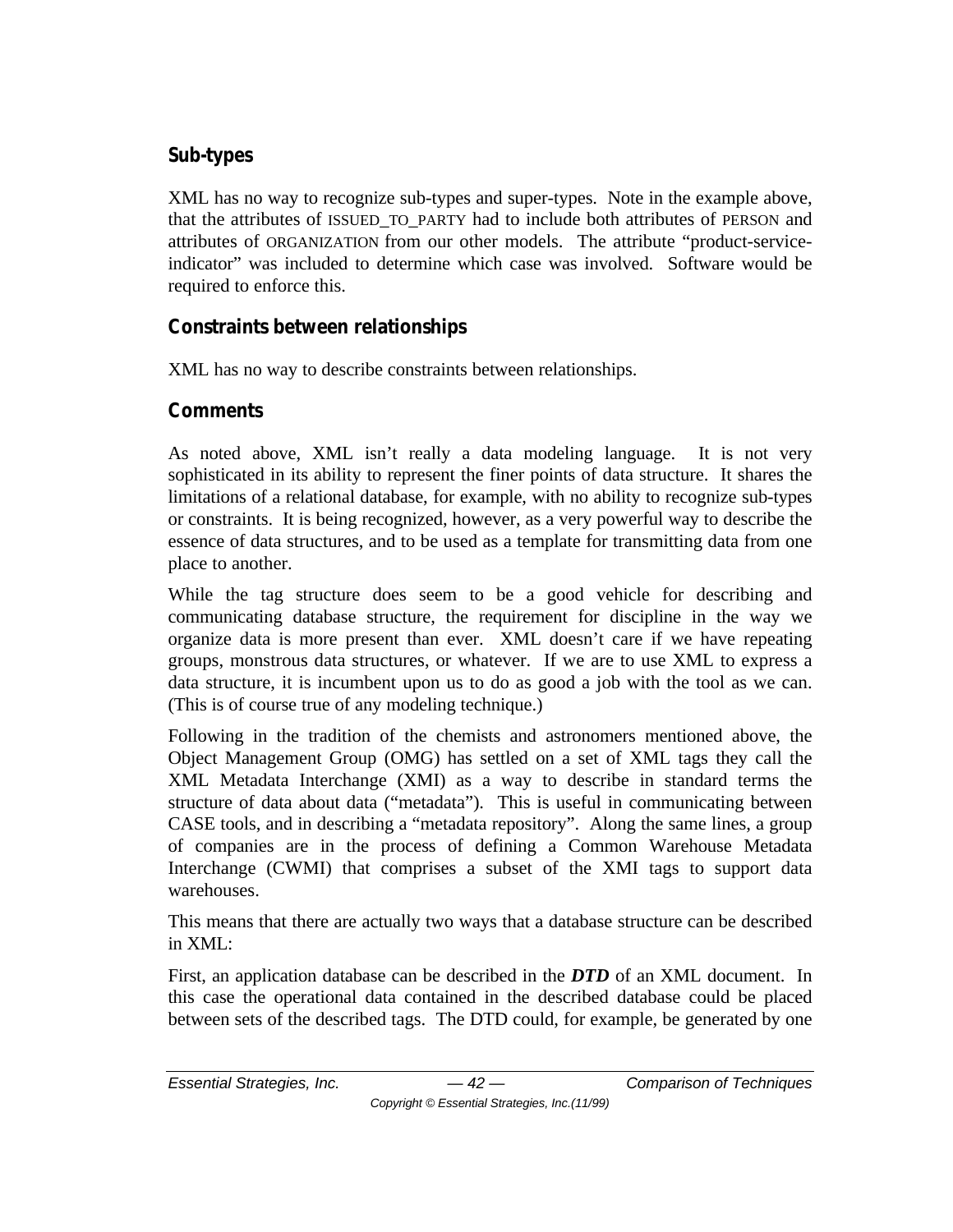CASE tool and read by another one as a way of communicating data structure from one to the other.

A second approach is to make the table and column definitions *data* that appear between tags of an XMI metamodel. This is a little more arcane, since the XMI metamodel is *very* abstract, but using the XMI metamodel allows for description of much more than tables and columns.)

Note, however, that the issue in defining a metadata repository or communicating between CASE tools is not the use of XML or any other particular language. The issue is the database structure and its semantics. The important question is not *how* a universal metadata repository will be represented. It could as easily be represented by a set of relational tables or an entity/relationship diagram. The questions are, *what's in it* and *what does it mean*? XML by itself does not answer that question. Which objects are significant and should be described? That is the harder question. Having a new language for describing them doesn't seem to contribute to that conversation.

Indeed, in recognizing that XML is a good vehicle for describing database structure, the issue that seems most obvious is that this will put greater responsibility on data administrators to define data correctly. XML will not do that. XML will only record whatever data design (good or bad) human beings come up with.

As Clive Finkelstein has said, the advent of XML is going to make data modelers and designers even more important than they are now. "After fifteen years of obscurity, data modelers can finally become overnight successes." [*Finkelstein, 1999*]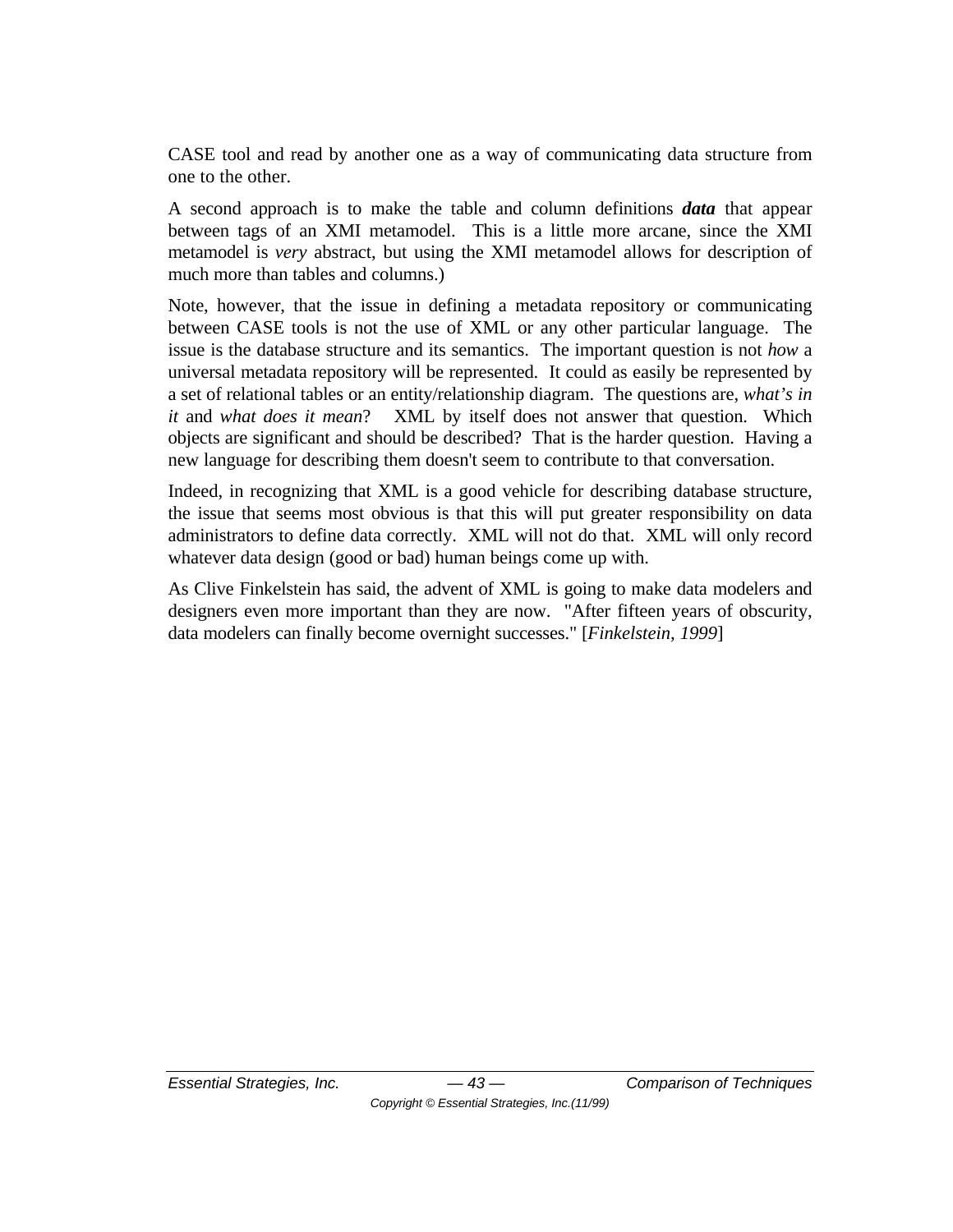## **SUMMARY**

## **The Table**

Table 2 summarizes the techniques discussed here in tabular form. The columns represent the terms of the comparison, as described here, and the rows represent the systems of notation.

| <b>Method</b>                               | <b>Entities &amp;</b><br><b>Attributes</b>                                                                                                                                   | <b>Relationships</b>                                                                                                                                                                                                                                                       | <b>Unique</b><br><b>Identifiers</b>                                                                        | Sub-types                                                                                                                                                                                | <b>Constraints</b><br><b>Between</b><br><b>Relation-</b><br>ships         |
|---------------------------------------------|------------------------------------------------------------------------------------------------------------------------------------------------------------------------------|----------------------------------------------------------------------------------------------------------------------------------------------------------------------------------------------------------------------------------------------------------------------------|------------------------------------------------------------------------------------------------------------|------------------------------------------------------------------------------------------------------------------------------------------------------------------------------------------|---------------------------------------------------------------------------|
| <b>Barker</b><br><b>Method</b>              | Entities shown by<br>round-cornered<br>rectangles; attributes<br>shown optionally<br>within rectangles;<br>marked as mandatory,<br>optional or part of<br>unique identifier; | Solid or dashed lines,<br>named both directions<br>with prepositions;<br>optionality shown by<br>lines half solid or<br>dashed; cardinality<br>shown by presence or<br>absence of crows' feet:<br>relationship names form<br>sentence.; no foreign<br>keys; always binary. | Shown by marks on<br>relationship or hash<br>marks (#) before<br>attribute. No primary<br>keys.            | Shown as entities<br>within super-<br>type; complete<br>and exclusive.                                                                                                                   | Mutually<br>exclusive;<br>No other<br>constrataints.                      |
| <b>Chen</b>                                 | Entities shown by<br>square-cornered<br>rectangles; attributes<br>in circles outside entity<br>boxes:                                                                        | Rhombus symbol;<br>optionality and<br>cardinality from num-<br>bers by entities; named<br>one way only with<br>nouns; no foreign keys;<br>need not be binary.                                                                                                              | Not normally shown;<br>special version may be<br>drawn, replacing<br>relationship name with<br>$\real^n$ , | Shown as<br>external<br>rectangles related<br>via "isa'<br>relationship;;<br>complete and<br>exclusive:<br>subtype may be<br>in more than one<br>super-type                              | Sub-types with<br>relationship as<br>supertype;<br>mutually<br>exclusive. |
| Informa-<br>tion<br><b>Engineer-</b><br>ing | Entities shown by<br>square-cornered<br>rectangles; attributes<br>not shown                                                                                                  | Solid lines, optionality<br>shown via circle or line;<br>cardinality shown by<br>crow's foot or line:<br>named one way only<br>with verbs; no foreign<br>keys; always binary.                                                                                              | Not shown.                                                                                                 | Shown as entities<br>within supertype<br>(Martin); External<br>rectangles<br>(Finkelstein);<br>exclusive; may<br>be complete or<br>not; subtype may<br>be in more than<br>one super-type | May be mutually<br>exclusive or<br>overlap.                               |

#### *Table 2: Comparison of the Syntactic Conventions*

*Copyright © Essential Strategies, Inc.(11/99)*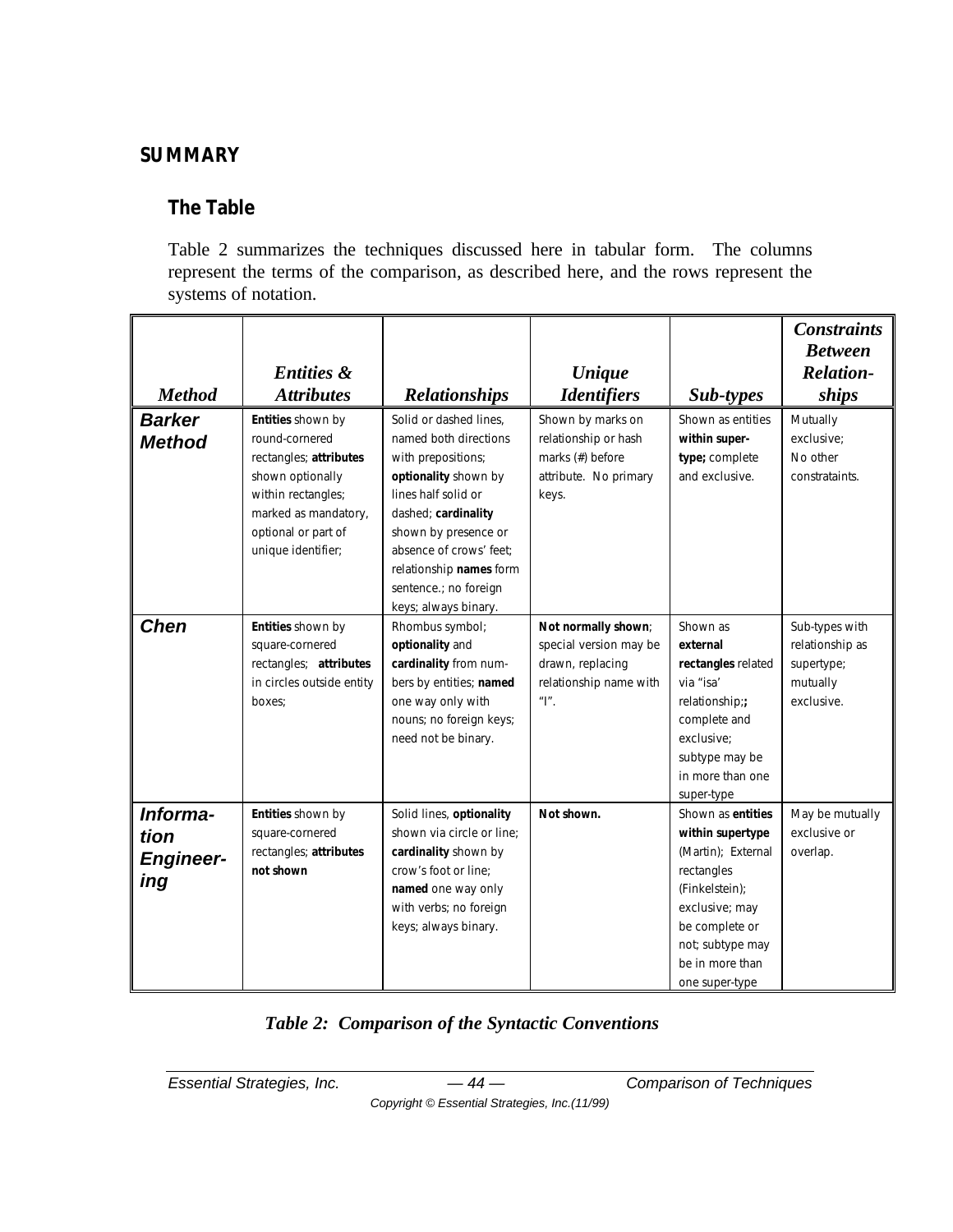|               |                         |                            |                             |                      | <b>Constraints</b> |
|---------------|-------------------------|----------------------------|-----------------------------|----------------------|--------------------|
|               |                         |                            |                             |                      | <b>Between</b>     |
|               | <b>Entities &amp;</b>   |                            | <b><i><u>Unique</u></i></b> |                      | <b>Relation-</b>   |
| <b>Method</b> | <b>Attributes</b>       | <b>Relationships</b>       | <b>Identifiers</b>          | Sub-types            | ships              |
|               |                         |                            |                             |                      |                    |
| <b>IDEF1X</b> | Entities shown by       | Solid or dashed lines,     | Shown via primary           | Shown as             | Only shown via     |
|               | square-cornered or      | depending on whether       | keys; if relationship is    | external             | super-type/sub-    |
|               | round-cornered          | relationship is iden-      | part of primary key,        | rectangles related   | types.             |
|               | rectangles; attributesi | tifying; optionality and   | shown via foreign key;      | via "isa'            |                    |
|               | shown.                  | cardinality through        | in that case, line          | relationship;;       |                    |
|               |                         | combinations of            | representation changes      | complete or          |                    |
|               |                         | symbols; some              | from dashed to solid        | incomplete and       |                    |
|               |                         | concepts represented       | and entity box aquires      | exclusive or         |                    |
|               |                         | by more than one           | round corners.              | overlapping;         |                    |
|               |                         | combination; named         |                             | subtype may be       |                    |
|               |                         | in both directions with    |                             | in more than one     |                    |
|               |                         | verbs; foreign and pri-    |                             | super-type           |                    |
|               |                         | mary keys are shown;       |                             |                      |                    |
|               |                         | must be binary             |                             |                      |                    |
| <b>ORM</b>    | Entities shown as       | Adjacent boxes con-        | Entity may be               | Shown as             | May be mutually    |
|               | ellipses; most          | nected by solid lines to   | identified by label         | external             | exclusive or       |
|               | attributes in ellipses  | entities, relate en-tities | attribute in dashed         | rectangles with      | overlap.           |
|               | outside the entities:   | and attributes to          | ellipse or by attribute     | arrows pointing      |                    |
|               | domains shown as        | entities; may be "ob-      | shown inside the            | to super-type;       |                    |
|               | attribute definitions:  | jectified"; need not be    | entity; may have both       | "type" attribute is  |                    |
|               |                         | binary; optionality        | external label and          | specified; if        |                    |
|               |                         | shown by dot on en-        | internal unique             | mutually             |                    |
|               |                         | tity or attribute;         | identifier. If              | exclusive,           |                    |
|               |                         | cardinality defined in     | uniqueness is               | relationship to      |                    |
|               |                         | terms of uniqueness of     | established by two or       | type attribute is    |                    |
|               |                         | relationship; line over    | more relationships          | identified by        |                    |
|               |                         | relationship halves        | (including relationships    | entity half only; if |                    |
|               |                         | denotes this; named        | to attributes),             | complete, a          |                    |
|               |                         | both ways with verbs;      | uniqueness symbol           | constraint is        |                    |
|               |                         | no foreign keys; need      | bridges the                 | added to "type"      |                    |
|               |                         | not be binary.             | relationships.              | attribute.           |                    |

*Table 2: Comparison of the Syntactic Conventions (continued)*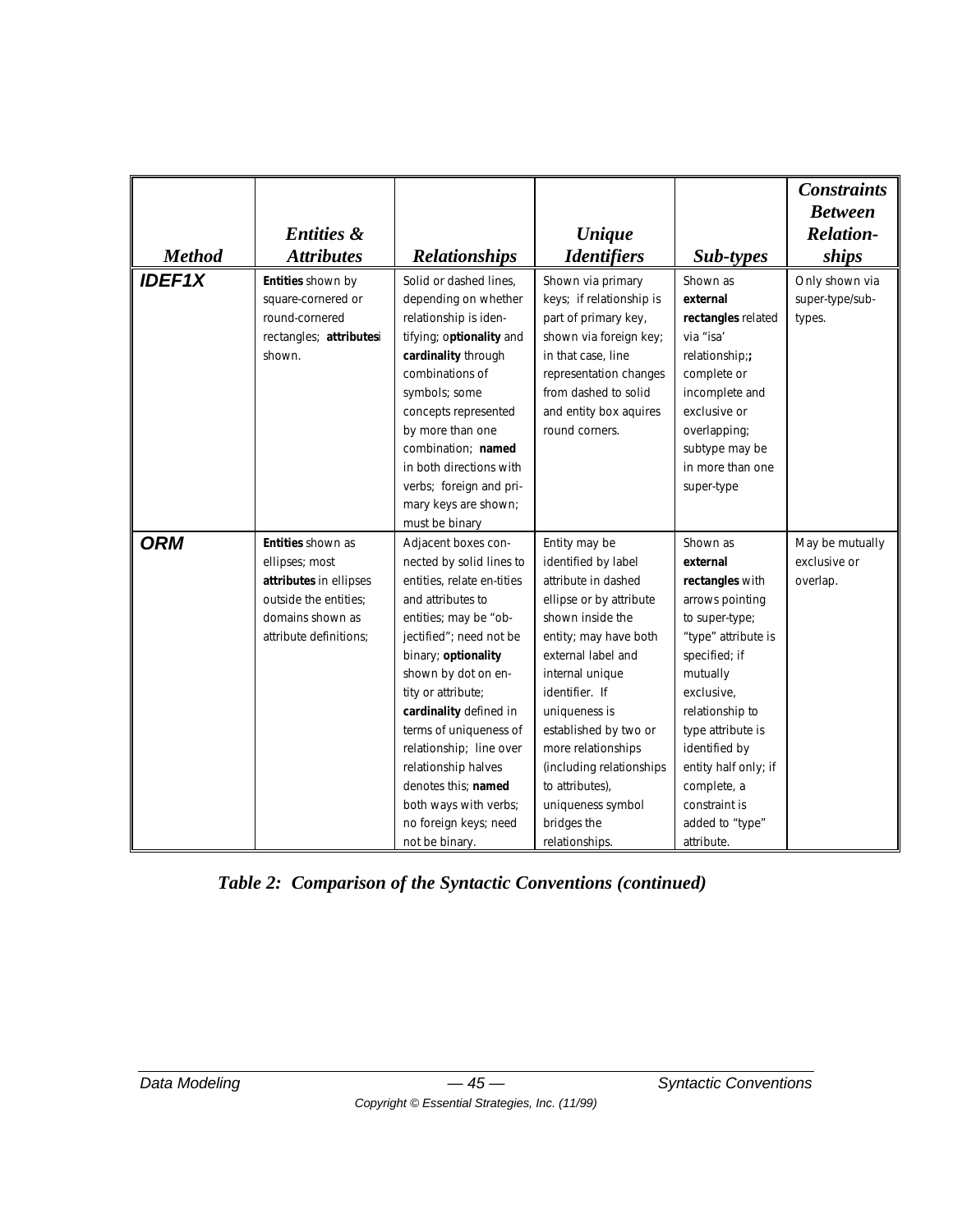| <b>Method</b>                                     | <b>Entities &amp;</b><br><b>Attributes</b>                                                                                                                                                                                                                          | <b>Relationships</b>                                                                                                                                                                                                                                                                                                                                                                             | <b><i><u>Unique</u></i></b><br><i><u><b>Identifiers</b></u></i>                                                                                                                                                 | Sub-types                                                                                                                                                      | <b>Constraints</b><br><b>Between</b><br><b>Relation-</b><br>ships |
|---------------------------------------------------|---------------------------------------------------------------------------------------------------------------------------------------------------------------------------------------------------------------------------------------------------------------------|--------------------------------------------------------------------------------------------------------------------------------------------------------------------------------------------------------------------------------------------------------------------------------------------------------------------------------------------------------------------------------------------------|-----------------------------------------------------------------------------------------------------------------------------------------------------------------------------------------------------------------|----------------------------------------------------------------------------------------------------------------------------------------------------------------|-------------------------------------------------------------------|
| <b>The Unified</b><br><b>Modeling</b><br>Language | <b>Entities</b> are called<br>"object classes" and<br>shown by square-<br>cornered rectangles;<br>attributes are listed<br>inside entity boxes;<br>behavior also shown:<br>boxes may expand to<br>accommodate<br>attributes, but<br>otherwise are of fixed<br>size. | Solid lines, normally<br>labeled in one<br>direction with verbs;<br>may be labeled at each<br>end with roles:<br>optionality is shown<br>by last character of<br>relationship descrip-<br>tion; cardinality is<br>shown by first charac-<br>ter of relationship end<br>description. foreign<br>keys not shown; must<br>be binary; there is a<br>special symbol for<br>"composed of / part<br>of" | Not normally shown;<br>may be shown as<br>attributes required to<br>identify occurrence of<br>entity from perspective<br>of another entity.<br>Primary keys not<br>shown.<br>May be shown using<br>stereotypes. | Shown as<br>external<br>rectangles related<br>via "isa'<br>relationship;<br>exclusive; may<br>be complete or<br>incomplete, and<br>disjoint or<br>overlapping. | Any constraint<br>may be shown<br>between two<br>relationships.   |

*Table 2: Comparison of the Syntactic Conventions (continued)*

# **About Sub-types and Super-types**

Most of the notations here show sub-types as separate boxes outside the super-type boxes. Only Mr. Barker's method and Mr. Martin's version of Information Engineering adopt the Venn diagram approach of showing subsets inside the superset icon.

The separate sub-type approach has the advantage of making it possible to represent alternate type hierarchies (multiple sets of sub-types for a super-type) and multiple inheritance (a sub-type having more than one super-type).

It is not at all clear that these are desirable things, however. Even in the object-oriented world, multiple inheritance is controversial. If a sub-type has two parents, each of which are derived in some way from a common parent, whose version of the parent is accepted? As for multiple-type hierarchies, a sub-type structure is supposed to represent a *fundamental* division of super-type occurrences into categories. If the division isn't that fundamental, perhaps it shouldn't be represented by sub-types. There are other ways to describe classification in a model.

Moreover, there are serious disadvantages to representing super-types and sub-types this way.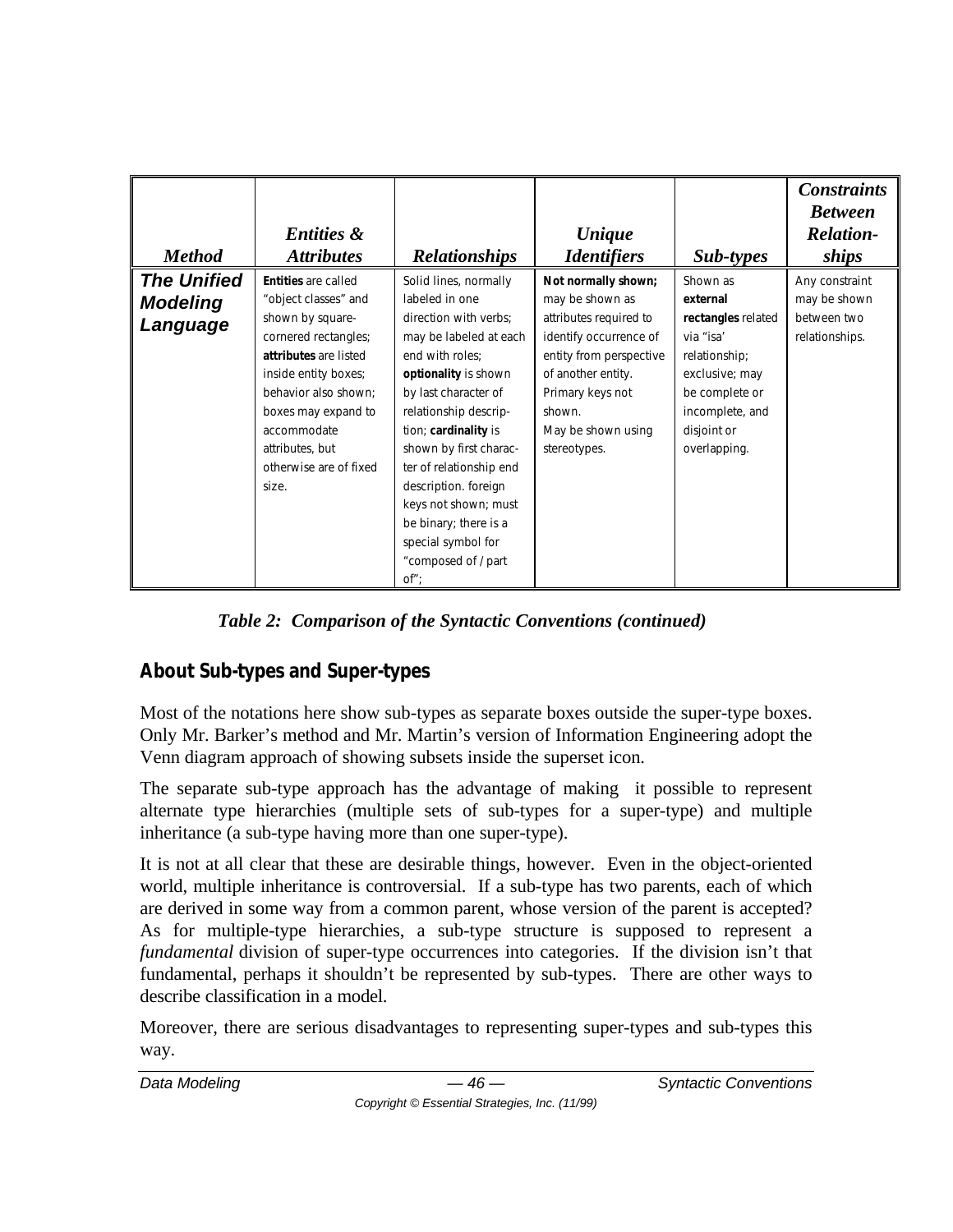First of all it drastically increases the amount of diagram real estate required for a model. Placing more than ten or fifteen boxes on a page makes it unreadable. However, if boxes are nested, the internal boxes don't count toward this number. If sub-types are outside their super-types, you radically reduce the amount of the model that can be shown on a page. Three entities with five sub-types each, for example, would be all you could fit on a UML diagram, but these only represent 3/15 of an Barker diagram.

A more subtle objection to the external sub-type approach is that the box-inside-box notation emphasizes graphically the fact that an occurrence of the sub-type is an occurrence of the super-type. A PERSON is not *related to* a PARTY. A PERSON *is* a PARTY. Any relationship to PARTY is also a relationship to PERSON, and is also a relationship to ORGANIZATION.

This point is not as clearly made when the sub-type boxes are scattered all over the page. When the sub-type is on one side of a diagram, it is not at all obvious that a relationship to its super-type on the other side of the diagram applies to it.

## **About Positional Conventions**

There are two aspects to the organization of entities on a model diagram: their relative positions on the diagram, and the way relationship lines are treated.

In the first case, many data models are created with entities placed randomly on the page, in no particular order. This can make models extremely confusing and hard to read. Most of the texts on data modeling do not have anything to say about where entities should be placed. In point of fact, however, if the entities are positioned in terms of their roles in the diagram, the diagram is much easier to understand.

Mr. Barker recommends the "dead crow" approach to positioning entities on the page. In that, entities are arranged so that the crow's feet in relationships are all facing either to the left or the top of the diagram. This has the effect of placing reference entities more or less in the lower right and transaction entities more or less in the upper left.

Some would prefer to have the crow's feet point down and to the right. This is heretical to your author, but as long as the rule is followed consistently, it has the same effect. Mr. Barker has stated that the reason he chose the direction he did to make it clear that this is not a hierarchy, as would be suggested if the rule were reversed.

So, while Mr. Barker is the only proponent of a notation to recommend a positional convention, there is nothing in any of the techniques presented here to prevent using one. Indeed, this convention was followed in all of the illustrations in this article.

The second issue has to do with bending relationship lines. Every symbol on a diagram represents work for the viewer. It is something to be understood and interpreted. For readability purposes, it is in our interest to keep both the absolute number of symbols and the number of kinds of symbols to a minimum. One symbol which often appears in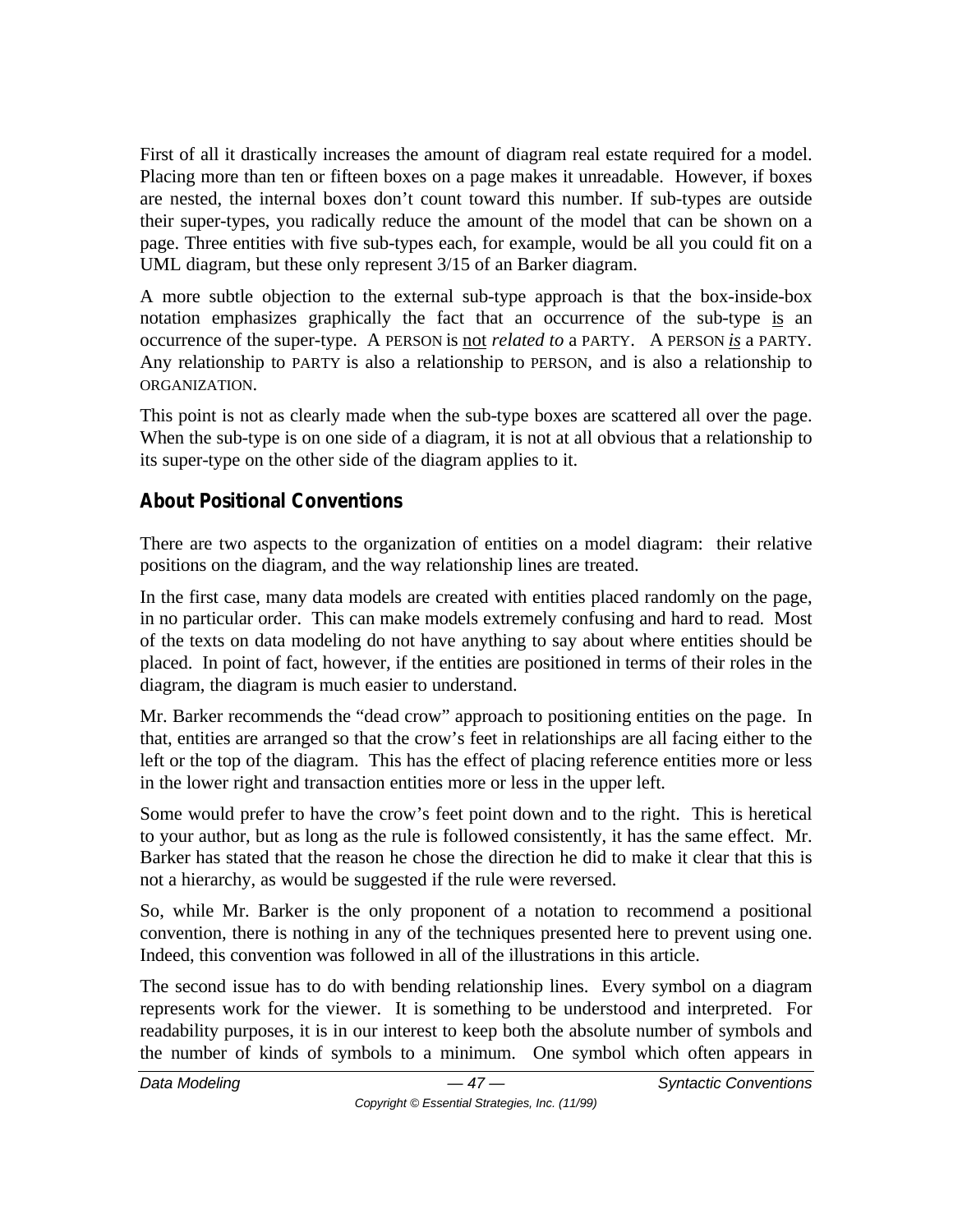models, however, is a bend in the relationship line. This doesn't mean anything, but your eye is still drawn to it, and it still has to be interpreted – even if the interpretation is "oh, it doesn't mean anything".

The way to avoid bending lines is to stretch entity boxes. In fact, stretching entity boxes is also useful as a way to call attention to more important entities.

There is no rule in any of the techniques presented above preventing you from stretching entity boxes. Unfortunately, however, in most cases it "simply isn't done". The CASE tools which support the techniques do not permit it. The sample models in text books do not do it.

Only Mr. Barker explicitly recommends doing it.

This of course becomes a serious problem only as the number of entities in the diagram increases. It is never a good idea to have more than about 15 entities on a page, if the page is to be read by anyone outside the group producing the model.

## **About Semantic Conventions**

In addition to the kinds of conventions described so far, it is possible to set up *semantic conventions* which specify how standard business situations are to be modeled. The choice of notation and the approach to positioning entities have no effect on semantic notations. For more information on semantic conventions, see works by David Hay [*1996*] and Martin Fowler [*1997*].

## **RECOMMENDATION**

Because the orientation and purposes of data modeling are very different when supporting analysis than they are when supporting design, no one modeling technique currently available is appropriate for both. Those with the best aesthetics don't describe as many aspects of the issue as others, which are much less accessible.

The one exception to this is Object Role Modeling, which is both rich in detail, and is relatively easy to read. This technique is radically different from the other modeling approaches, and has therefore been less successful in gaining acceptance.

Among those using the more common entity/relationship view of the world, Richard Barker's notation is clearly superior as a vehicle for discussing models with prospective system users, and the UML has advantages in supporting design – particularly objectoriented design.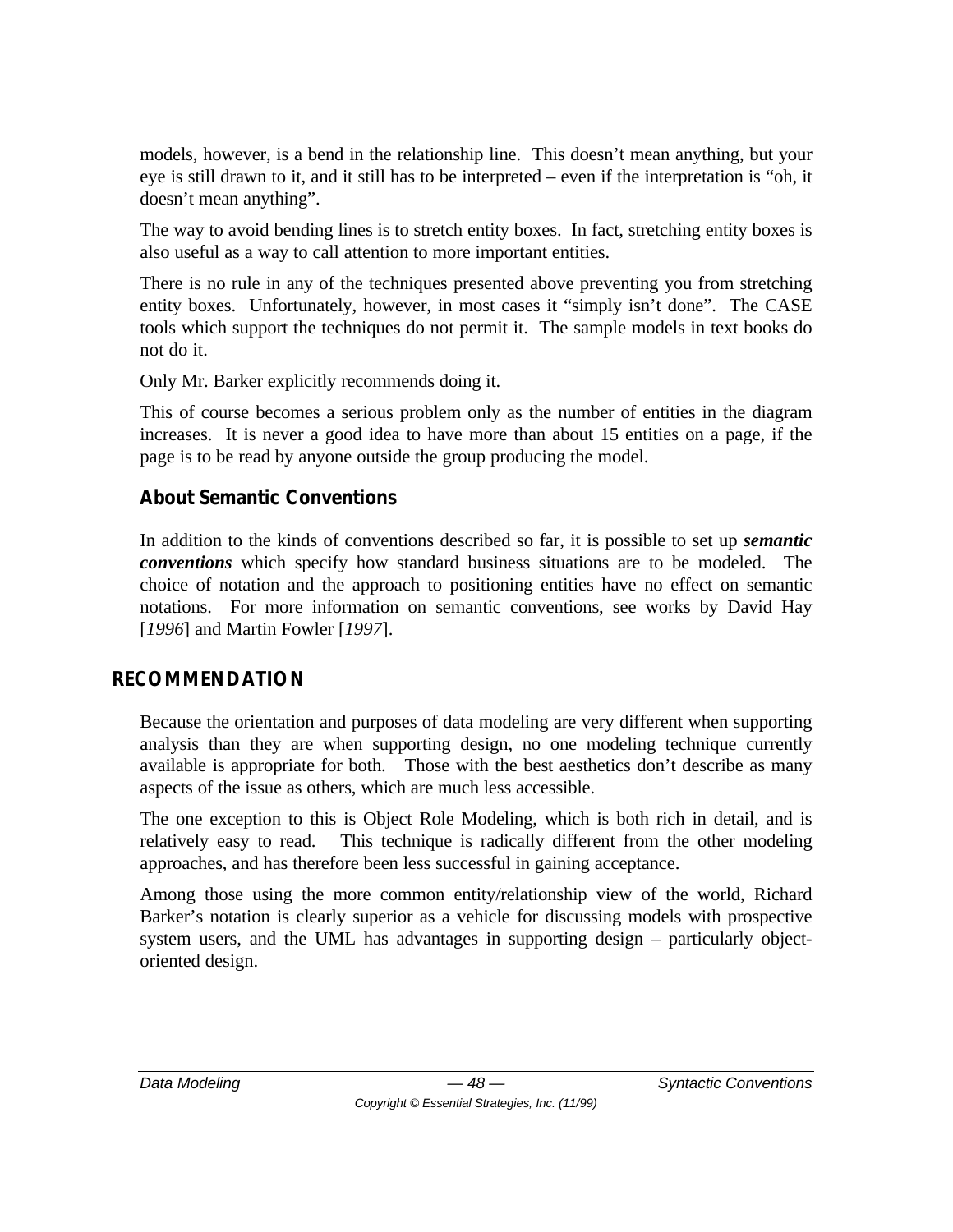## **For Analysis – Richard Barker's Notation**

There are several arguments in favor of Mr. Barker's data modeling syntax for use in requirments analysis:

#### *Aesthetic simplicity*

This notation is the easiest to present to a user audience. It is the simplest and clearest among those that are as complete. By using fewer kinds of symbols, Barker's technique keeps drawings relatively uncluttered, and fewer kinds of elements have to be understood. Simpler, less cluttered diagrams are more accessible to non-technical managers and other end-users.

It uses a line in two parts, each of which may be dashed or solid, to convey the entire set of optional or mandatory aspects of the relationship pair. The presence or absence of a crow's foot is all that is necessary to represent the upper limit of a relationship. The single symbol of a split line which is either solid or dotted, plus the presence or absence of a crow's foot, is aesthetically simpler than say, James Martin's notation which requires combinations of four separate symbols to convey the same information.

In Barker's notation, the "dashedness" or solidness of a line (its most visible aesthetic quality) represents the optionality of the relationship, which is its most important characteristic to most users. IDEF1X, on the other hand, uses "dashedness" to represent the extent to which a relationship is in a unique identifier.

Other systems of notation add symbols unnecessarily: Chen's notation uses different symbols for objects that are implementations of relationships and objects that are tangible entities; Chen also uses separate symbols for each attribute; IDEF1X also distinguishes between "dependent" entities and "independent" ones. IDEF1X also uses different symbols at the different ends of relationships. The UML designates certain kinds of relationships ("part of" and "member of"), by either of two special symbols, depending on the referential integrity constraint in effect.

In each case, the additional symbols merely add to the complexity of a diagram and make it more impenetrable, without communicating anything that is not already contained in the simpler notation and names of Barker's notation.

James Martin's version of Information Engineering is the only one other than Barker's notation that represents sub-types *inside* super-types, thereby reinforcing the fact that it is a sub-set, and saving diagram space in the process.

Also, other techniques introduce extra complexity by allowing relationship lines to meander all over the diagram. Barker's notation calls for a specific approach to layout which keeps relationship lines short and straight.

#### *Completeness*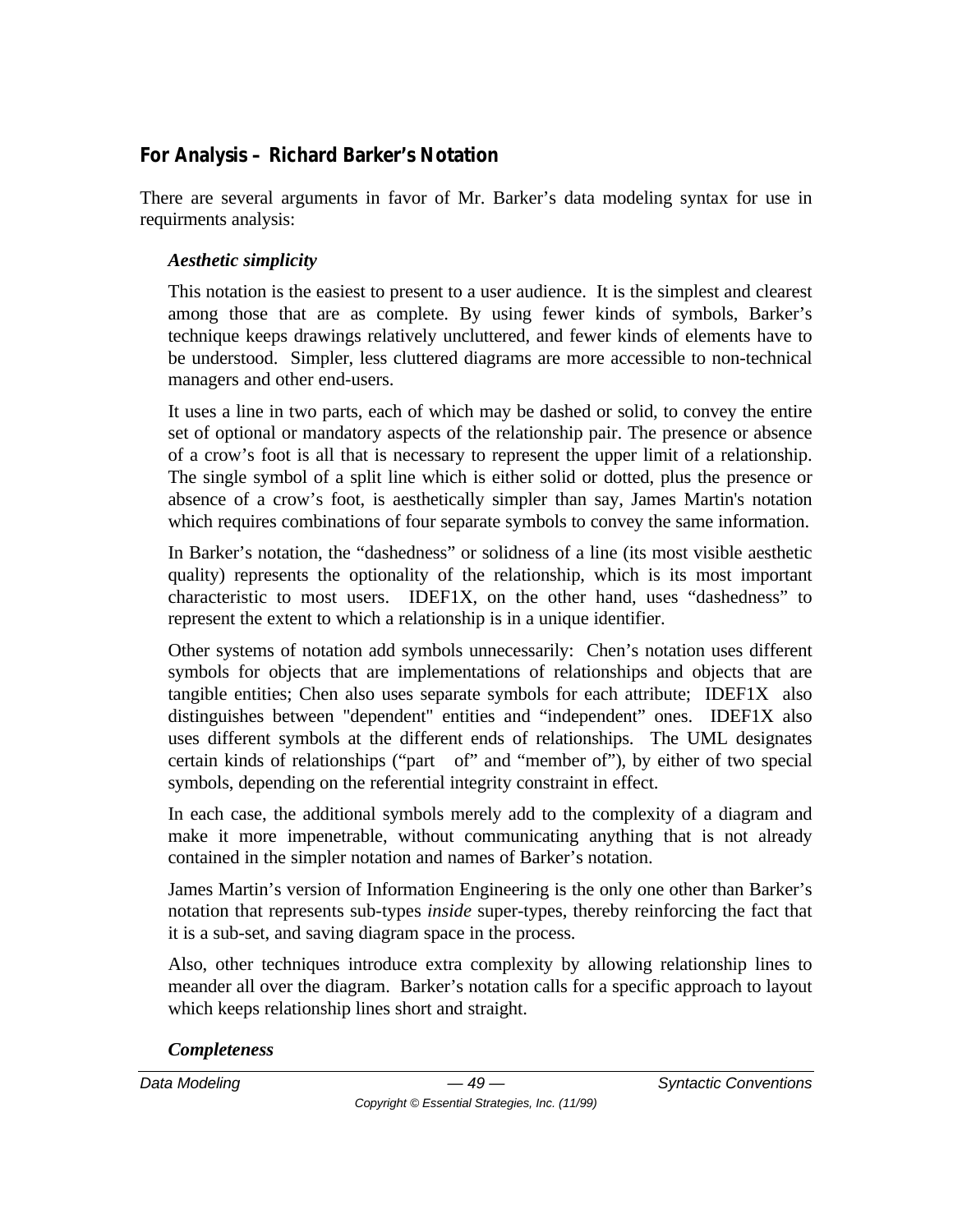Most of the techniques show the same things that Barker's notation technique does, although some are more complete than others. Each of them doesn't have something that Barker's notation has.

Information Engineering does not show attributes; IDEF1X does not show constraints; only Mr. Martin's version of Information Engineering shows sub-types within super-types. Mr. Chen's notation, Information Engineering, and UML do not show unique identifiers. Only ORM has all of the same features that the Barker method has, but with its external attributes and sub-types it uses way too much space on the diagram.

In fairness, some of the techniques do things that Barker's does not. IDEF1X, ORM, and the UML show non-exhaustive sub-types, where the sub-types do not represent all occurrences of the super-type. (Barker's technique deals with this only indirectly by defining a sub-type called OTHER . . .). The UML also shows non-exclusive subtypes, where an occurrence of the super-type can be an occurrence of more than one sub-type. Information Engineering and the UML also show non-exclusive constraints between relationships, not available in Barker's technique.

These are all useful things.

The addition of processing logic to data models in the manner of object-modeling techniques (including behavior in the model) is also a very powerful idea. Clearly provision for describing the behavior of an entity is something that could be added to Barker's notation. Whether it is more appropriate to extend this notation, in the manner of the UML, or to use separate models, such as entity life histories and state/transition diagrams, remains to be seen.

## *Language*

Barker's notation requires the analyst to describe relationships succinctly and in clear, grammatically sound, easy to understand English. As mentioned above, where all the other techniques use verbs and verb phrases as relationship names, Barker's notation uses prepositional phrases. This is more appropriate, since the preposition is the part of speech that describes relationships. Verbs describe not relationships but actions, which makes them more appropriate for function models than data models. To use a verb to describe a relationship is to say that the relationship is defined by actions taken on the two entities. It is better simply to describe the nature of the relationship itself.

Using verbs makes it impossible to construct a clean, natural English sentence that completely describes the relationship. "Each PARTY *sells in* zero, one or more PURCHASE ORDERS," is not a sentence one would normally use in conversation.

Moreover, finding the right prepositional phase to capture the precise meaning of the relationship is often more difficult than finding a verb that approximately gets the idea across. The requirement to use prepositions then adds a level of discipline to the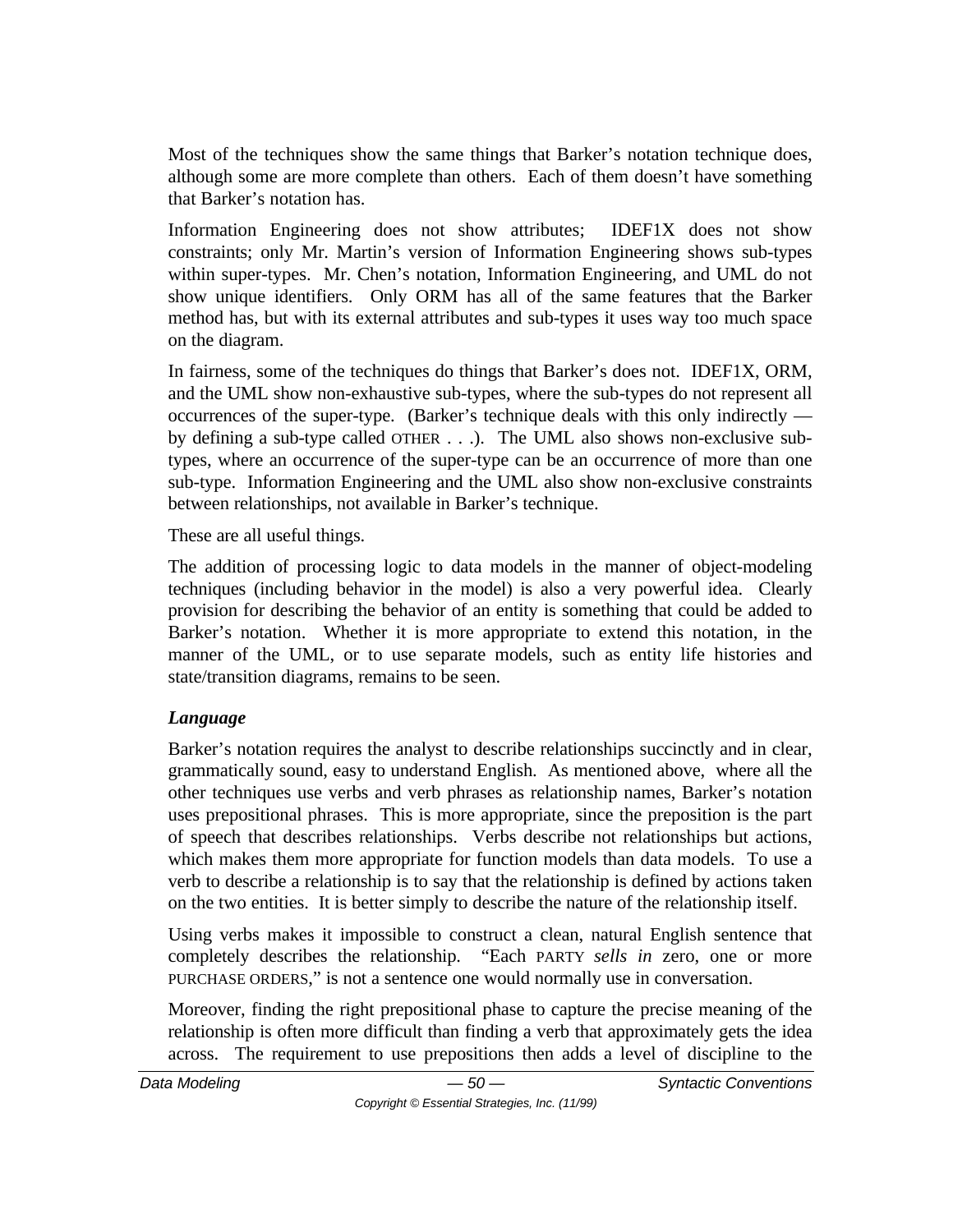analyst's assignment. The analyst must understand the relationship very well to come up with exactly the right name for it.

(*The Hitchhiker's Guide to the Galaxy* was reported to have once been sued for saying that "Ravenous Bugblatter Beasts often make a very good meal for visiting tourists," when it should have said that "Ravenous Bugblatter Beasts often make a very good meal *of* visiting tourists." [*Adams 1982*] Using exactly the right word is important.)

Correctly naming relationships often reveals that in fact there is more than one.

This requirement for well built relationship sentences, then, improves the precision of the resulting model. In each modeling technique, Mr. Barker's naming conventions could be used, but analysts are not encouraged to do so.

## **For Design – The UML**

While Mr. Barker's notation is preferred as a requirements analysis tool, UML is more complete and detailed, and therefore the most suited to support design – particularly object-oriented design.

The method for annotating optionality and cardinality are much more expressive of different circumstances than any of the other techniques. It can specifically say that an occurrence of an entity is related to 1, 7-9, or 10 occurrences of another entity.

The UML can describe many more constraints between relationships than can other notations. With proper annotation, it can describe both exclusive and inclusive or relationships, or any other that can be named.

For business rules that are not simple relationships between two associations, UML introduces a small flag that can include text describing any business rule.

Attributes can be described in more detail than in other notations.

Overlapping and incomplete configurations of sub-types are allowed.

"Multiple inheritance", where a sub-type may be one of more than one super-types, is permitted, as are multiple type hierarchies. While these may not be desirable in analysis models, they could be useful as solutions to particular design problems.

In an object-oriented environment, the extra symbols address specific object-oriented situations.

# **Summary**

The ideal CASE tool, then, will be one which supports Mr. Barker's techniques for doing requirements analysis, then has the facilities for converting entity definitions into either table definitions or class definitions that can be used by  $C_{++}$  or a similar language. It